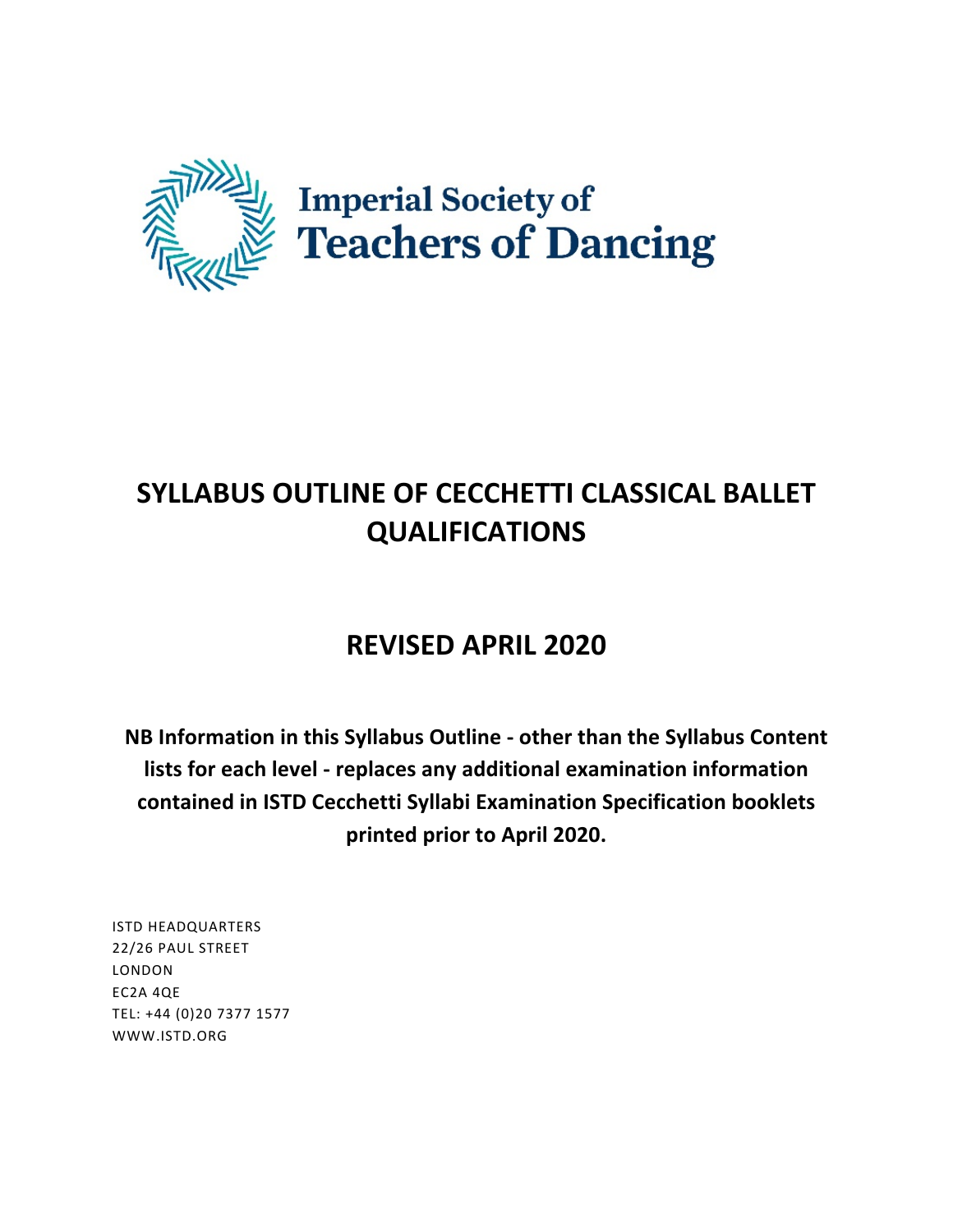# **CONTENTS**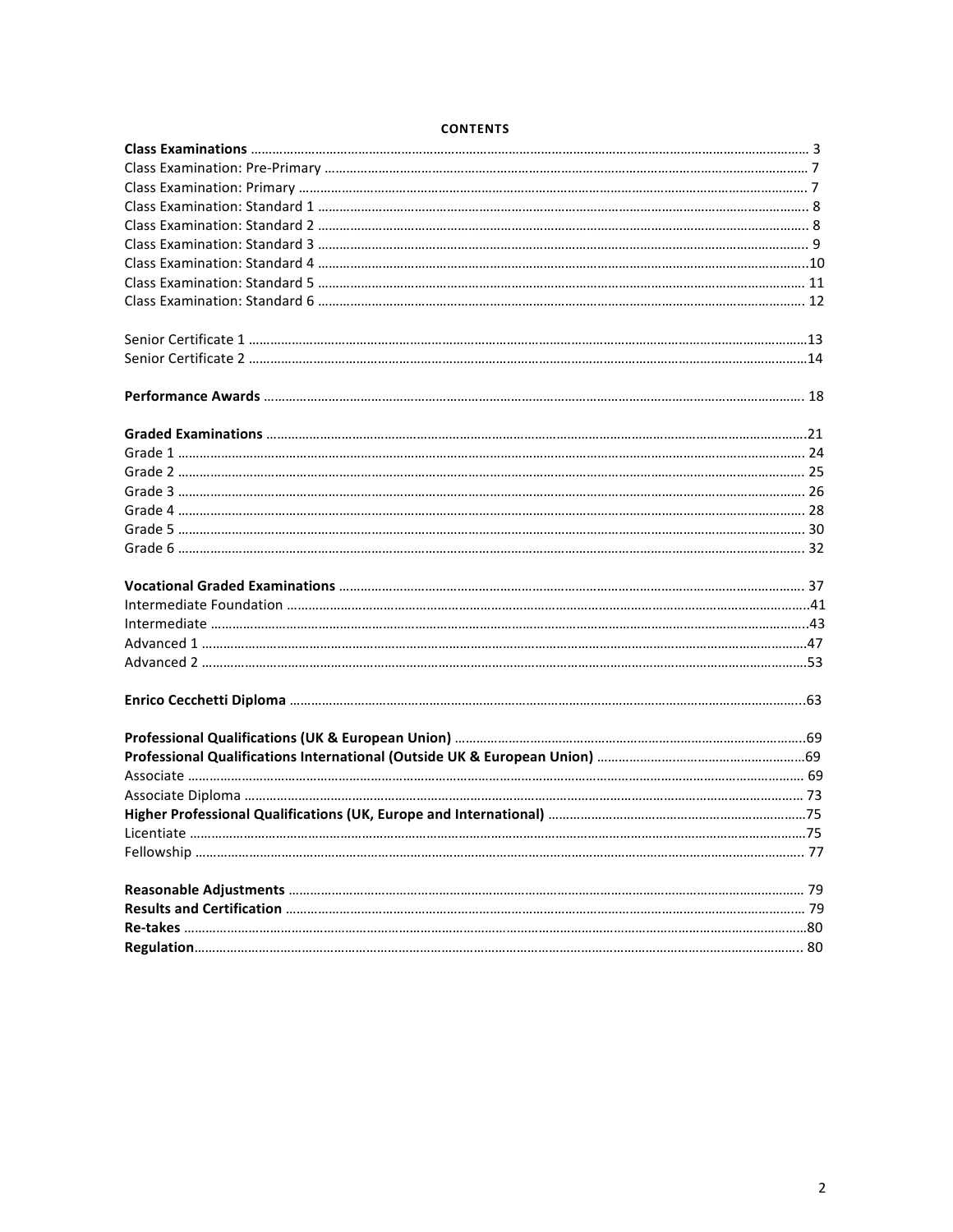# **ISTD CECCHETTI CLASSICAL BALLET EXAMINATIONS**

# **CLASS EXAMINATIONS**

# **INTRODUCTION**

# **RATIONALE**

The aim of Class Examinations is to provide an assessment scheme for dance, which gives the basis for the measurement of the individual candidate's progress and development. There are ten practical class examination levels, from Pre-Primary through to Senior Certificate 2, in progressive order to indicate the increasing level of difficulty.

# **AIMS**

The objectives of the Cecchetti Class Examinations are set out below:

- Develop understanding and maintenance of correct stance in stillness and in movement
- Develop accuracy in the use of technique to the best of the individual physical facility
- Develop the range of movements within the candidate's natural capabilities
- Develop a sense of line through body, arms and head
- Show an understanding of musical accuracy and phrasing
- Develop an awareness of the use of space
- Develop creativity in performing improvisations

# **LEARNING AND PROGRESSION**

Candidates develop the skill of Cecchetti Classical Ballet, building their technique within their own natural capabilities and developing their creativity and artistry.

# **PRIOR LEARNING**

The Class Examinations are intended to be taken consecutively and most candidates will wish to progress through them in sequence in order to develop and demonstrate the requisite skills. However, in cases where examinations are undertaken without success at the previous grade, the candidate needs to be at an appropriate level of physical and artistic development. Before a candidate enrolls in a class leading to a Class Examination, teachers are under a particular duty, therefore, to assess the achievement of the candidate, particularly with regard to safe dance practice.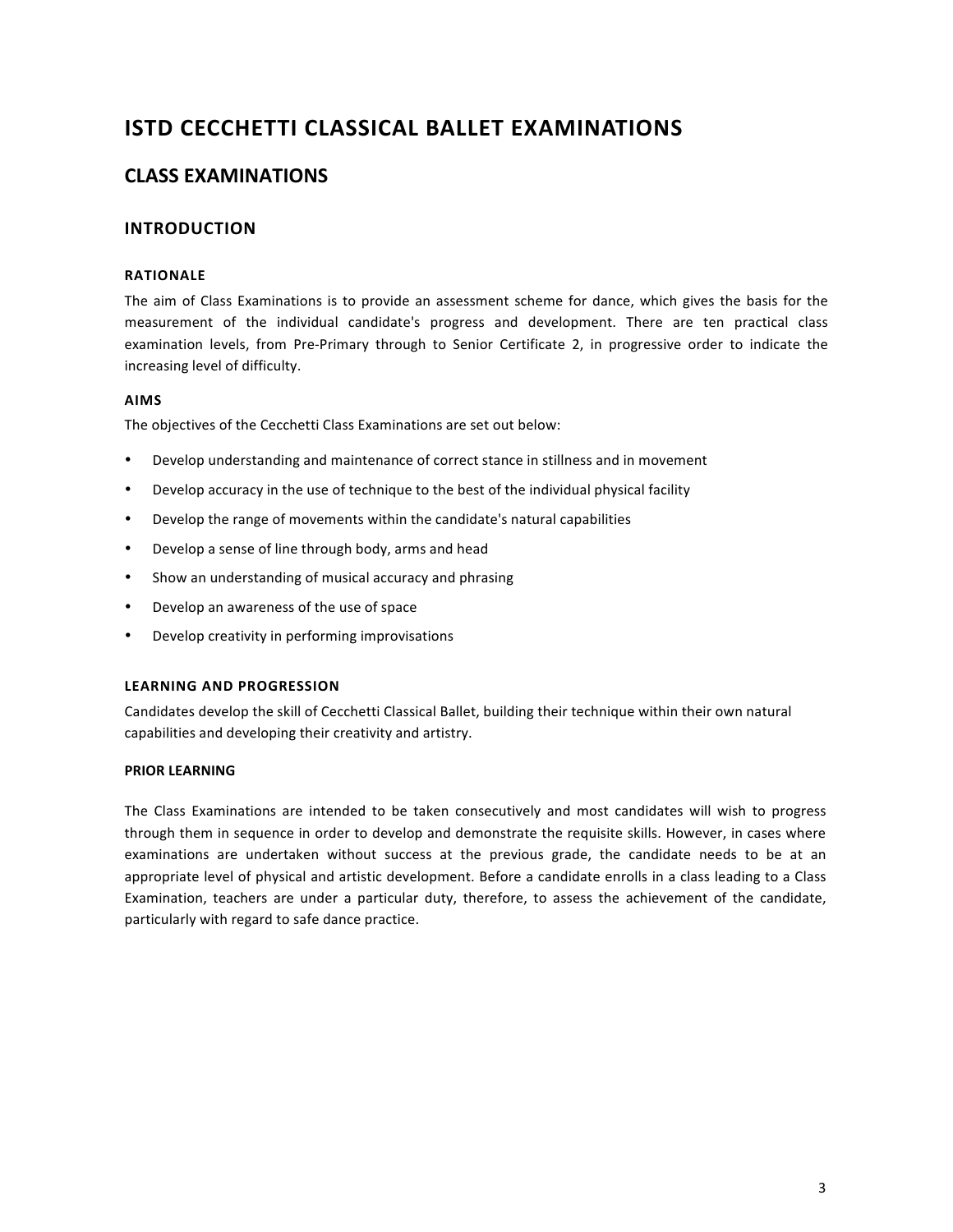### **CLASS EXAMS**

### **Entry conditions and general information**

Examinations up to and including Class Examination 6 are taken by the teacher in the form of a class. The teacher may not give personal corrections but can offer encouragement. Examinations will be held in the teacher's own studio, or in schools the teacher visits.

For Senior Certificates 1 and 2, the examiner conducts the examination and no teacher is allowed to enter the examination room.

### **Gender**

Male and female candidates may be examined together at all Class Examination levels. The syllabus is suitable for both male and female candidates as it is designed to develop all-round strengths and abilities.

### **Age Limits**

### **Minimum Age Limits**

**Minimum** age specifications are to ensure that the candidates are physically developed sufficiently to safely meet the demands of the syllabus. All minimum ages specified are the age at the date of the examination less 60 days.

Minimum age limits do not indicate that a candidate will be ready to take the examination at that age and it is the responsibility of the teacher to assess the physical, cognitive and artistic development of the candidate to meet the requirements of the syllabus, with particular regard to safe dance practice.

| Pre - Primary            | Minimum age 5 Years  |
|--------------------------|----------------------|
| Primary                  | Minimum age 5 years  |
| Standard 1               | Minimum age 6 years  |
| Standard 2               | Minimum age 7 years  |
| Standard 3               | Minimum age 8 years  |
| Standard 4               | Minimum age 9 years  |
| Standard 5               | Minimum age 10 years |
| Standard 6               | Minimum age 11 years |
| Senior Certificate 1 & 2 | Minimum age 12 years |

### **Upper Age limit**

There is no upper age limit.

Children and mature adult learners should not be entered in Examinations together.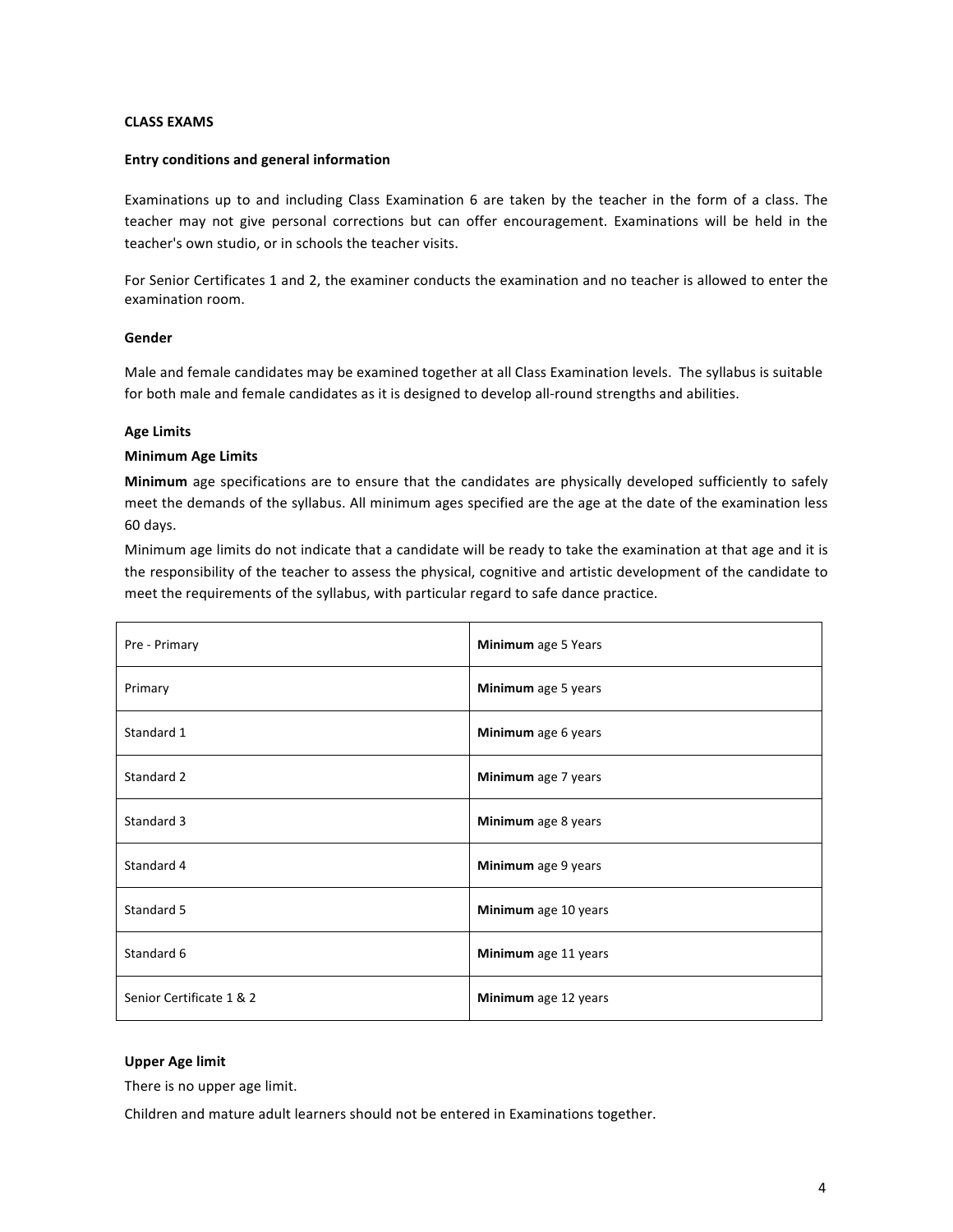### **TIME ALLOWANCES/NUMBER OF CANDIDATES**

### PRE-PRIMARY - CE6 CLASS EXAMINATIONS

The Class Examinations Pre-Primary  $-$  CE6 are intended to create a class atmosphere and ideally 3 -5 candidates should be entered. Where class numbers are lower a single candidate or 2 candidates may be entered, except at Pre Primary where the minimum is 2 candidates.

### **PRE- PRIMARY**

- The minimum number of candidates is two, maximum is five
- The timings are as follows:

| <b>Candidates</b> | <b>Timings</b>                                              |
|-------------------|-------------------------------------------------------------|
| $2 - 4$           | 20 minutes (15 minutes dancing plus 5 minutes writing time) |
|                   | 25 minutes (20 minutes dancing plus 5 minutes writing time) |

### **PRIMARY, STANDARDS 1, 2 AND 3**

- The time allowed for each examination is 30 minutes (25 minutes dancing plus 5 minutes writing time)
- The minimum number of candidates is one and the maximum is five the ideal number of candidates is four
- If there are more than four candidates the recommendation are as follows:

| <b>Candidates</b> |                                    |
|-------------------|------------------------------------|
| 6                 | Two groups of 3                    |
| 7                 | One group of 4 and one of 3        |
| 8                 | Two groups of 4                    |
| 9                 | One group of 4 and on group of 5   |
| 10                | Two groups of 5                    |
| 11                | Two groups of 4 and one group of 3 |
| 12                | Three groups of 4                  |

# **STANDARDS 4, 5 AND 6**

- The time allowed for each examination is 45 minutes (40 minutes dancing plus 5 minutes writing time)
- The minimum number of candidates is one and the maximum is five the ideal number of candidates is four
- If there are more than four candidates the recommendation for groups are as for Primary  $CE3$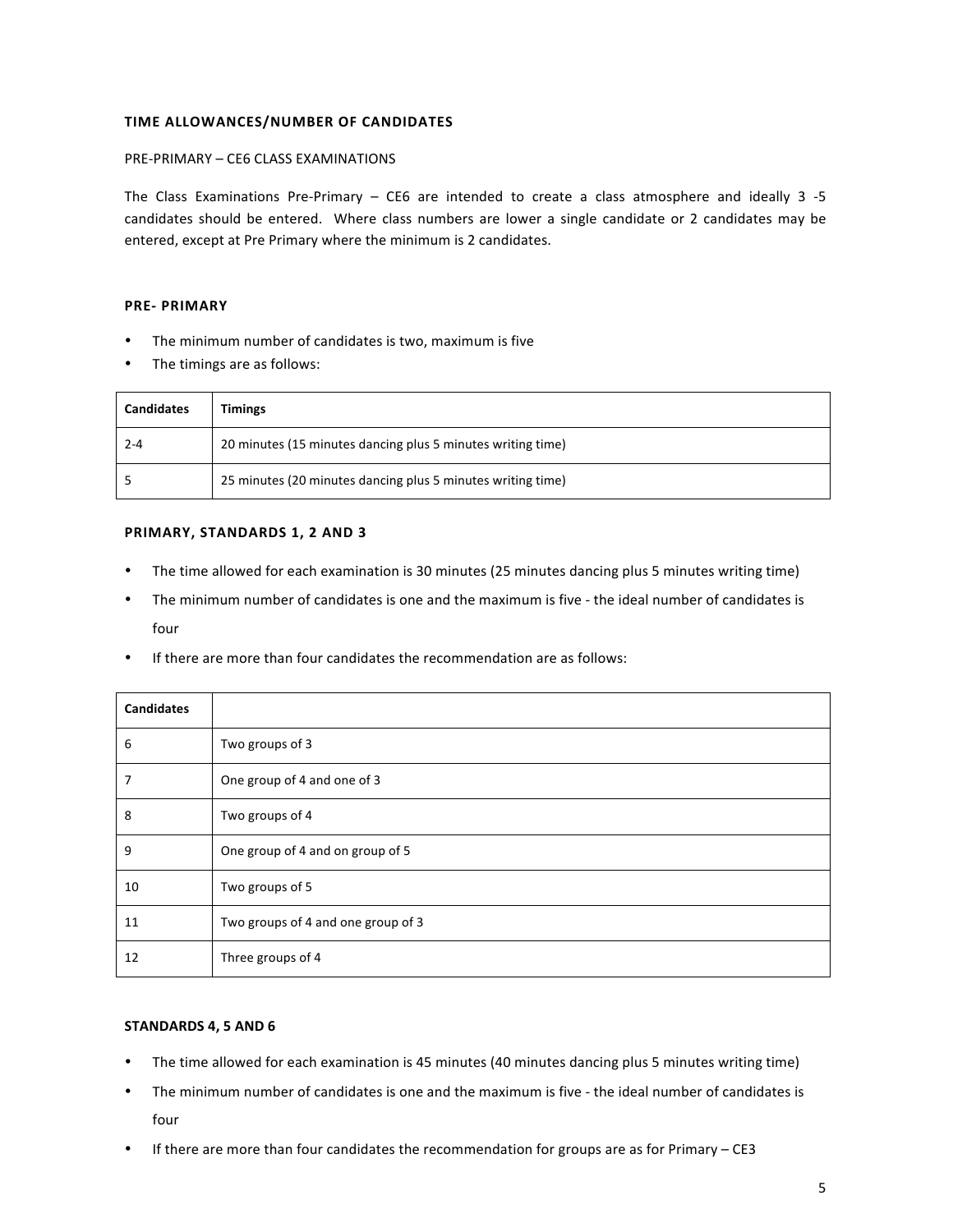### **SENIOR CERTIFICATES 1 AND 2**

- The time allowance is 45 minutes for one candidate and 60 minutes for two or three candidates
- Candidates will be entered two at a time but, where there is an odd number, three may be entered together. A single candidate may be entered.

## **MUSICAL ACCOMPANIMENT**

Teachers entering candidates for Class Examinations may either provide their own pianist or may use recorded music. There is no set official music. Where recorded music is being used the examiner will provide music for the improvisation section of the examination. Where a pianist is playing for the examination, the pianist will provide the piano music for the improvisation section. Candidates should not have heard the music for improvisation prior to the examination.

In examinations where recorded sound is used, a sound operator must be provided. Sound operators must not be teachers, assistant teachers, or other candidates in the session, or their parents, and should be seated at a discreet distance from the examiner. **NB** In Class Exams sound must not be operated by the teacher presenting the students in the examination.

### **DRESS REQUIREMENTS**

Candidates will wear the usual ballet uniform of their school, unblocked ballet shoes with elastics, and hair suitably and neatly dressed. No jewellery may be worn.

For Pre-Primary and Primary female candidates should wear a short full skirt. This is optional for CE1 and may not be worn for examination levels CF2 to CF6.

Female candidates at Senior Certificate 1 and 2 levels, may choose to wear a short skirt.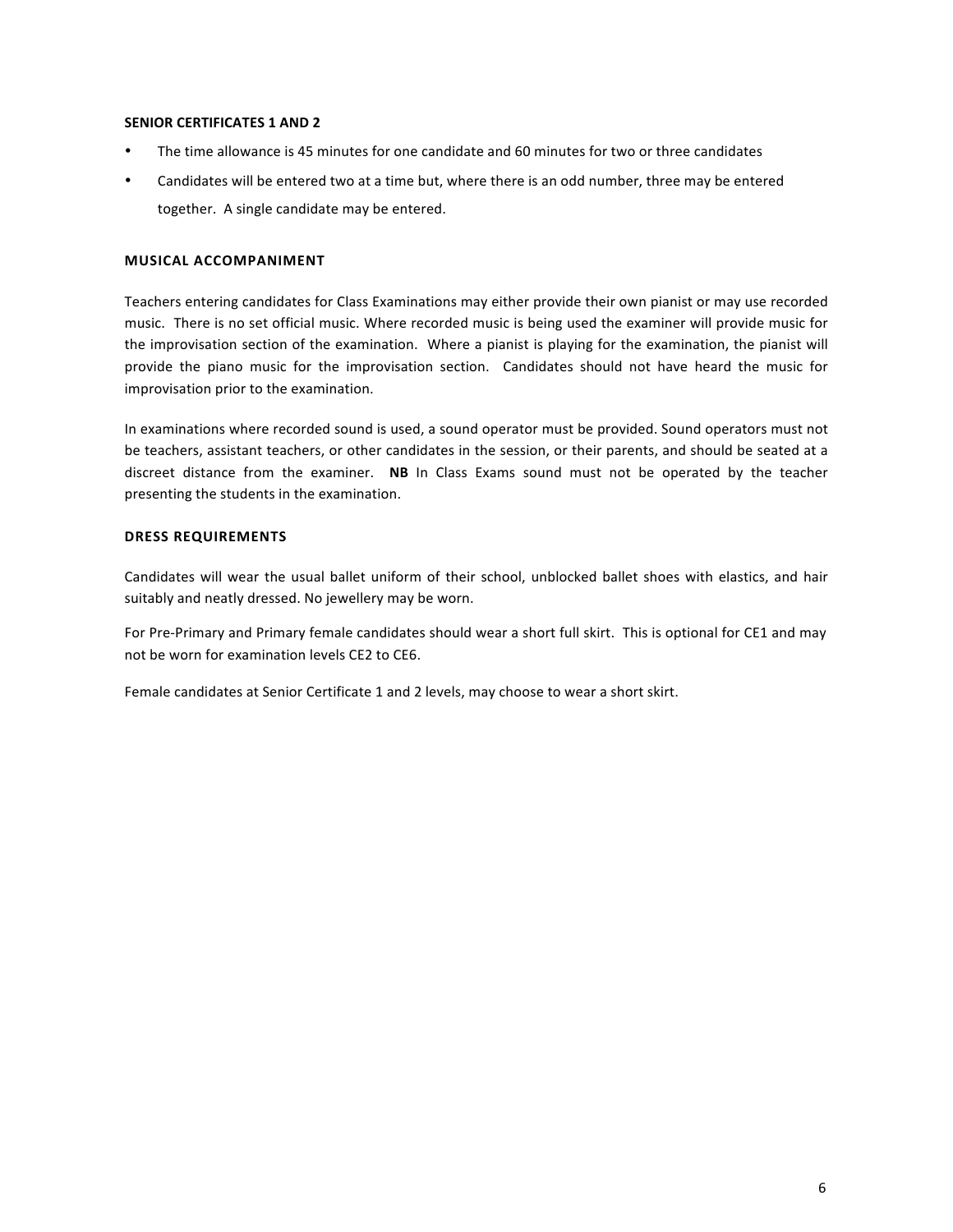# **SYLLABUS CONTENT**

# CLASS EXAMINATION - PRE-PRIMARY MALE & FEMALE

The format of this examination is as a presentation class that is teacher-led.

- 1. Demi-pliés in  $1<sup>st</sup>$  Position
- 2. Walking on tip toes
- 3. Flexing and pointing the feet
- 4. Point and close
- 5. Music
- 6. Curling and stretching
- 7. Hand movements
- 8. Jumps in  $1<sup>st</sup>$  Position
- 9. Imaginative scenes
	- **Curtsey or bow**

# CLASS EXAMINATION - PRIMARY MALE & FEMALE

Skipping to enter the room

### **Preliminary Exercises**

- 1. Demi-pliés
- 2. Rises
- 3. Battement tendu
- 4. Foot stretching
- 5. Marching

### **Arm and Hand Movements**

- 1. Hand exercises
- 2. Arm lifting
- 3. Arm Sways

#### **Improvisation**

Listen to music, not previously heard, and interpret in expressive free movement – two contrasting pieces or one long piece with contrasting sections

### **Steps**

- 1. Sautés
- 2. Skipping
- 3. Galops, a) sideways

b) "Pony canters" forwards

4. Echappés sautés

5a. Preparatory exercise for polka

**Or:**

- 5b. Preparatory exercise for polka and spring points
- 6. Running on the toes, using imaginative ideas

### **Dance**

An expressive solo, suitable to the age of the children (not exceeding 45 seconds). This to be performed in twos or threes

#### **Curtsey or Bow**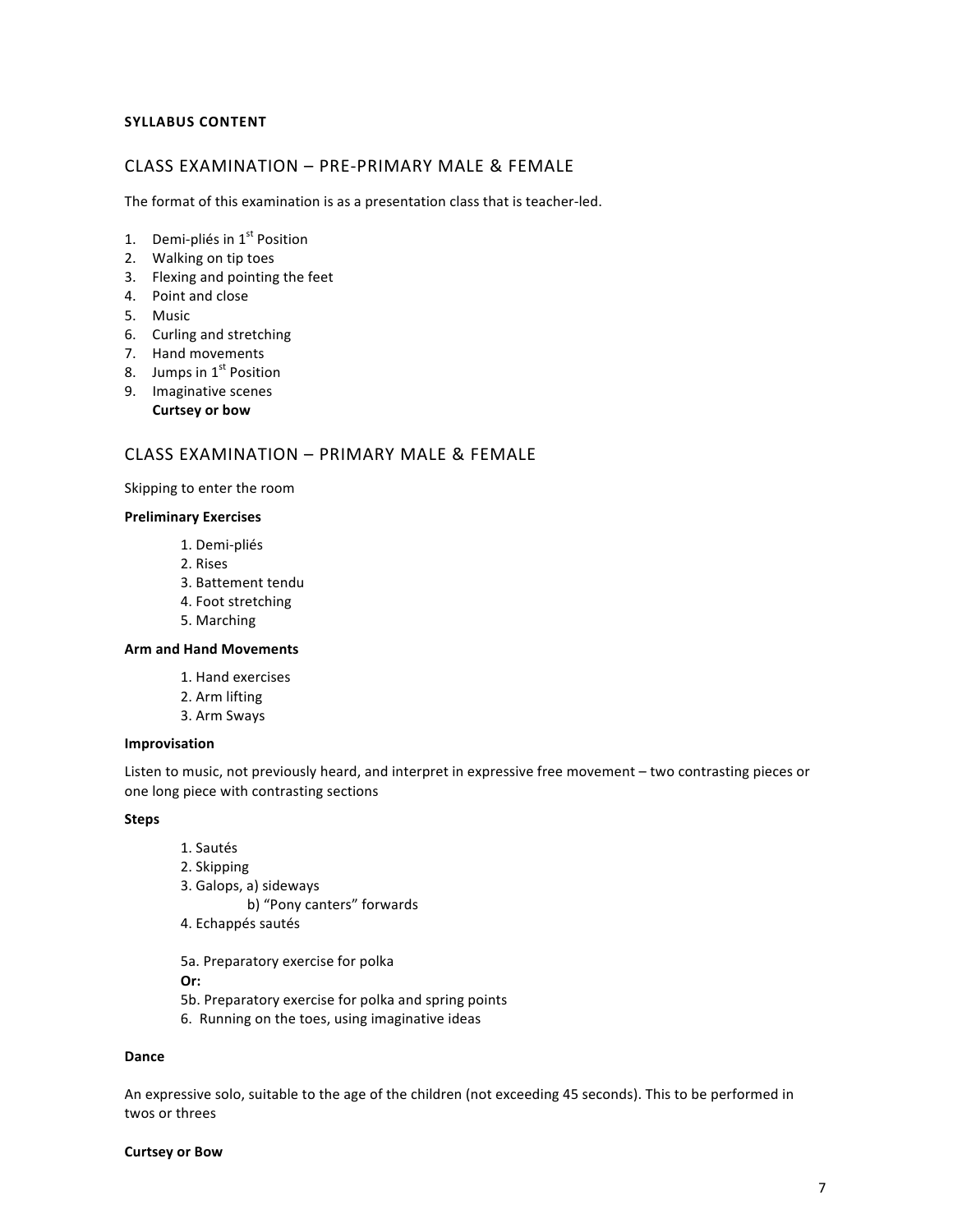# CLASS EXAMINATION - STANDARD 1 MALE & FEMALE

### **Preliminary Exercises**

- 1. Demi-pliés in 2nd and 1st positions
- 2. Battements tendus, devant and à la seconde
- 3. "Point lift" step
- 4. Chassé à la seconde
- 5. Retirés
- 6. Walking

# **Arm Movements**

- 1. For girls:- Lifting arm sideways, lowering with arm waves
- Separate exercise for boys
- 2. Making 5th position of arms
- 3. Run and step into arabesque

### **Improvisation**

Listen to music not previously heard and interpret in expressive movement - two contrasting pieces or one long piece with contrasting sections

### **Allegro**

- 1. Amalgamations of sautés in 1st and échappés sautés to 2nd from 1st
- 2. Spring points and spring heels
- 3. Petits jetés, devant and derrière
- 4. Simple polka, taken sideways
- 5. Galops taken forwards and sideways
- 6. Running and poising on the toes

### **Dance**

An expressive solo (not exceeding 45 seconds). This to be performed in twos or threes

### **Curtsey or Bow**

# CLASS EXAMINATION - STANDARD 2 MALE & FEMALE

### **Exercises à la barre**

- 1. Demi-pliés in 1st, 2nd and 3rd positions
- 2. Battements tendus to 4th devant and à la seconde
- 3. Grands battements
- 4. Retirés
- 5. Adage

# **Exercices au Milieu**

1. Port de bras

### **Adage**

Exercise for 3rd arabesque

### **Pirouette**

Exercise for use of the head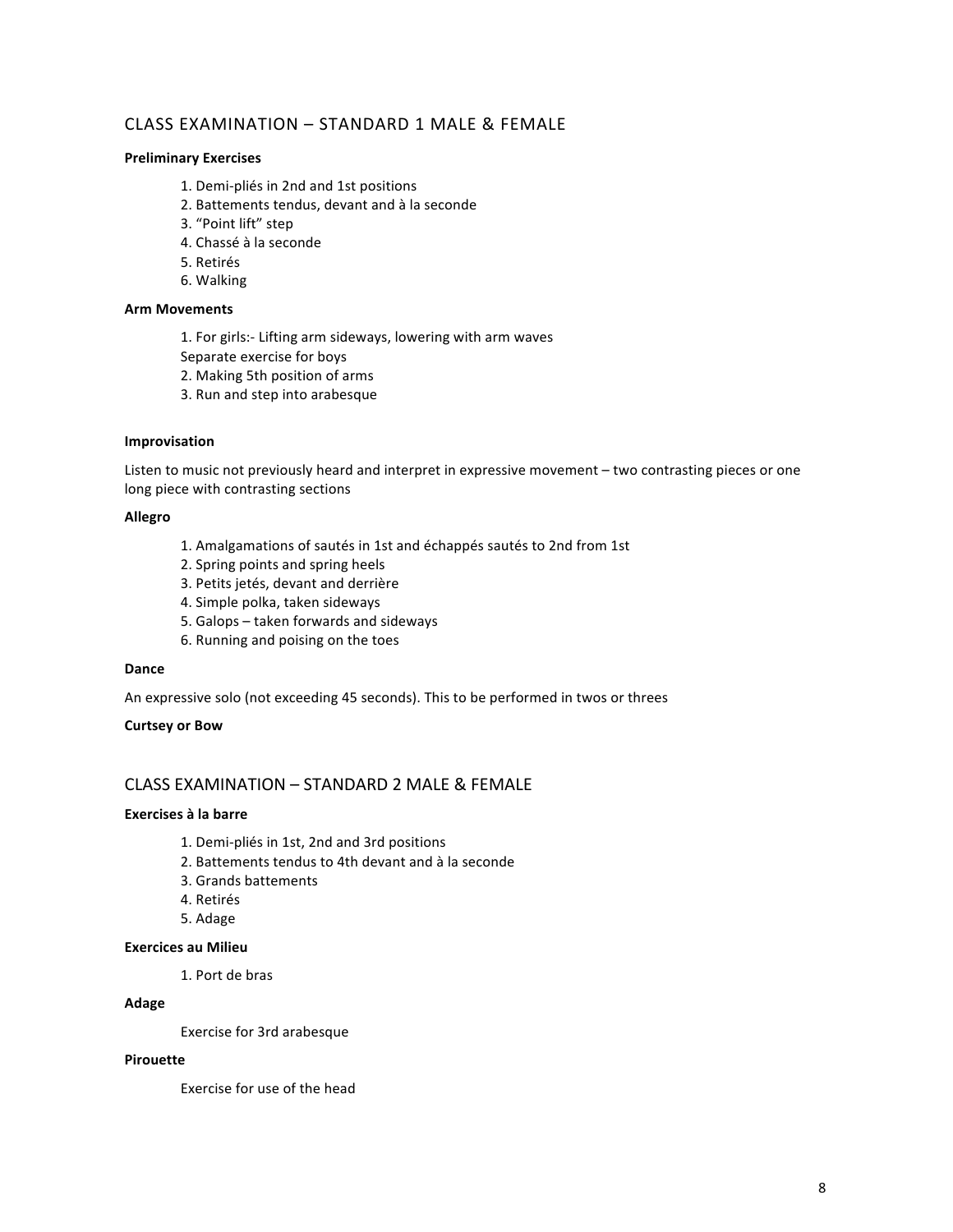### **Allegro**

- 1. Preparation for sautés
- 2. Petits jetés devant and derrière, with temps levé
- 3. Simple polka, sideways and forwards and/or turning
- 4. Preparatory exercise for pas de chat
- 5. Galops and coupés
- 6. Changements and échappés sautés from 3rd

### **Improvisation**

Listen to music, not previously heard, and interpret in expressive free movement - two contrasting pieces or one long piece with contrasting sections

### **Dance**

A solo (not exceeding one minute) either balletic, demi-charactère or based on national, to be danced in twos or threes 

**Curtsey or Bow** - as in Grade 1

# CLASS EXAMINATION - STANDARD 3 MALE & FEMALE

### **Exercices à la barre**

- 1. Demi-pliés and rises in 2nd, 1st and 5th positions
- 2. Battements tendus
- 3. Battements dégagés and piqués from 1st position
- 4. Grands battements a) 4th devant and à la seconde b) 4th derrière
- 5. Ronds de jambe à terre
- 6. Adage
- 7. Echappés and Relevés

### **Exercices au Milieu**

Port de bras

# **Adage**

Arabesque exercise incorporating 1st and 3rd arabesques

### **Pirouette**

- 1. Exercise for use of the head relevé with bourrée
- 2. Exercise for tour en l'air

### **Allegro**

- 1. Echappé sauté, temps levé, spring 1st
- 2. Pas de chat
- 3. Balletic polka, forwards and sideways
- 4. Jeté temps levé
- 5. Balancés
- 6. Diagonal or round the room: Chassé in arabesque, with temps levé

### **Improvisation**

Moving freely to music not previously heard – two contrasting pieces or one long piece with contrasting sections

# **Dance**

A solo (not exceeding one minute) either balletic, demi-charactère or based on national, to be danced in twos or threes

### **Curtsey and Bow** as in Grade 1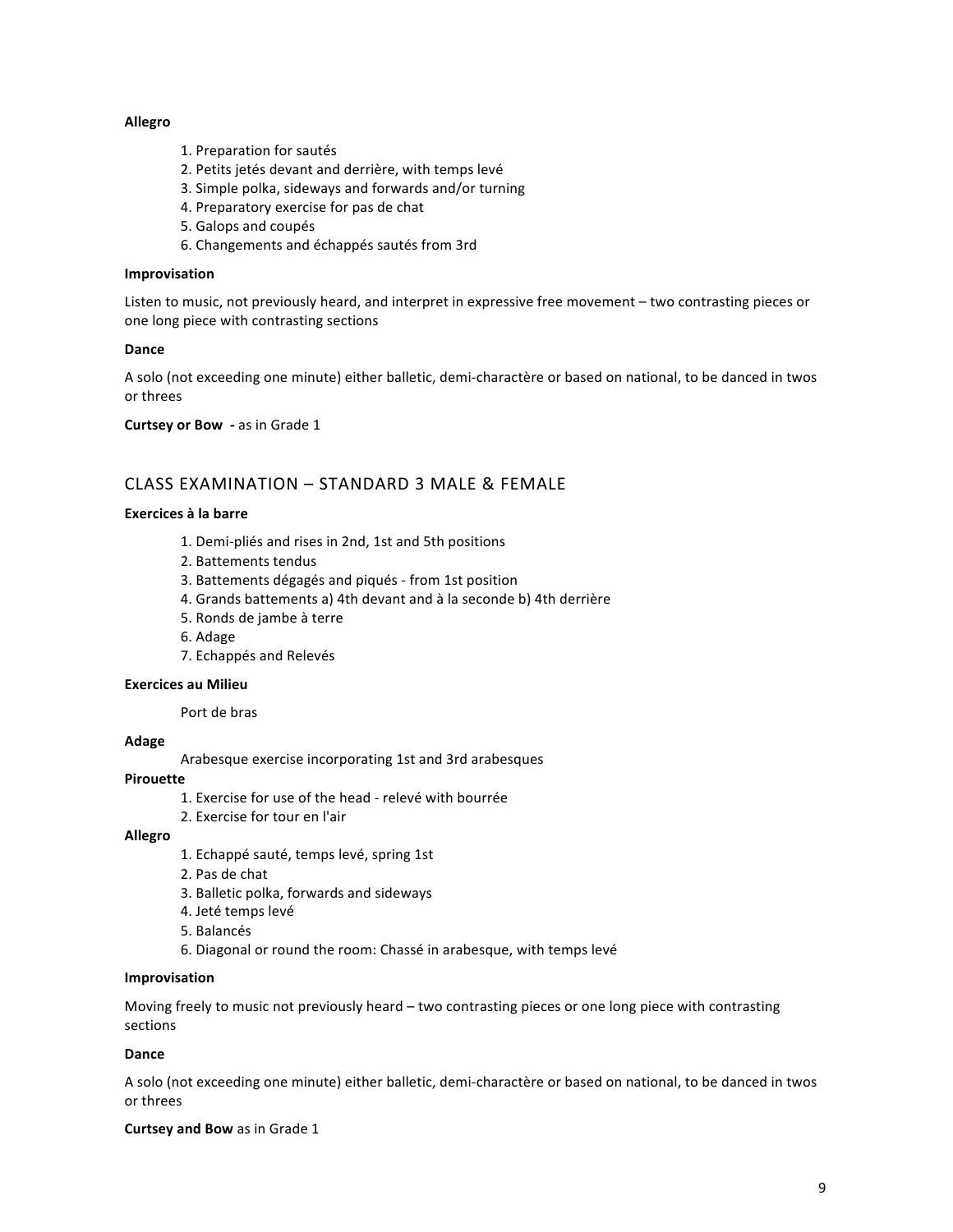# CLASS EXAMINATION - STANDARD 4 MALE & FEMALE

# **Exercices à la barre**

- 1. Demi and grand plié in 2nd and 1st; demi-pliés in 5th devant; and rise
- 2. Battements tendus with demi-pliè
- 3. Battements dégagés closing in 1st and 5th position
- 4. Grands battements with retirés
- 5. Ronds de jambe à terre
- 6. Battements frappés, introducing ankle movement
- 7. Adage
- 8. Relevés

# **Exercices au Milieu**

Port de bras

### **Adage**

Exercise with 1st, 2nd and 3rd arabesque

### **Pirouette**

- 1. Pirouette en dehors
- 2. Preparation for tour en l'air (boys)

### **Allegro**

- 1. Changements and échappés sautés
- 2. Pas de bourrée dessous
- 3. Assemblés soutenu and de suite
- 4. Sissonnes
- 5. (a) Balancés with posés coupés (girls) (b) Balancés with posés en avant (boys)
- 6. Diagonal or round the room: Posé, temps levés in attitude devant, with gallops and assemblé en avant or devant
- 7. Preparation for beats

# **Improvisation**

Moving freely to music not previously heard - two contrasting pieces or one long piece with contrasting sections

# **Dance**

A solo (not exceeding one minute) either balletic, demicharactère or based on national, to be danced in twos or threes

## **Révérence or Bow - as in Grade 4**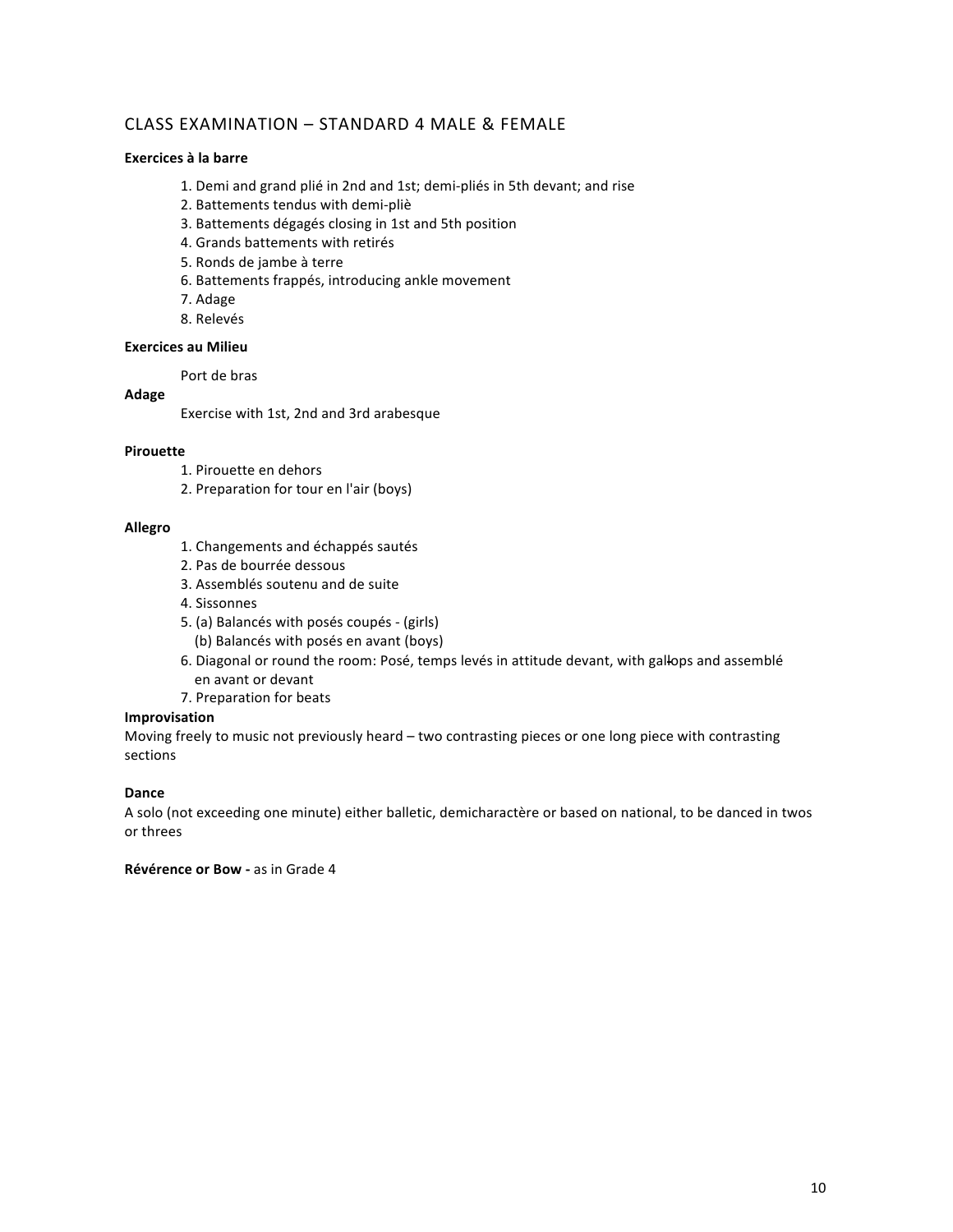# CLASS EXAMINATION - STANDARD 5 MALE & FEMALE

### **Exercices à la barre**

- 1. 2 demi-pliés and grand plié in 2nd, 1st and 5th devant, port de bras and rise
- 2. Battements tendus with accent
- 3. Battements dégagés
- 4. Grands battements with retirés
- 5. Ronds de jambe à terre
- 6. Single and double battements frappés with petits battements
- 7. Adage

Move slightly away from barre

8. Echappé relevé, soussus, with relevés passés

### **Exercices au Milieu**

1. Port de bras 

### **Adage**

Exercise incorporating 5th arabesque

### **Pirouette**

- 1. Pirouette en dedans
- 2. Exercise for tour en l'air with battements tendus (boys)

### **Allegro**

- 1. Changements
- 2. Glissades, taken devant and derrière, with assemblé and relevé in 5th
- 3. Temps levé chassé pas de bourrée and sissonnes
- EITHER 4. Chassé temps levé in arabesque with change of direction and posés coupés
	- OR
	- 5. Diagonal or round the room: chassé temps levé, balancé turning with travelling pas de basques
	- 6. Diagonal: Petits tours with chasse, temps levé
	- 7. Batterie: Soubresaut and échappé with beat, entrechat quatre

### **Improvisation**

Moving freely to music not previously heard – two contrasting pieces or one long piece with contrasting sections

# **Dance**

A Solo (not exceeding one minute) either balletic, demi-charactère or based on national, to be danced in twos or threes 

## **Révérence or Bow - as in Grade 4**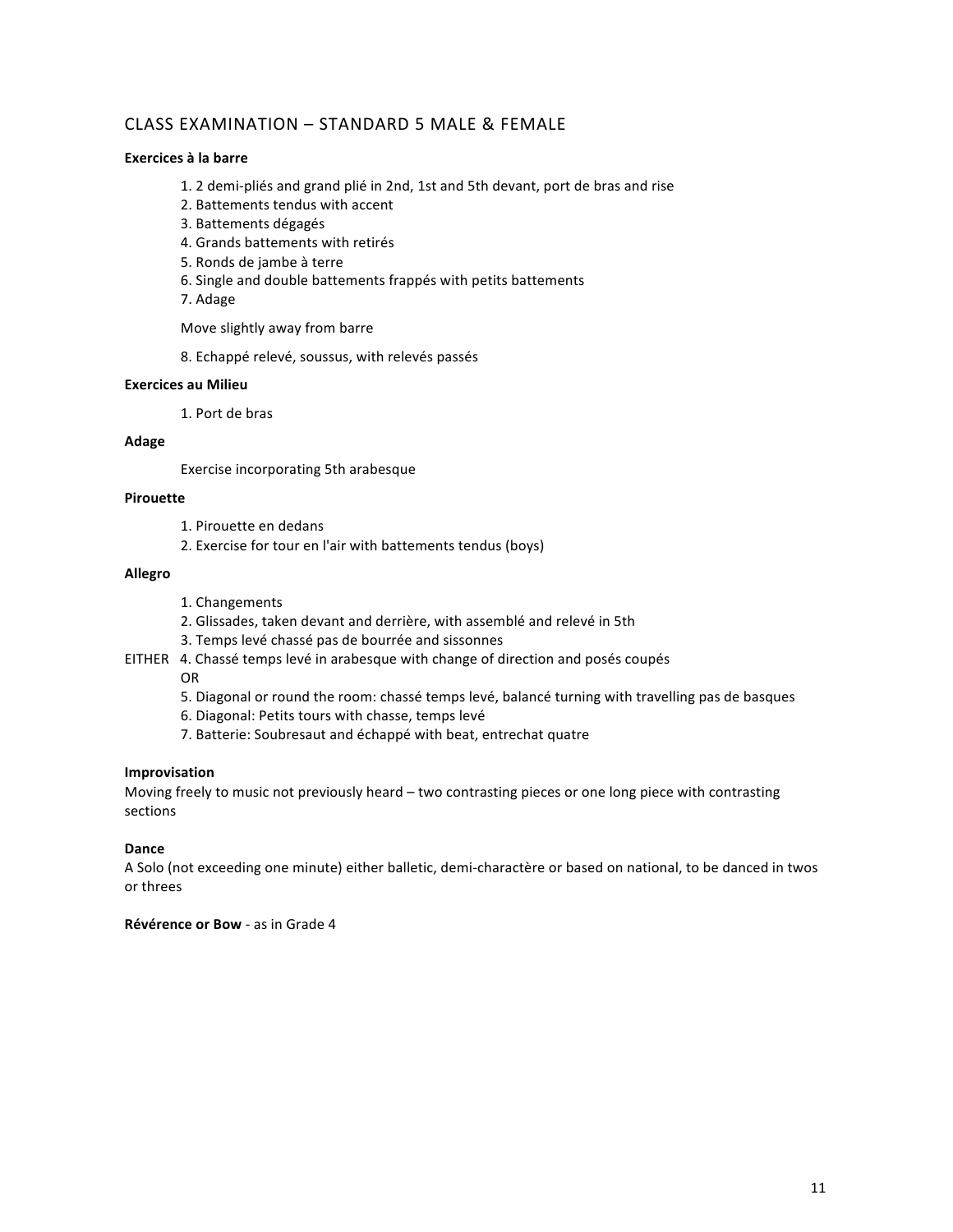# $C$ LASS EXAMINATION – STANDARD 6 MALE & FEMALE

### **Barre**

- 1. Grand plié with full port de bras, and rise, in 2nd, 1st, 5th devant and 5th derrière positions
- 2. Battements tendus with demi-plié and transfer of weight
- 3. Battements dégagés
- 4. Grands battements, with battements balancés
- 5. Ronds de jambe à terre with battement fondus
- 6. Battements frappés en croix on a fondu, and double battements frappés to 2nd
- 7. Petits battements with accent
- 8. Adage: Développé, grand rond de jambe, and dégagé en tournant
- Move slightly away from the barre
- 9. Echappés and relevés passé with pas de bourrée couru (girls) walks (boys)

# **Exercices au Milieu**

- 1. Port de bras
- 2. Battements tendus in positions of the body

### **Adage**

1. Adage exercise

# **Pirouette**

- 1. Battements tendus, demi-rond de jambe and a pirouette en dehors
- 2. Tour en l'air (boys)

### **Allegro**

- 1. Changements and échappés, with small and large elevation
- 2. Pas de bourrée en avant, en arrière and devant
- 3. Glissade, jeté
- 4. Sissonne enchaînement
- 5. Travelling pas de basque with grand jeté en tournant
- EITHER 6a. Diagonal: Petit pas de basque en tournant en dedans with galops (girls),
	- 6b. Chassé, coupé, chassé, coupé en tournant (boys)
	- OR
	- 7. Diagonal: Chassé, temps levé, balancé en tournant, with posé tours or petits tours
	- 8. Batterie: Echappé sauté closing with entrechat trois

# **Improvisation**

Moving freely to music not previously heard  $-$  two contrasting pieces or one long piece with contrasting sections

# **Dance**

A Solo (not exceeding one minute) either balletic, demi-charactère or based on national - to be shown singly or in pairs

**Révérence or Bow - as in Grade 4**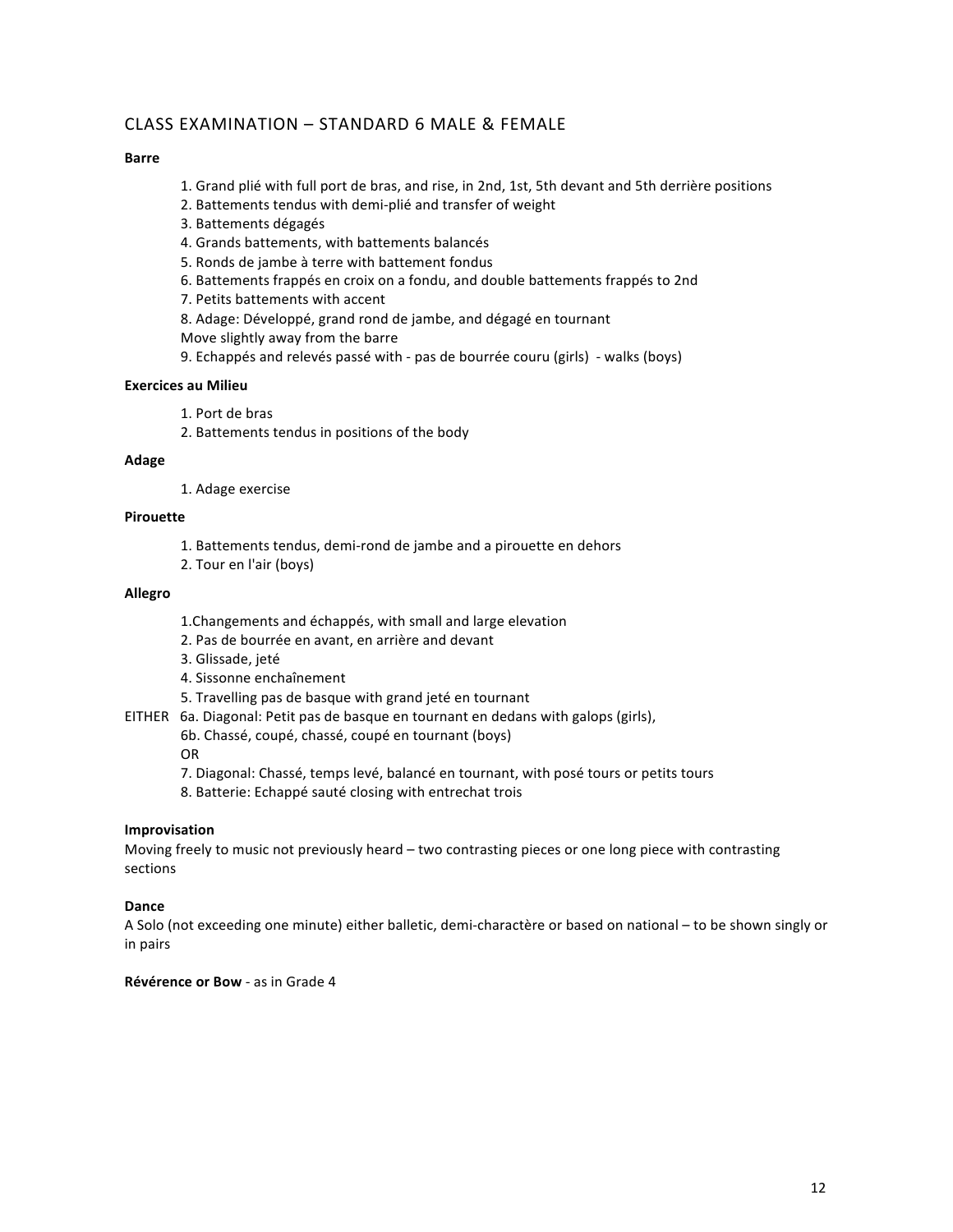# SENIOR CERTIFICATE 1 - MALE & FEMALE

# **Barre**

- 1. Warm up exercise
- 2. Pliés and port de bras
- 3. Battements tendus
- 4. Battements dégagés
- 5. Ronds de jambe à terre
- 6. Grands battements
- 7. Battements frappes and petits battements
- 8. Adage
	- a) Grand fouetté and ballotté
	- b) Demi-grand rond de jambe
- 9 Battements balancés

# **Exercices au Milieu**

- 1. Port de bras
- 2. Battements dégagés and battements tendus

### **Adage**

Adage enchaînement

# **Pirouettes**

- 1. a) Pirouettes en dehors (female) or b) Tour en l'air (male)
- 2. Travelling pirouette enchaînement (male and female)

### **Allegro**

- 1. Warm up sauté combination (set by the examiner)
- 2. Petit allegro with assemblés
- 3. Medium allegro with sissonnes
- 4. Grand allegro with fouettés sautés
- 5. Batterie
- 6. Relevés (female)
- 7. Pirouette en diagonal (male)

# **Tours en diagonale (male and female)**

- a) Posés tours and petits tours
- b) Petits pas de basques and petits tours

Free enchaînement- to be set by the examiner

# **Dance**

EITHER a classical solo/duet, OR a demi-charactère or national character solo/duet - choreographed by a teacher or the candidate not to exceed one minute

# **Révérence or Bow**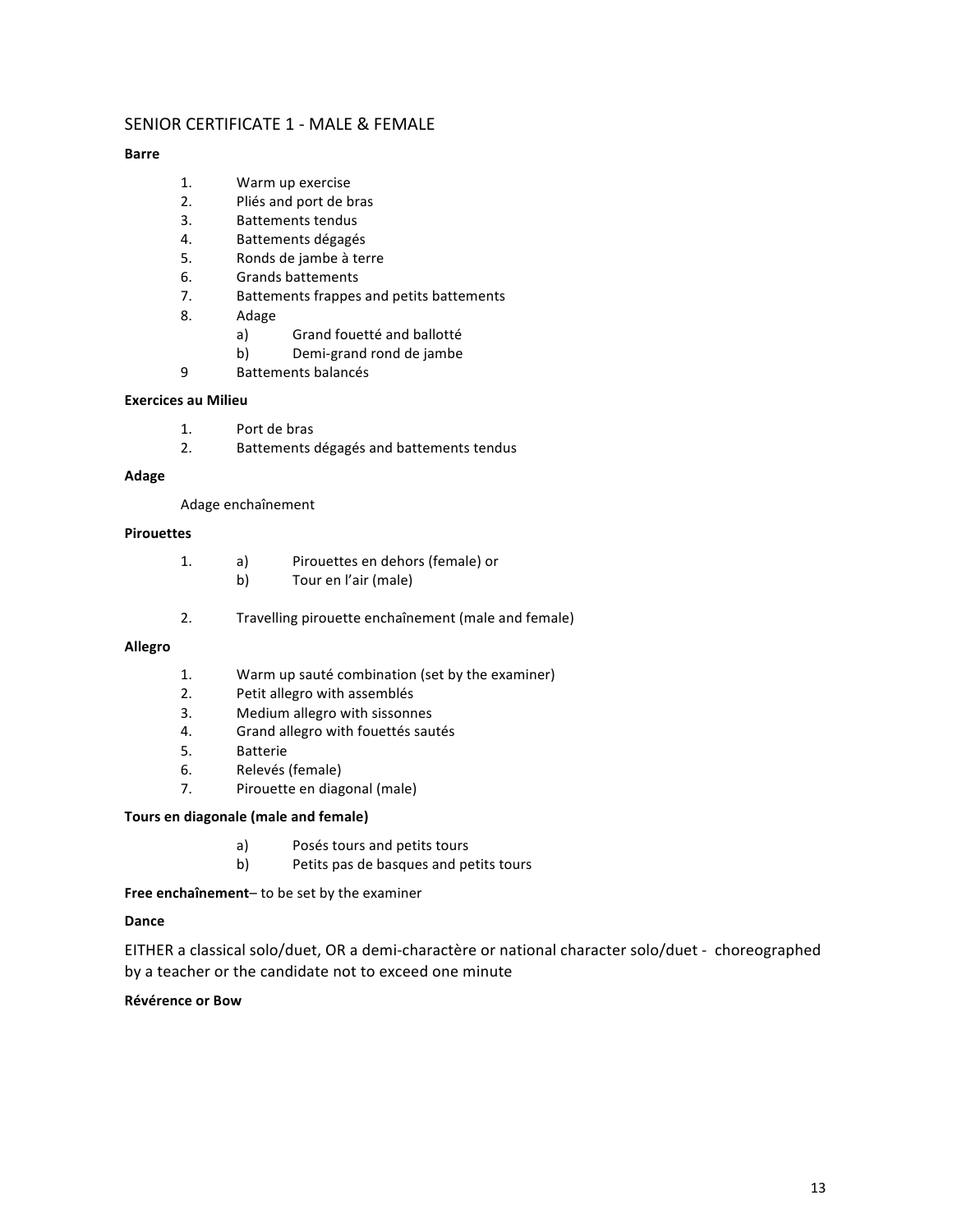# SENIOR CERTIFICATE 2 - MALE & FEMALE

# **Barre**

- 1. Warm up exercise
- 2. Pliés and port de bras
- 3. Battements tendus and battements dégagés
- 4. Ronds de jambe à terre
- 5. Battements frappes and petits battements
- 6. Battements fondus
- 7.  $\blacksquare$  Adage to be set by the examiner
- 8. Grands battements and battements balancés

### **Exercices au Milieu**

| a) | Port de bras – set enchaînement                                          |
|----|--------------------------------------------------------------------------|
| b) | Either $5^{th}$ , $6^{th}$ or $7^{th}$ port de bras (candidate's choice) |
|    | Battements tendus and pirouettes                                         |

### **Adage**

Adage enchaînement

### **Pirouettes**

| a) | Relevé passé and pirouettes en dehors (female) |
|----|------------------------------------------------|
| b) | Tour en l'air (male)                           |

2 Balancé and pirouette en dehors (male and female)

# **Allegro**

- 1. Warm up sauté combination (set by the examiner)
- 2. Petit allegro with glissade, jeté
- 3. Medium allegro with sissonnes
- 4. Grand allegro with grands jetés en avant
- 5. Dance study
- 6. Batterie
- 7. a) Relevés (female) or
	- b) Autour de la salle (male)

# **Tours en diagonale (male and female)**

A combination of posés tours en dedans, petits pas de basques en tournant and/or petits

 $tours - set by the examiner$ 

Free enchaînement- to be set by the examiner

### **Dance**

A classical solo/duet choreographed by a teacher or the candidate not to exceed one minute

# **Révérence or Bow**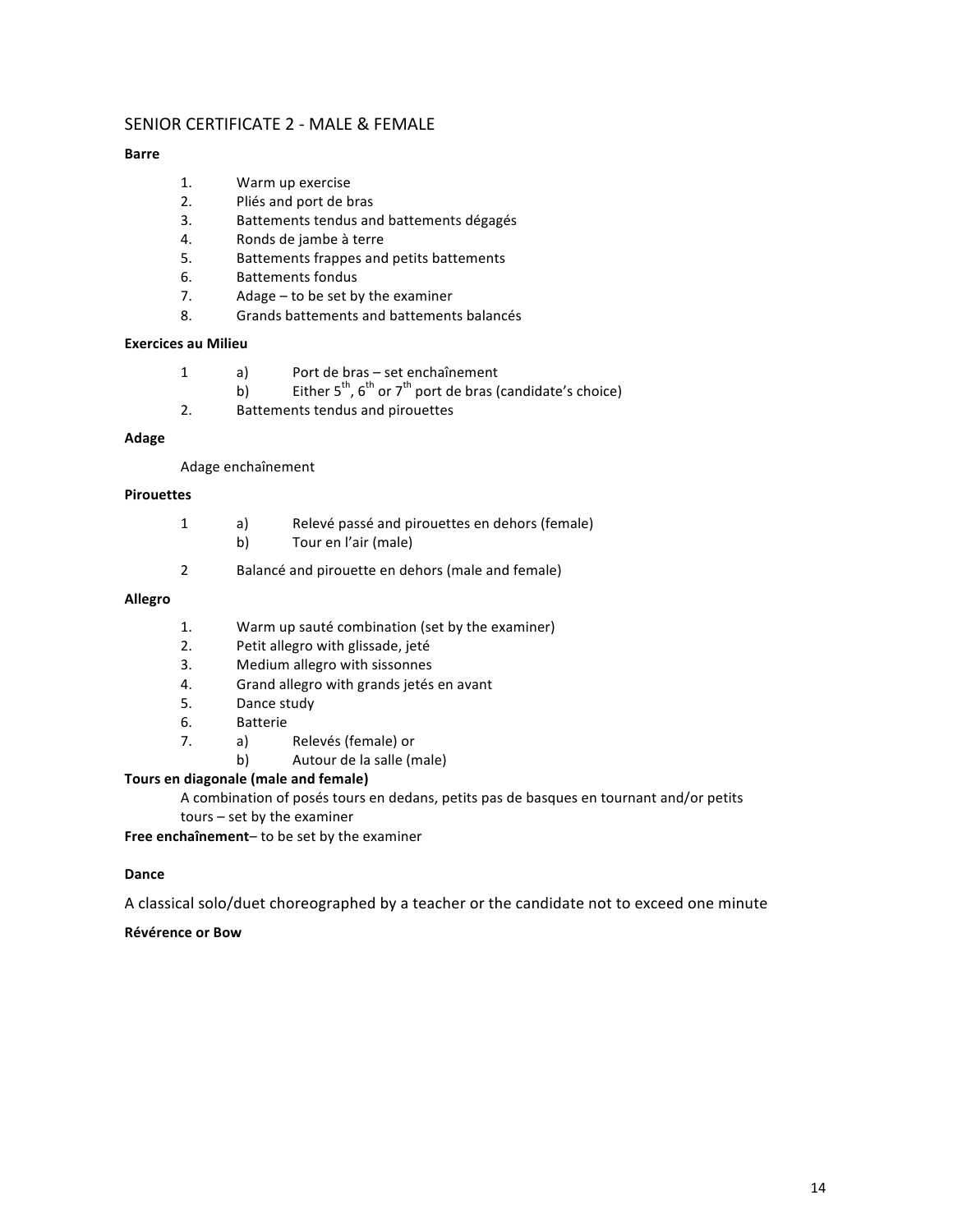# **ASSESSMENT - CECCHETTI CLASS EXAMINATIONS**

# MARK SCHEME

# **PRE - PRIMARY**

| <b>Title of component</b>      | <b>Marks attainable</b> |
|--------------------------------|-------------------------|
| Participation and enjoyment    | 25                      |
| Application and response       | 25                      |
| Demonstration of movement      | 25                      |
| Musicality and sense of timing | 25                      |
| Tota                           | 100                     |

# **PRIMARY AND STANDARD 1**

| <b>Title of component</b>                   | <b>Marks attainable</b> |
|---------------------------------------------|-------------------------|
| Stance and poise                            | 10                      |
| Sense of performance and enjoyment          | 10                      |
| Musicality and sense of timing              | 10                      |
| Use of technique in the exercises           | 10                      |
| Use of arms throughout                      | 10                      |
| Improvisation                               | 10                      |
| Use of technique in the allegro steps       | 10                      |
| Application, response and spatial awareness | 10                      |
| Knowledge of the syllabus                   | 10                      |
| Dance                                       | 10                      |
| Total                                       | 100                     |

# **STANDARDS 2, 3 & 4**

| <b>Title of component</b>                 | <b>Marks attainable</b> |
|-------------------------------------------|-------------------------|
| <b>TECHNIQUE</b>                          |                         |
| <b>Barre</b>                              | 10                      |
| Port de bras                              | 10                      |
| Adage and Pirouette(s)                    | 10                      |
| Allegro                                   | 10                      |
| <b>Section Total</b>                      | 40                      |
| <b>PRESENTATION</b>                       |                         |
| Sense of performance and enjoyment        | 10                      |
| Knowledge, response and spatial awareness | 10                      |
| Quality of movement                       | 10                      |
| Dance                                     | 10                      |
| <b>Section Total</b>                      | 40                      |
| <b>MUSICALITY</b>                         |                         |
| Musical response and sense of timing      | 10                      |
| Improvisation                             | 10                      |
| <b>Section Total</b>                      | 20                      |
| Total                                     | 100                     |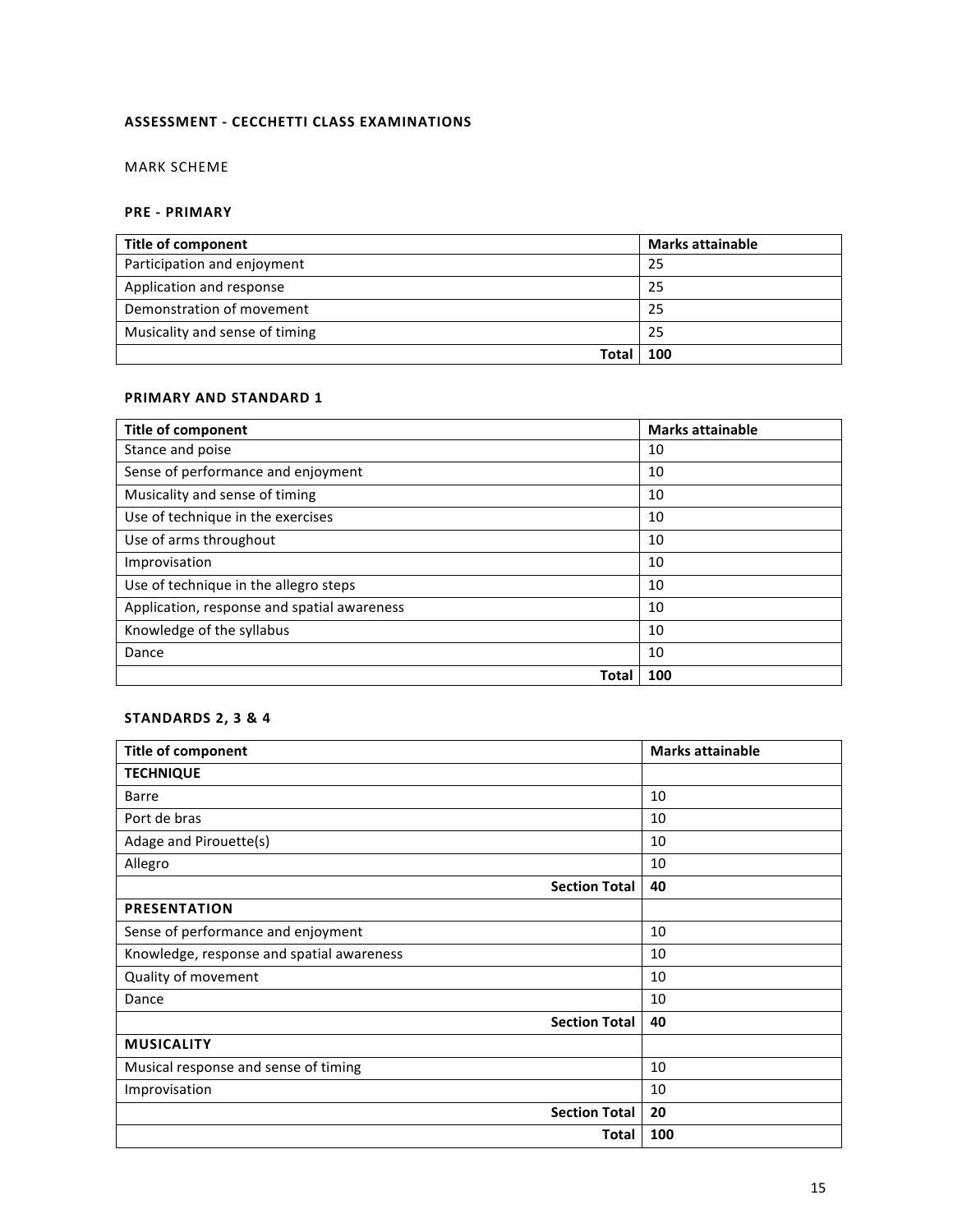# **STANDARDS 5 & 6**

| <b>Title of component</b>                                 | <b>Marks attainable</b> |
|-----------------------------------------------------------|-------------------------|
| <b>TECHNIQUE</b>                                          |                         |
| Barre (including centre practice in Standard 6)           | 10                      |
| Port de bras                                              | 10                      |
| Adage                                                     | 10                      |
| Pirouettes                                                | 10                      |
| Allegro                                                   | 10                      |
| <b>Section Total</b>                                      | 50                      |
| <b>PRESENTATION</b>                                       |                         |
| Sense of performance and artistry                         | 10                      |
| Response, spatial awareness and knowledge of the syllabus | 10                      |
| Dance                                                     | 10                      |
| <b>Section Total</b>                                      | 30                      |
| <b>MUSICALITY</b>                                         |                         |
| Musical response and sense of timing                      | 10                      |
| Improvisation                                             | 10                      |
| <b>Section Total</b>                                      | 20                      |
| <b>Total</b>                                              | 100                     |

# **SENIOR CERTIFICATE 1 AND 2**

| <b>Title of component</b>                | <b>Marks attainable</b> |
|------------------------------------------|-------------------------|
| <b>TECHNIQUE</b>                         |                         |
| Barre and centre practice                | 10                      |
| Port de bras                             | 10                      |
| Adage                                    | 10                      |
| Pirouettes                               | 10                      |
| Allegro                                  | 10                      |
| <b>Section Total</b>                     | 50                      |
| PRESENTATION, MUSICALITY AND RESPONSE    |                         |
| Sense of performance, style and artistry | 10                      |
| Response and special awareness           | 10                      |
| Musical response and sense of timing     | 10                      |
| Syllabus knowledge                       | 10                      |
| Dance                                    | 10                      |
| <b>Section Total</b>                     | 50                      |
| Total                                    | 100                     |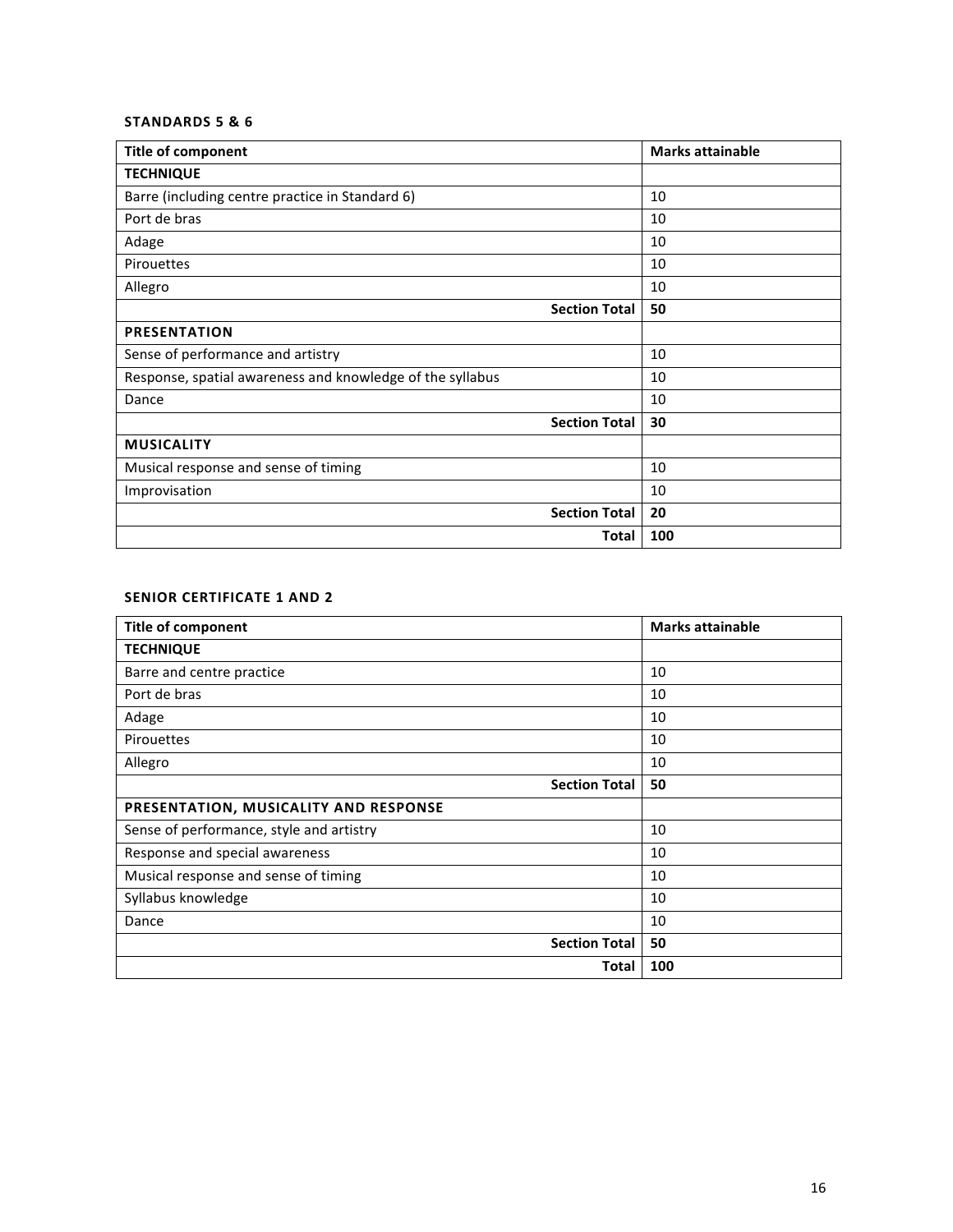### **ASSESSMENT**

Class Examinations are assessed externally by visiting examiners recruited and trained by the ISTD.

The examinations are divided into components at Pre-Primary, Primary and Standard 1 levels, and these components grouped into Sections at higher levels. Each component is separately assessed, and their titles and marks attainable are given above.

Candidates must achieve at least 25% of the marks attainable in each Section in order to pass the examination overall. In cases where 25% of the marks attainable does not come to a round figure, eg 12 %, the pass mark for the Section is lowered to the nearest round figure, in this example, 12. The Section totals are aggregated and the overall mark is given out of 100. If all the Sections are passed, then the overall result is indicated as follows:

| Grade               | <b>Marks</b> |
|---------------------|--------------|
| <b>Distinction</b>  | 80-100 marks |
| Merit               | 60-79 marks  |
| Pass                | 40-59 marks  |
| <b>Not Attained</b> | 0-39 marks   |

### **ASSESSMENT GUIDANCE**

Candidates are assessed on their ability to show:

- A sense of performance which incorporates a suitable awareness of style, expression and enjoyment.
- Use of space in relation to the other members of the group and the dance area available.
- A rhythmic awareness and a suitable interpretation of the musical qualities.
- An understanding of correct stance and placement with an application of classical technique.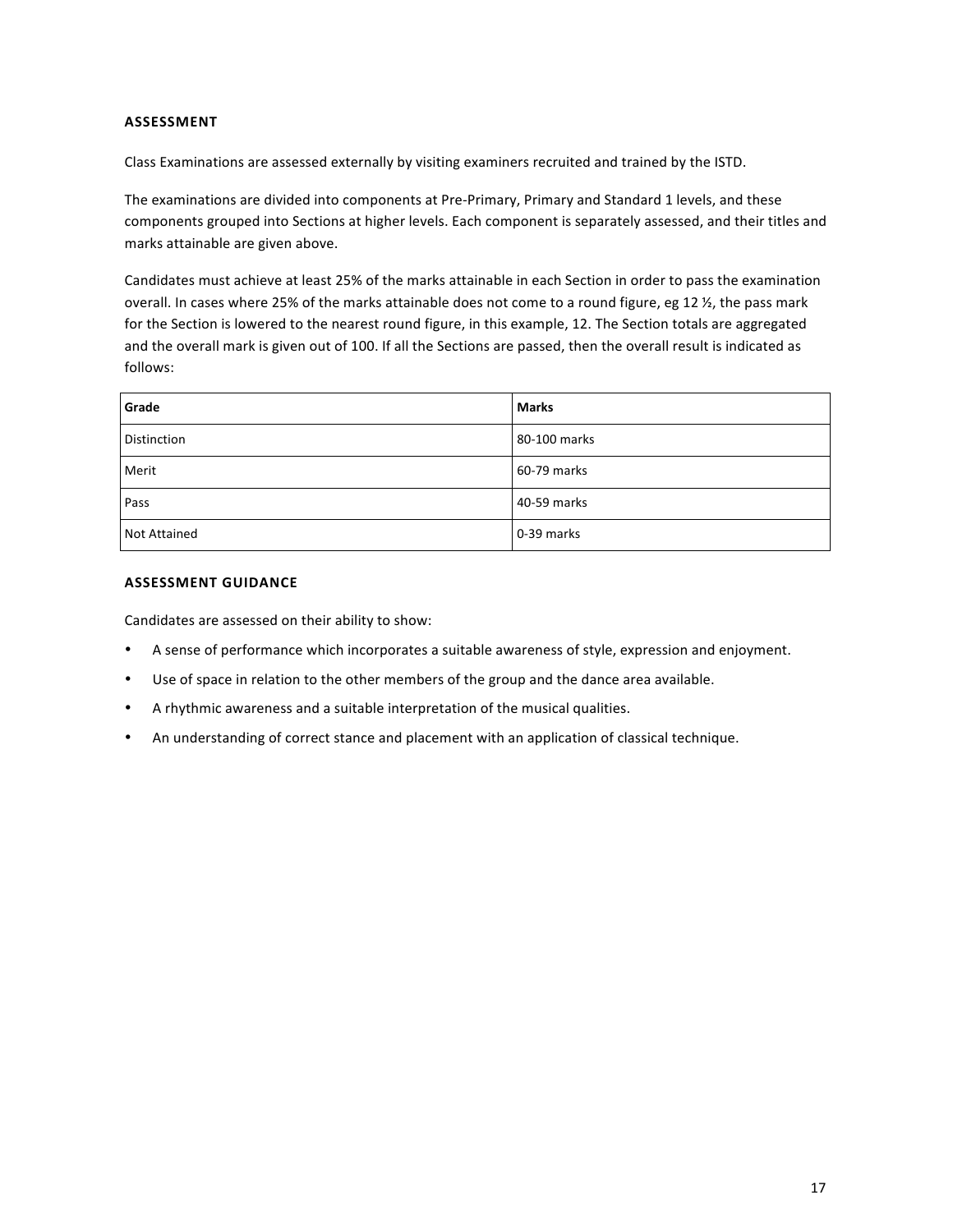# **PERFORMANCE AWARDS**

# INTRODUCTION

# **RATIONALE**

The purposes of the Performance Awards are:

- To educate by providing a progressive awareness of the culture and technique of Cecchetti Classical Ballet
- To develop style and a sense of performance alongside the artistic and musical appreciation
- To give both teachers and students the opportunity to develop and enhance performance skills, whilst retaining and consolidating technical development
- To encourage the student to use the Cecchetti Classical Ballet technique as a basis for expressing and

developing a characterisation or style of dance

The Performance Awards give the opportunity for the candidate to perfect variations and solos with emphasis on presentation, style and dynamics. The advantage to be gained when following this course of study is that it can revitalise both teacher and pupil after the intensity of examination preparations, bringing back the pure 'enjoyment of dance' that can become lost as the technical demands increase at the higher levels.

# **ENTRY CONDITIONS AND GENERAL INFORMATION**

The awards will be held in the teacher's own studio, or schools visited by the teacher. They will not be held in centres**.** 

### **Gender**

Male and female candidates may be examined together at all Performance Award levels. The syllabus is suitable for both male and female candidates as it is designed to develop all-round strengths and abilities.

### **Age Limits**

### **Minimum Age Limits**

**Minimum** age specifications are to ensure that the candidates are physically developed sufficiently to safely meet the demands of the syllabus. All minimum ages specified are the age at the date of the examination less 60 days.

Minimum age limits do not indicate that a candidate will be ready to take the examination at that age and it is the responsibility of the teacher to assess the physical, cognitive and artistic development of the candidate to meet the requirements of the syllabus, with particular regard to safe dance practice.

### **Upper Age limit**

There is no upper age limit. Children and mature adults should not be entered in Examinations together.

# **Recommended working levels**

Recommended working levels are for guidance only and candidates do not have to have passed another ISTD Cecchetti examination to enter a Performance Award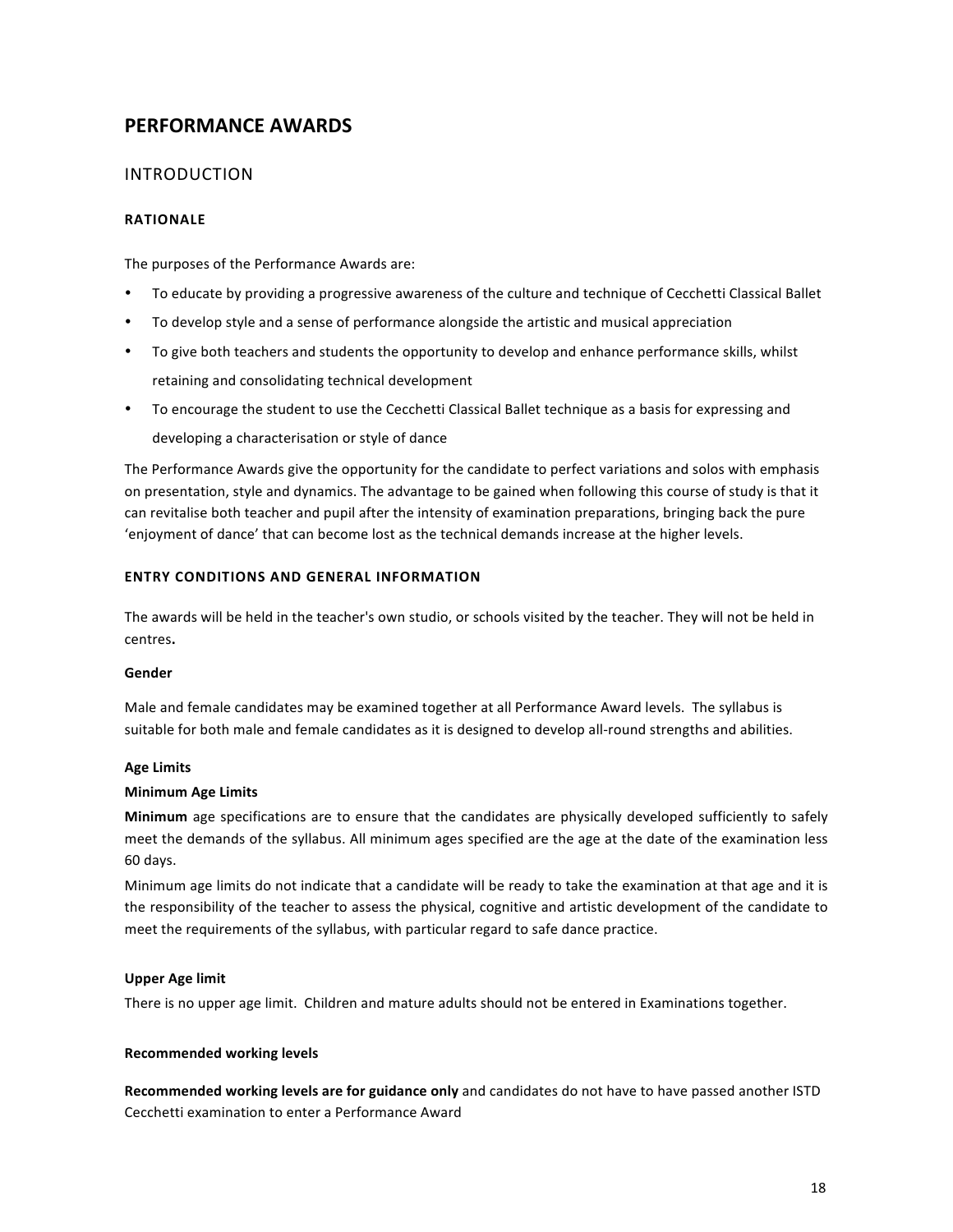| <b>Performance Award Levels</b> |                                                                        |
|---------------------------------|------------------------------------------------------------------------|
| <b>Bronze</b>                   | Minimum age 7 years, recommended working at Standard3/Grade 3 or above |
| <b>Silver</b>                   | Minimum age 8 years, recommended working at Standard 4 or Grade 4      |
| Gold                            | Minimum age 9 years, recommended working at Standard 5 or Grade 5      |
| <b>Gold Star</b>                | Minimum Age 10 years Recommended working at Standard 6 or Grade 6      |

### **TIME ALLOWANCES/NUMBER OF CANDIDATES**

Candidates may be entered in groups of 4 or less as follows.

| 1 Candidate | 2 Candidates | 3 Candidates | 4 Candidates |
|-------------|--------------|--------------|--------------|
| 10 minutes  | 10 minutes   | 15 minutes   | 20 minutes   |

### **MUSICAL ACCOMPAINIMENT**

Teachers entering candidates for Performance Awards may either provide their own pianist or may use recorded music . There is no set official music. Where recorded music is being used the examiner will provide music for the improvisation section of the exam. Where a pianist is playing for the exam, the pianist will provide the piano music for the improvisation section. Candidates should not have heard the music for improvisation prior to the examination.

In examinations where recorded sound is used, a sound operator must be provided. The sound operator must not be teachers, assistant teachers, or other candidates in the session, or their parents, and should be seated at a discreet distance from the examiner.

### **DRESS REQUIREMENTS**

Candidates should wear the usual ballet uniform of their school, or simple appropriate costume if they so desire, soft ballet shoes and the hair should be suitably and neatly dressed.

### **SYLLABUS CONTENT**

# PERFORMANCE AWARDS MALE & FEMALE

### **Port de bras**

**Enchaînement(s)** One allegro enchaînement (two in Gold Star)

**Improvisation** Improvisation to music not previously heard - two contrasting pieces or one long piece with contrasting sections.

### **Dance**

Solo dance (not exceeding one minute). This may be demi-charactère or classical in Bronze and Silver awards but should be a classical solo for Gold and Gold Star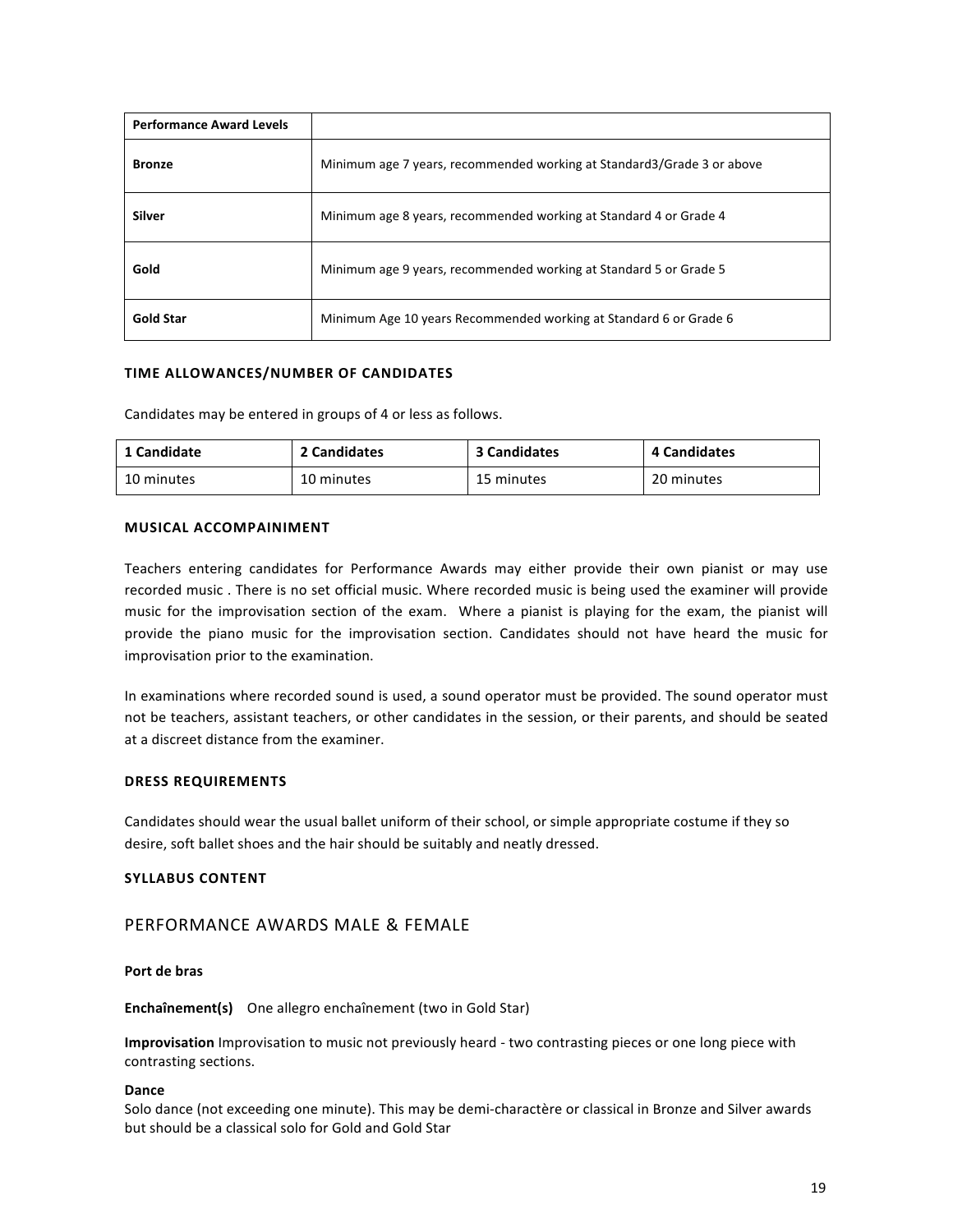### **ASSESSMENT**

### MARK SCHEME

| Title of component                  | <b>Marks attainable</b> |
|-------------------------------------|-------------------------|
| Port de bras                        | 25                      |
| Enchaînement(s)                     | 25                      |
| Improvisation, style and musicality | 25                      |
| Dance                               | 25                      |
| <b>Total</b>                        | 100                     |

### **ASSESSMENT**

Performance Awards are assessed externally by visiting examiners recruited and trained by the ISTD.

Each Section is composed of several components which are separately assessed and aggregated to give the Section total. Candidates must achieve at least 25% of the marks attainable in each Section in order to pass the examination overall.

In cases where 25% of the marks attainable does not come to a round figure, e.g. 12  $\frac{1}{2}$ , the pass mark for the Section is lowered to the nearest round figure, in this example, 12. The marks are aggregated and the overall mark is given out of 100. If all the Sections are passed, then the overall result is indicated as follows:

| Grade               | <b>Marks</b> |
|---------------------|--------------|
| Distinction         | 80-100 marks |
| Merit               | 60-79 marks  |
| Pass                | 40-59 marks  |
| <b>Not Attained</b> | 0-39 marks   |

However, if the candidate is unsuccessful in one or more section, as explained above, the total mark given out of 100 will not correspond to the result indicators in the chart. In this circumstance, whatever the overall numerical mark may be, the resut given will be 'Not Attained'

### **ASSESSMENT GUIDANCE**

Candidates are assessed on their ability to show:

- A sense of performance which incorporates a suitable awareness of style, expression and enjoyment.
- Use of space in relation to the other members of the group and the dance area available.
- A rhythmic awareness and a suitable interpretation of the musical qualities.
- An understanding of correct stance and placement with an application of classical technique.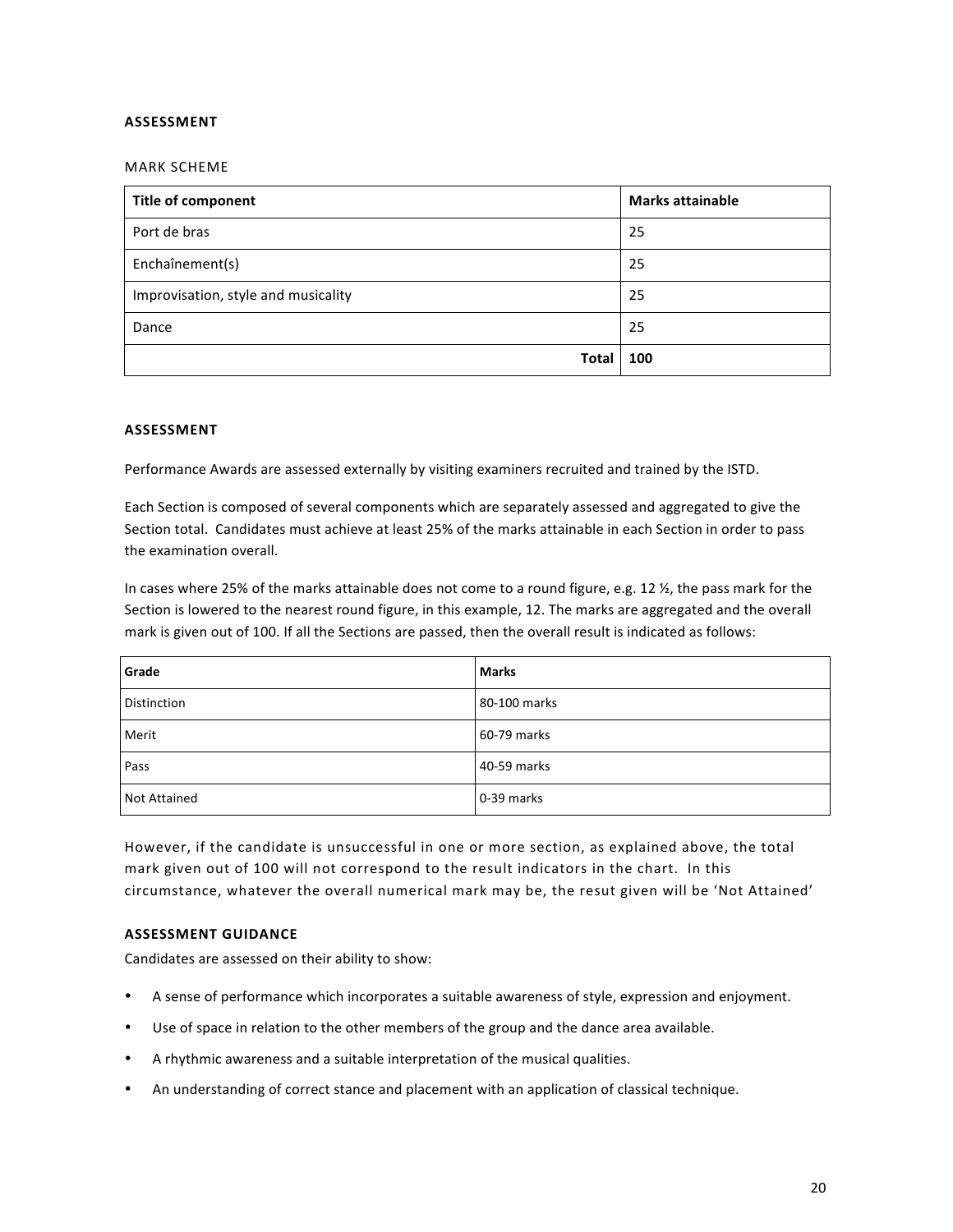# **GRADED EXAMINATIONS IN DANCE**

# **INTRODUCTION**

# **RATIONALE**

Cecchetti Classical Ballet makes a distinctive contribution to the education of all students, in that it uses movement, which is the fundamental mode of human expression. It offers a range of learning opportunities and enables participants to enjoy physical expression as well as develop intellectual sensibilities. As they work together in Cecchetti Classical Ballet, candidates learn about co-operation and develop an understanding of the shaping of movement into artistic forms of expression.

Graded Examinations in Cecchetti Classical Ballet are concerned with progressive mastery in defined stages within the context of safe dance practice. Each Cecchetti Graded Examination allows candidates to progress to the next higher grade in the Cecchetti Classical Ballet genre. Also, a range of transfers to other dance genres becomes possible as the candidate develops physically and learns common skills such as running, use of arms, posture, timing and rhythmic awareness. In this way, with additional teaching input, the candidate is able to develop a broad base of dancing skills.

Following on from the Graded Examinations, candidates may wish to progress to the Vocational Graded Examinations as preparation for employment as a professional dancer or as preparation for dance teaching qualifications. 

The Graded Examinations in Cecchetti Classical Ballet also allow for those participating solely for recreational purposes to produce quality work in a safe dance context.

# **AIMS**

The aim of Graded Examinations is to provide an assessment scheme for dance, which gives the basis for the measurement of the individual candidate's progress and development, whether the candidate is pursuing dance as a leisure activity or as preparation for a professional career as a dance teacher or performer. There are six practical examination grades, numbered from  $1$  to  $6$ , in order to indicate the increasing order of difficulty (6 represents the highest level of attainment).

# **OBJECTIVES**

The objectives of the Cecchetti graded examination syllabus are to:

- Promote understanding and maintenance of correct stance in stillness and in movement
- Develop accuracy and precision in the use of technique
- Develop the range of movements within the candidate's natural capabilities
- Promote understanding and use of dance terminology
- Develop good sense of line through body, arms and head, with good use of focus
- Promote understanding of musical accuracy and phrasing
- Promote appreciation of varying musical styles and their interpretation
- Develop awareness of the use of space
- Develop awareness of audience and a sense of performance and style
- Promote self-confidence in the performance of a solo.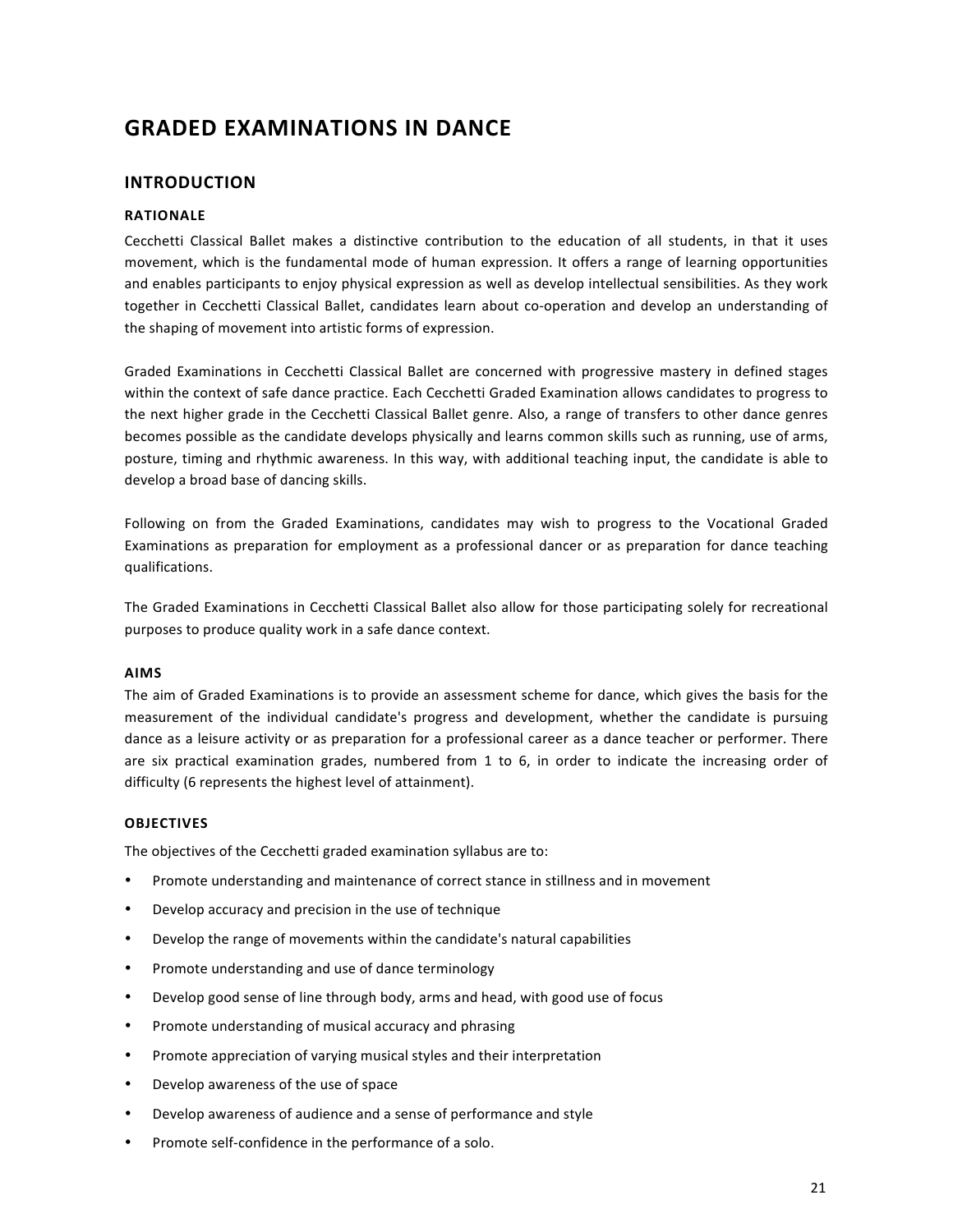# **ENTRY CONDITIONS AND GENERAL INFORMATION**

### **AGE LIMITS**

### **Minimum Age Limits**

**Minimum** age specifications are to ensure that the candidates are physically developed sufficiently to safely meet the demands of the syllabus. All minimum ages specified are the age at the date of the examination less 60 days.

Minimum age limits do not indicate that a candidate will be ready to take the examination at that age and it is the responsibility of the teacher to assess the physical, cognitive and artistic development of the candidate to meet the requirements of the syllabus, with particular regard to safe dance practice.

| Grade 1 | Minimum age 7 years.  |
|---------|-----------------------|
| Grade 2 | Minimum age 7 years.  |
| Grade 3 | Minimum age 8 years.  |
| Grade 4 | Minimum age 9 years.  |
| Grade 5 | Minimum age 10 years. |
| Grade 6 | Minimum age 11 years. |

### **Upper Age limit**

There is no upper age limit.

Children and mature adult learners should not be entered in Examinations together.

### **PRIOR LEARNING**

The Graded Examinations in Cecchetti Classical Ballet are intended to be taken consecutively and most candidates will wish to progress through them in sequence in order to develop and demonstrate the requisite skills. However, in cases where examinations are undertaken without success at the previous grade, the candidate needs to be at an appropriate level of physical and artistic development. Before a candidate enrols in a class leading to a Graded Examination, teachers are under a particular duty, therefore, to assess the achievement of the candidate, particularly with regard to safe dance practice.

### **GENDER DISTINCTIONS**

The syllabus is suitable for both male and female candidates as it is designed to develop all-round strengths and abilities. There are some separate exercises for males and females that are intended to develop the differing physical strengths and capabilities to the advantage of the gender, and are not intended to limit opportunities for access. Such variations are designed within the context industry needs and in particular, health and safety in dance. It is therefore advisable for candidates to follow the relevant syllabi where available.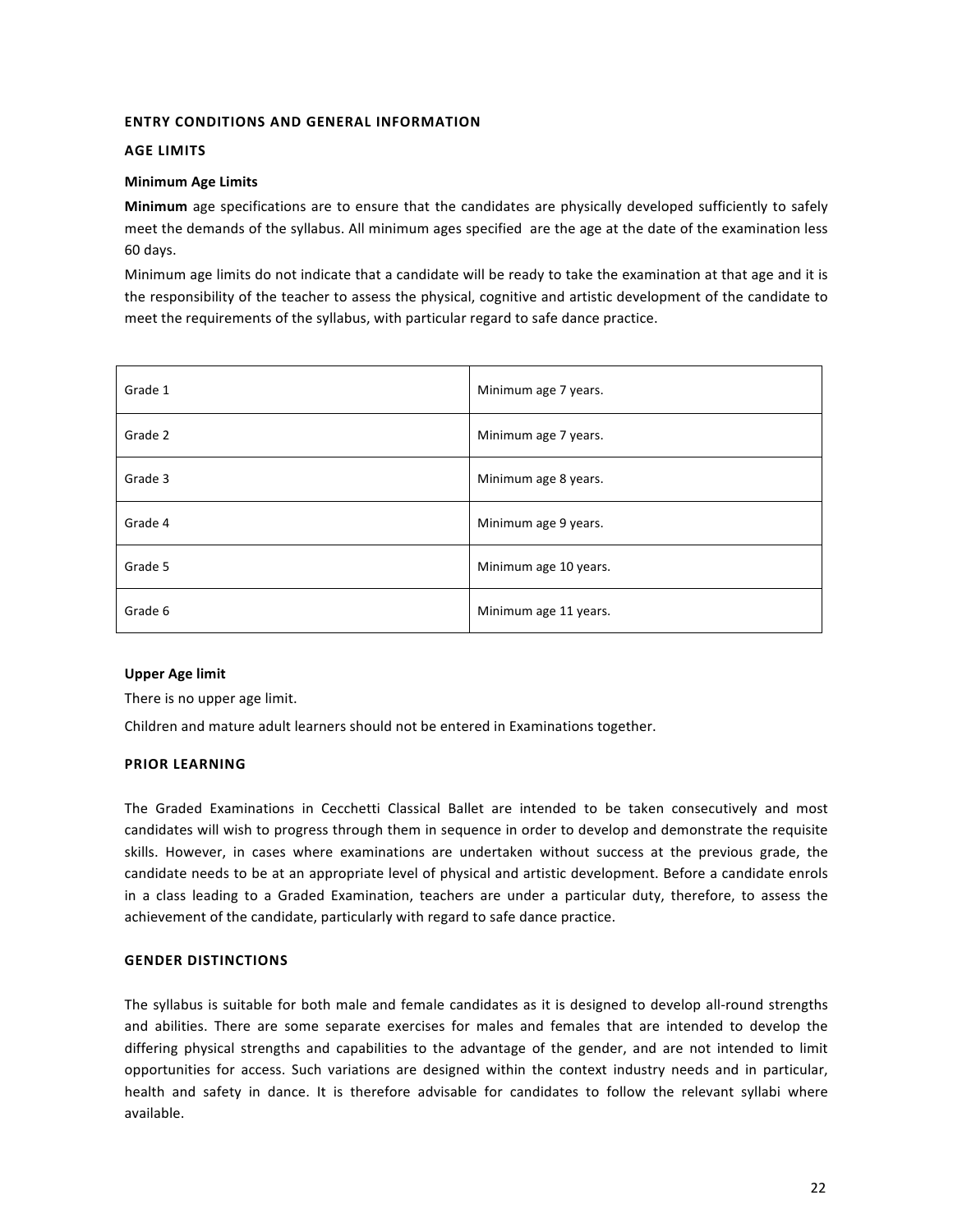### **TIME ALLOWANCES/NUMBER OF CANDIDATES**

Candidates should be entered in pairs. Where there is an odd number of candidates at one level, the extra candidate should be entered with a pair, making a group of three.

|         | 1 candidates | 2 candidates | 3 candidates |
|---------|--------------|--------------|--------------|
| Grade 1 | 20 minutes   | 20 minutes   | 25 minutes   |
| Grade 2 | 25 minutes   | 25 minutes   | 30 minutes   |
| Grade 3 | 30 minutes   | 30 minutes   | 35 minutes   |
| Grade 4 | 35 minutes   | 35 minutes   | 45 minutes   |
| Grade 5 | 40 minutes   | 40 minutes   | 50 minutes   |
| Grade 6 | 45 minutes   | 45 minutes   | 55 minutes   |

### **MUSICAL ACCOMPANIMENT**

Teachers entering candidates for Graded Examinations may either provide their own pianist or may use recorded music . The official music for the Graded examinations should be used for all the set exercises and if using recorded music, the official examination recording available from the ISTD shop must be used.

If a pianist plays for the examination they may play for the candiate's dance, or a recording may be used for the dance played on audio equipment operated by the pianist.

In examinations where recorded sound is used, a sound operator must be provided. Sound operators must not be teachers, assistant teachers, or other candidates in the session, or their parents, and should be seated at a discreet distance from the examiner.

# **DRESS REQUIREMENTS**

**Female:** Grades 1 - 4 A sleeveless, round neck, plain leotard in a single colour and fabric with matching belt, and soft ballet shoes with elastics. Tights are not compulsory but, if worn, should be ballet tights in skin tone or pink. Ballet socks/tights and shoe colour should match.

Grades 5 and 6 - candidates may wear a leotard as for Grades 1-4 or a camisole style, single strap leotard with plain back, in a single colour and fabric, with matching belt. Tights are compulsory and should be ballet tights in skin tone or pink. Ballet tights and shoe colour should match

Hair should be suitably and neatly dressed. No jewellery may be worn.

**Male:** White vest, or sleeveless or short sleeved white leotard with dark tights, white socks to be worn over tights, black or white ballet shoes with white elastics. Younger candidates may wear dark trunks instead of tights. No jewellery may be worn.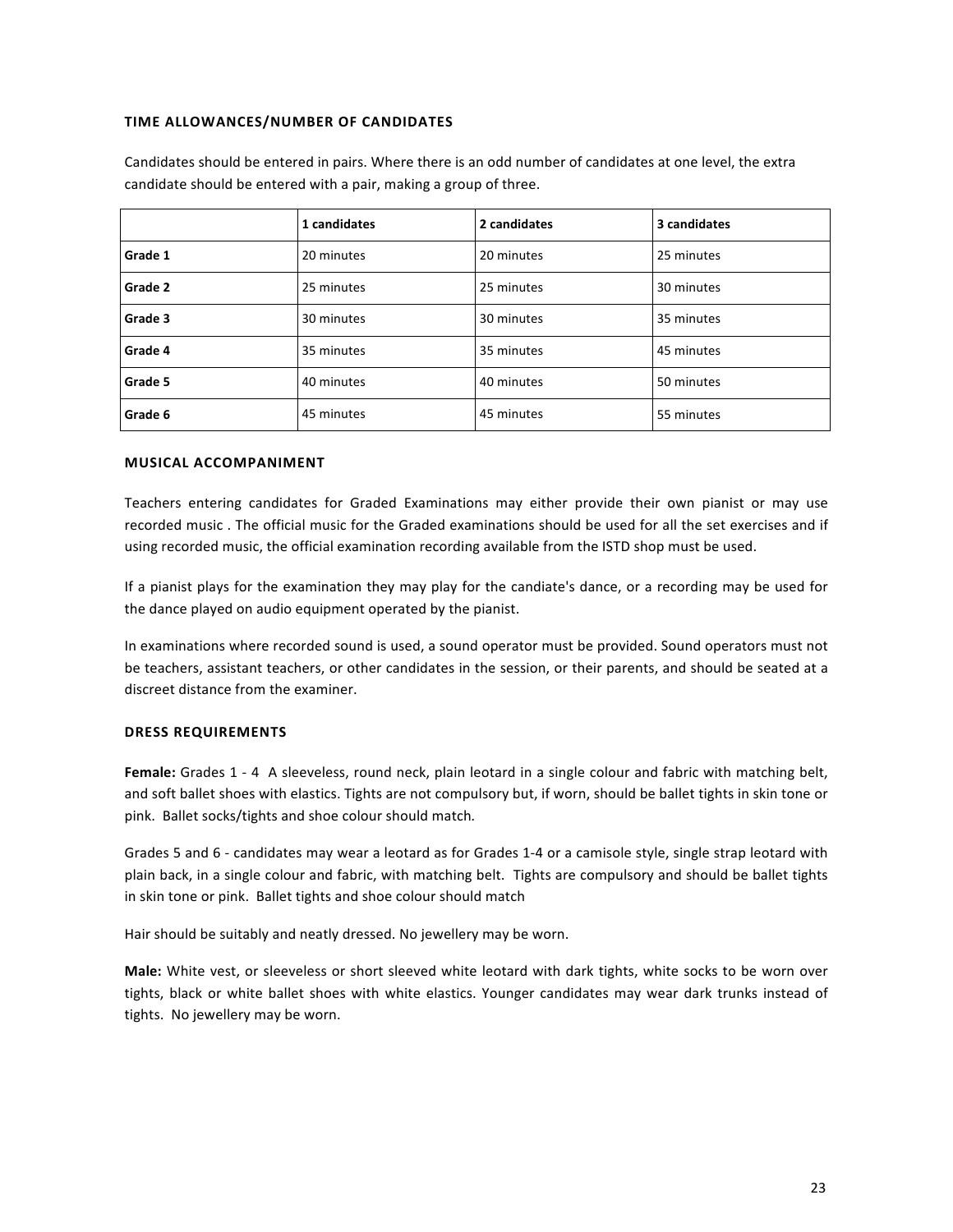# **SYLLABUS CONTENT**

# **GRADE 1 MALE & FEMALE**

### **1 Theory**

Each candidate will be asked ONE question:

4 corners of the room

1st, 2nd and 3rd positions of the feet

### **2. Warm-up**

To take place after the candidates have confirmed their names with the examiner. The warm-up will not be assessed.

Natural skips taken round the room  $-$  16 bars of 6/8 unset music

### **3. Barre**

1. Demi-pliés in 2nd and 1st

2. Battements tendus à la 2nde facing the barre

3. Grands battements sideways to the barre, to be demonstrated on both sides

Move slightly away from the barre for:

4. Rises combined with running on the toes

### **4. Exercices au Milieu**

1. Port de bras 

### **5. Adage**

- 1. Retirés
- 2. Exercise for 3rd arabesque

#### **5. Pirouette**

1. Quarter turns with use of the head

#### **6. Allegro**

**Basic steps:** each candidate will be asked to demonstrate ONE basic step selected by the examiner: Echappé sauté from 1st, sideways galops, simple sideways polka, sauté in 1st, spring points, step temps levé 

**Set enchaînements:** to be demonstrated together apart from where specified

- 1. Echappé sauté with sautés in 1st position
- 2. Simple polkas with spring points
- 3. Step temps levés
- 4. Galops and spring points demonstrated singly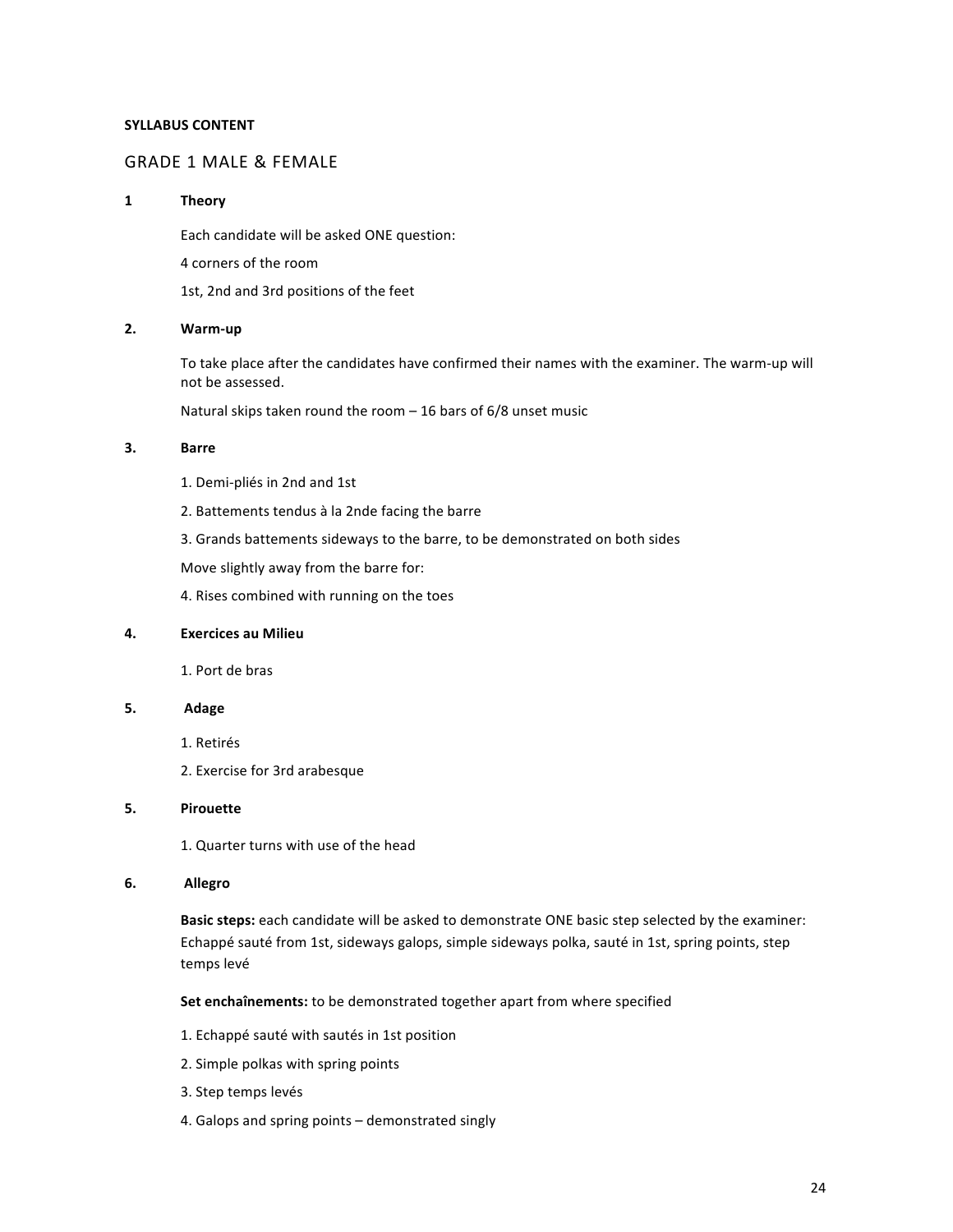## **7. Dance**

Teacher's choice of a classical or demi-charactère solo, not to exceed 45 seconds. Piano music must be used. Props may not be used.

### **8 Révérence or Bow**

# **GRADE 2 MALE & FEMALE**

Candidates are expected to work in 3rd position of the feet, but 5th will be accepted.

Candidates should have a working knowledge of all the movements and theory in Grade 1 plus:

## **1. Theory**

Each candidate will be asked ONE question: Eight points of the room Five positions of the feet Arm positions: 2nd, 5th en bas, 5th en avant and 5th en haut

# **2. Warm-up**

To take place after the candidates have confirmed their names with the examiner. The warm-up will not be assessed.

Round the room: forward galops, 2 with right foot and 2 with left foot - 16 bars of 6/8 unset music

# **3. Barre**

Exercises may be seen on one side only:

- 1. Rise and demi-pliés in 2nd, 1st and 3rd positions
- 2. Battements tendus en croix taken from 1st position
- 3. Grands battements a) à la quatrième devant

b) à la 2nde facing the barre

- 4. Ronds de jambe à terre
- 5. Adage
- 6. Preparation for sautés
- 7. Echappés relevés

Stretching exercise (for training purposes only)

# **4. Exercices au Milieu**

Arm exercise (for training purposes only)

- 1. Port de bras
- 2. Battements tendus with transfer of weight to 2nd
- **5. Adage**
	- 1. Retirés passé
	- 2. Exercise for 3rd arabesque

### **6. Pirouette**

- 1. Preparatory exercise for use of head
- 2. Exercise for tour en l'air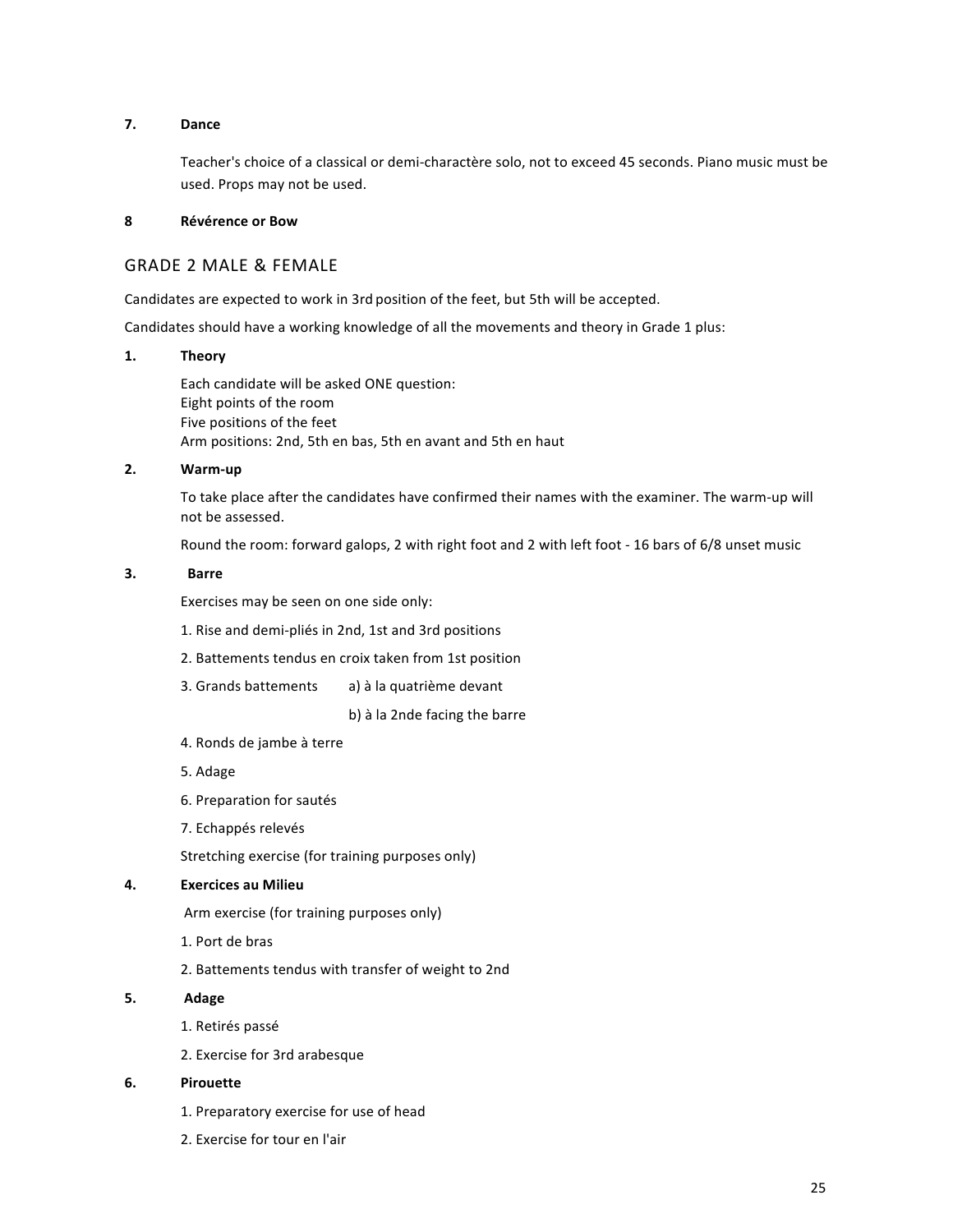# **7. Allegro**

a) **Basic steps:** each candidate will be asked to demonstrate ONE basic step selected by the examiner:

Balletic polka forwards and sideways, changement, forward galops, échappé sauté from 3rd, pas de chat, petits jetés devant and derrière, temps levé

**b)** Set enchaînements to be demonstrated together apart from where specified

- 1. Sautés in 1st position
- 2. Pas de chat and changements
- 3. Petits jetés, devant and/or derrière
- 4. Balletic polka
- 5. Galops demonstrated singly

6. Echappés sautés – simple enchaînement to include échappé sautés and changements to be set by the examiner

### **8. Dance**

Teacher's choice of a classical or demi-charactère solo, not to exceed 45 seconds. Piano music must be used. Props may not be used.

### **9. Révérence or Bow**

# **GRADE 3 MALE & FEMALE**

Candidates are expected to work in 5th position of the feet.

Candidates should have a working knowledge of the basic movements and theory in previous grades plus:

### **1. Theory**

Each candidate will be asked TWO questions:

Arm positions: 1st and demi-seconde

Positions of the body: à la quatrième devant, à la quatrième derrière and à la seconde

Movements in dancing and their meaning: plier and sauter

### **2. Warm-up**

To take place after the candidates have confirmed their names with the examiner. The warm-up will not be assessed. Foot exercise facing the barre

# **3. Barre**

Exercises may be seen on one side only:

- 1. Demi-pliés and rises in 2nd, 1st and 5th positions
- 2a. Battements tendus
- 2b. Battements dégagés from 1st position

3. Grands battements a) devant and à la 2nde b) derrière facing the barre

- 4. Ronds de jambe à terre
- 5. Battements frappés singles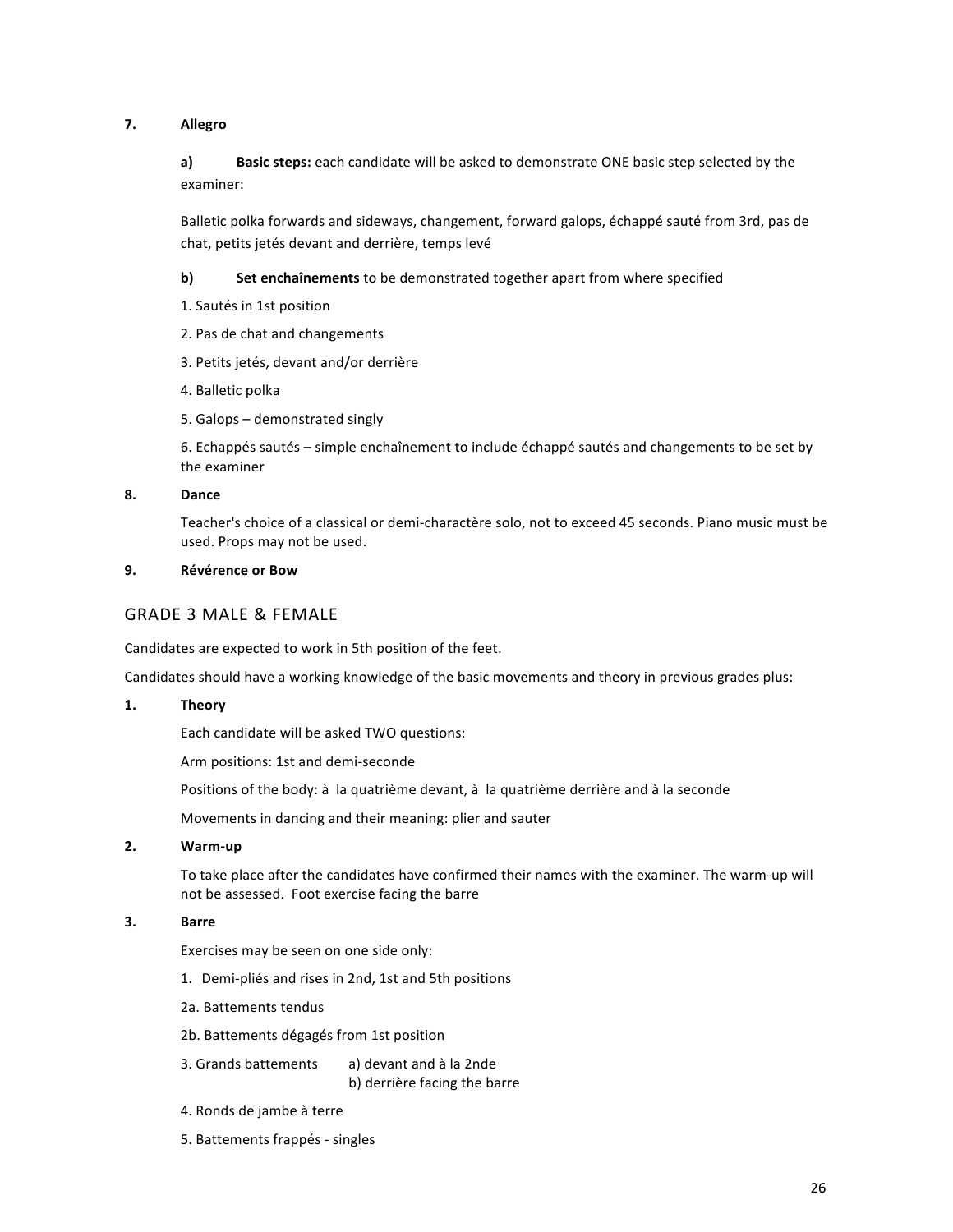- 6a. Retirés and développés
- 6b. Fouetté taken à terre into arabesque
- 7. Echappés and relevés

Stretching exercise-(for training purposes only)

### **4. Exercices au Milieu**

Arm exercise (for training purposes only)

- 1. Port de bras
- 2. Battements tendus with positions of the body

### **5. Adage**

- 1. Développé with temps lié
- 2. Exercise for 1st and 3rd arabesques

### **6. Pirouette**

- 1. Relevé with bourrée to be demonstrated on both sides
- 2. Preparation for pirouette en dehors (female)
- 3. Exercise for tour en l'air to be demonstrated on one or both sides (male)

# **7. Allegro**

a) **Basic steps:** each candidate will be asked to demonstrate ONE basic step selected by the examiner:

Assemblé dessus and dessous taken soutenu, balancé sideways, chassé en avant, sprung coupé dessus and dessous, jeté dessus and dessous, pas de bourrée dessous soutenu and de suite, posé coupé, posé en avant 

## **b)** Set enchaînments: to be demonstrated together apart from where specified

- 1. Echappés sautés with sautés in 2nd position
- 2. Assemblés with relevé, taken dessus or dessous examiner's choice
- 3. Pas de bourrée dessous soutenu and de suite
- 4. Jetés temps levés with coupés, taken dessus or dessous examiner's choice
- 5a. Posés coupés and galops demonstrated singly (female)
- 5b. Posés a) demonstrated on whole foot b) demonstrated on demi-pointe taken singly (male)
- 6. Balancés - demonstrated singly

**c) Free enchaînement**: one sequence to be set by the examiner using not more than two basic steps from the previous grades

# **8. Dance**

Teacher's choice of a classical or demi-charactère solo, not to exceed 45 seconds. Piano music must be used. (Props may not be used)

### **9. Révérence or Bow**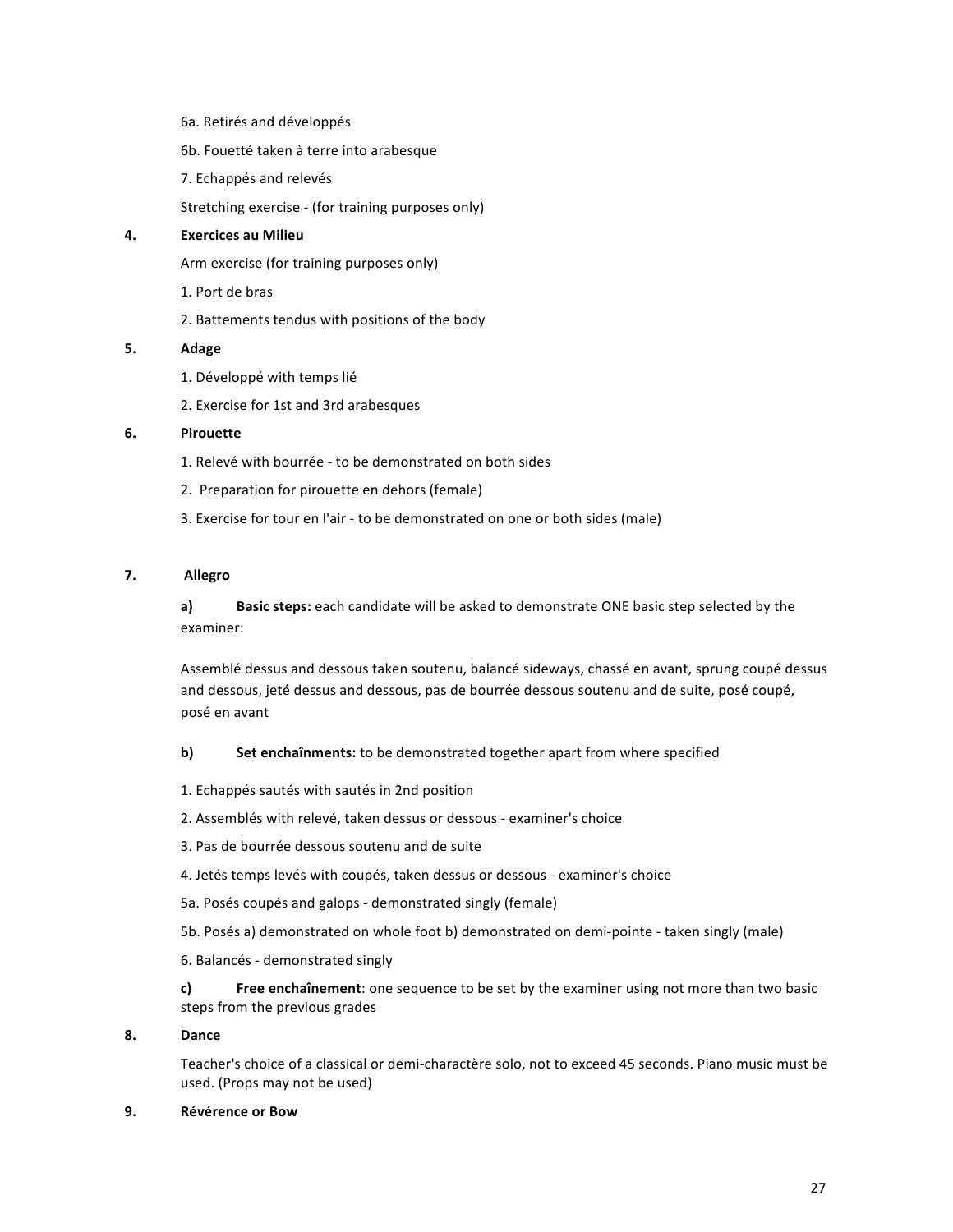# **GRADE 4 MALE & FEMALE**

Candidates will be expected to work in 5th position of the feet

Candidates should have a working knowledge of the basic movements and theory in previous grades plus:

### **1. Theory**

Each candidate will be asked TWO questions:

Five positions of the head Arm positions: 4th en avant and 4th en haut Positions of the body: croisée devant, croisée derrière and écarté Movements in dancing and their meaning: étendre and relever

### **2. Warm-up**

To take place after the candidates have confirmed their names with the examiner. The warm-up will not be assessed.

Foot exercise facing the barre

## **3. Barre**

Exercises may be seen on one side only:

- 1. Pliés in 2nd, 1st and 5th positions
- 2a. Battements tendus
- 2b. Battements dégagés from 1st position
- 3. Grands battements combined with battements dégagés and retirés
- 4. Ronds de jambe à terre
- 5. Battements frappés singles and doubles
- 6. Fondu movements
- 7. Développé and demi-rond de jambe
- 8. Relevés devant, derrière, and passé

# **4. Exercices au Milieu**

- 1. Port de bras
- 2. Demi-plié and positions of the body

### **5. Adage**

- 1. Exercise on demi-rond de jambe en l'air
- 2. Set exercise using 1st, 2nd and 3rd arabesques demonstrated to both sides

### **6. Pirouette**

- 1. Relevé pirouette en dehors demonstrated singly (female)
- 2. Preparation for tour en l'air (male)
- **7. Allegro**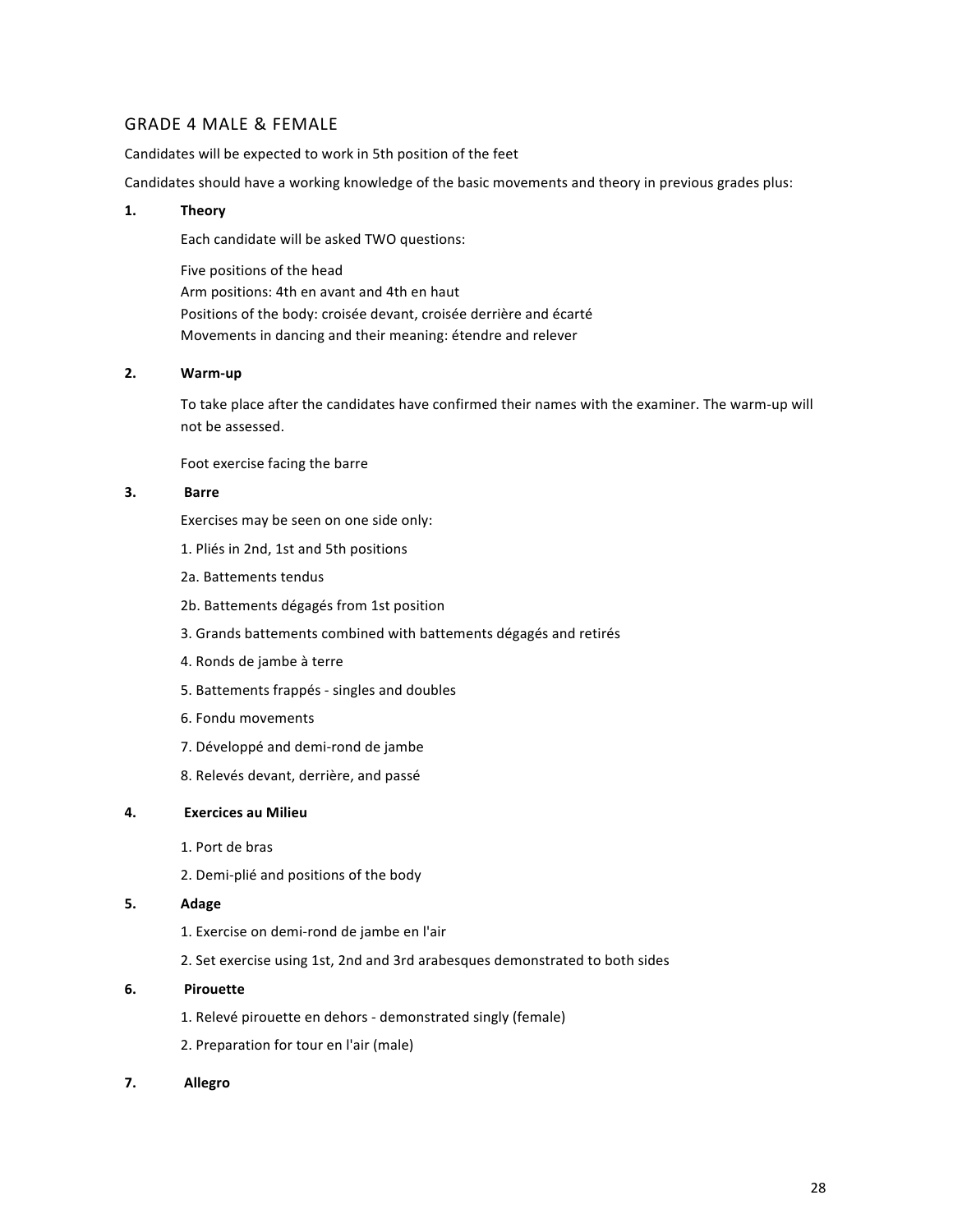a) **Basic steps:** each candidate will be asked to demonstrate TWO basic steps selected by the examiner: Chassé coupé en avant, échappé sauté closing with a beat, glissade devant and derrière, sissonne en avant fermée soutenu and de suite, soutenu turn en dedans

**b)** Set enchaînments: to be demonstrated together apart from where specified

- 1. Sautés
- 2. Glissades, demonstrated either derrière or devant -examiner's choice
- 3. Sissonnes
- 4. Temps levé chassé pas de bourrée, relevé in 5th position
- 5. Round the room: coupé chassé temps levé
- 6. Either preparation for pirouettes en dedans en diagonale

Or soutenu turns en dedans en diagonale

Examiner's choice, demonstrated singly

7. Echappé sauté changé closing with beat and changements

**c) Free enchaînement**: one sequence to be set by the examiner using not more than three basic steps from the previous grades

### **8. Dance**

Teacher's choice of a classical solo, not to exceed one minute. Piano music must be used

**9. Révérence or Bow**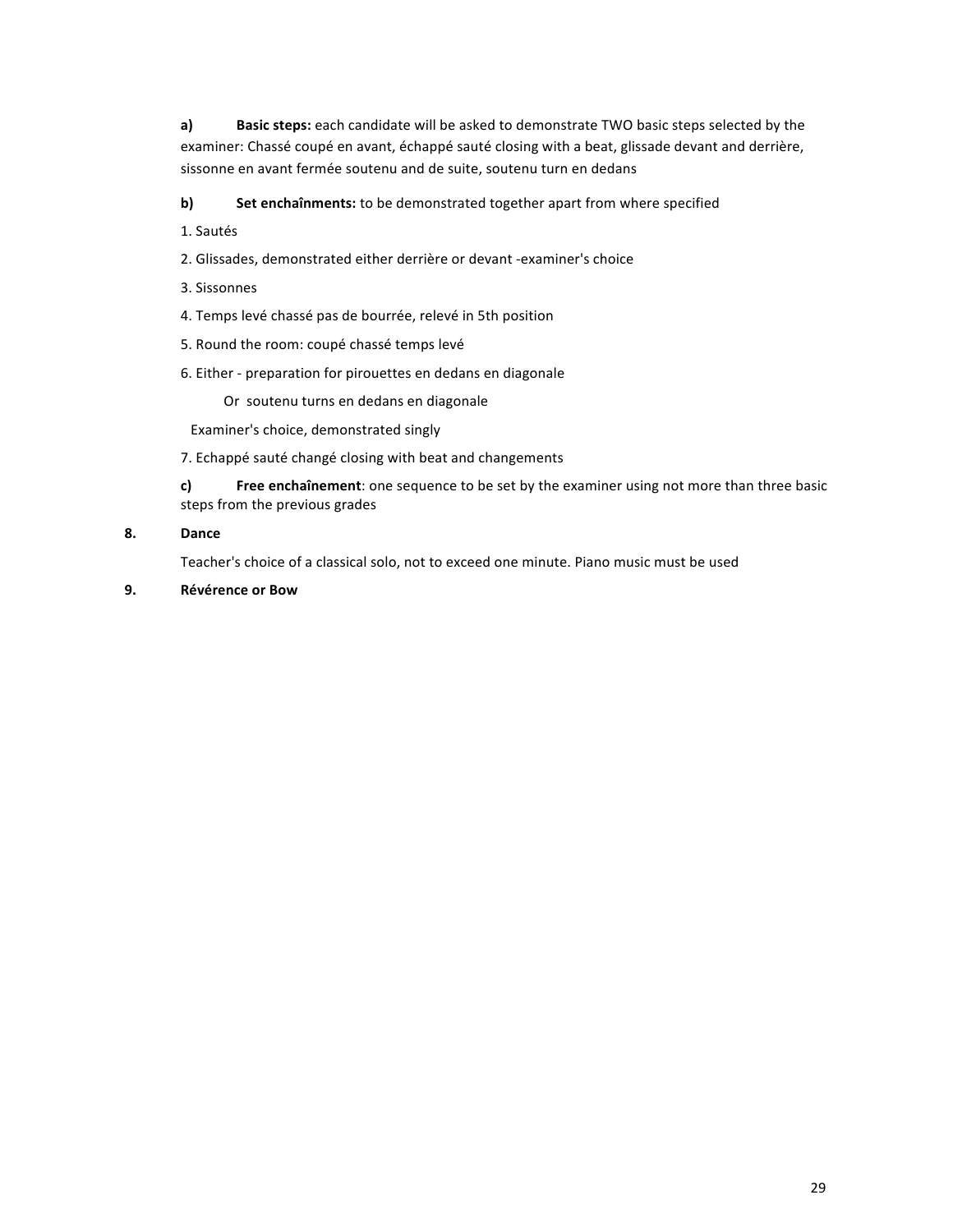# **GRADE 5 MALE & FEMALE**

Candidates will be expected to work in 5th position of the feet

Candidates should have a working knowledge of the basic movements and theory in previous grades plus:

### **1. Theory**

Each candidate will be asked TWO questions: Arm positions: 3rd Position of the body: épaulée Movement in dancing and its meaning: glisser Arabesques: 1st, 2nd and 3rd

### **Warm-up**

To take place after the candidates have confirmed their names with the examiner. The warm-up will not be assessed.

Foot exercise facing the barre

### **2. Barre**

Exercises may be seen on one side only:

- 1. Pliés in 2nd, 1st and 5th positions
- 2a. Battements tendus
- 2b. Battements dégagés
- 3. Grands battements with retiré
- 4. Ronds de jambe à terre, with preparation
- 5. Battements frappés singles and doubles
- 6. Petits battements
- 7. Développé with grand rond de jambe en l'air
- 8. Battements balancés
- Slightly away from the barre:
- 9. Echappé, with relevés devant and derrière

# **4. Exercices au Milieu**

1. Port de bras: a) 2nd exercise

b) preparation for the 4th exercise

- 2. Battements tendus, en arrière and en avant
- 3. Temps lié

# **5. Adage**

- 1. Grand plié, développé and demi-rond de jambe
- 2. Set exercise for 4th and 5th arabesques

### **6. Pirouette**

1. Pirouette en dehors - demonstrated singly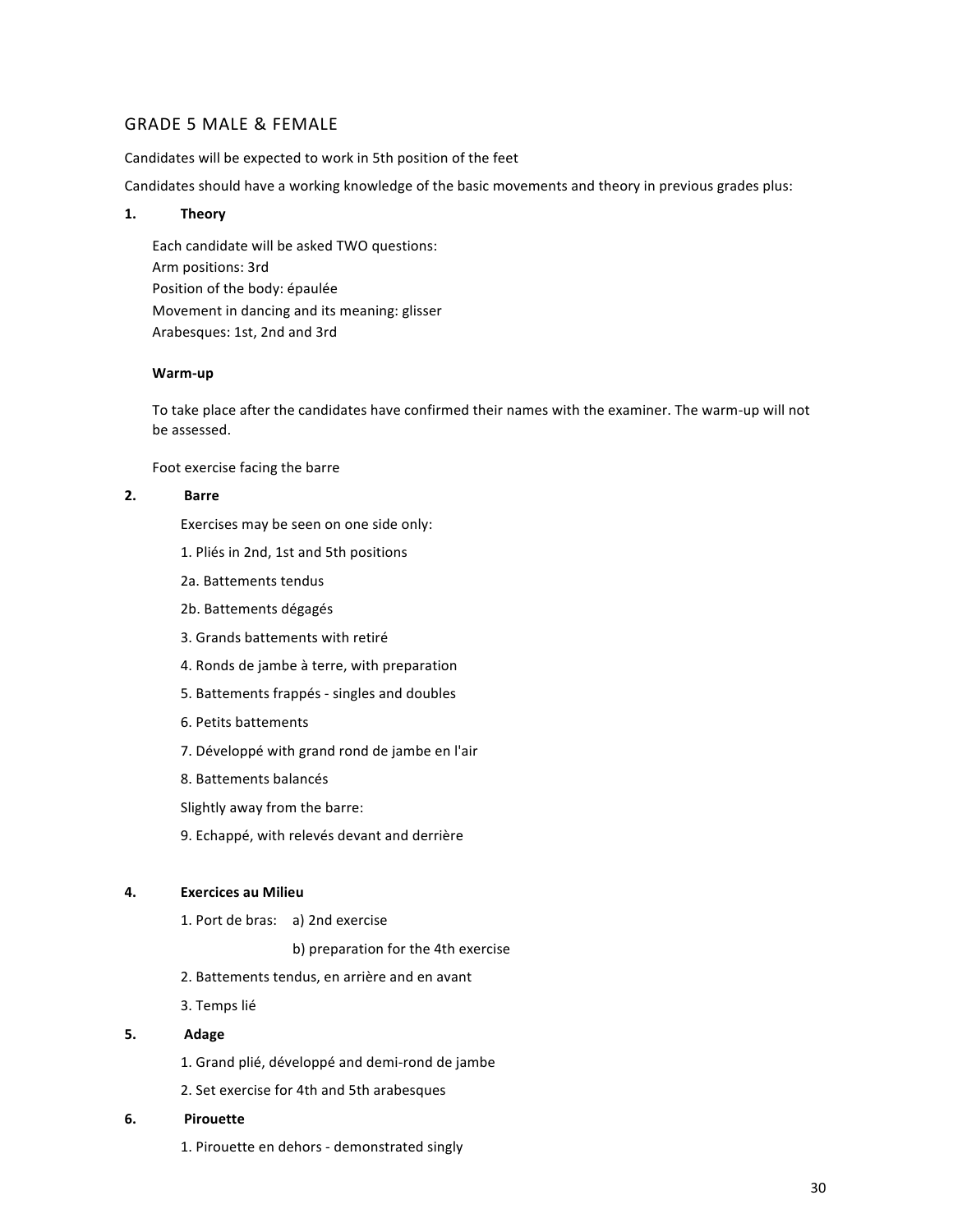- 2. Preparation for tour en l'air (male)
- 3. Pirouette en dedans
- **7. Allegro**

**a) Basic steps**: each candidate will be asked to demonstrate TWO basic steps selected by the examiner: Assemblé dessus and dessous, taken de suite, balancé en avant and en arrière and en tournant, entrechat quatre, glissade changée, pas de bourrée dessus soutenu, sissonne en avant ouverte, sissonne en arrière fermée soutenu and de suite, soubresaut

- **b)** Set enchaînments: to be demonstrated together apart from where specified
	- 1. Changements and soubresauts
	- 2. Glissade, assemblé
	- 3a. Sissonnes (female)
	- 3b. Sissonnes (male)
	- 4. Round the room: chassé temps levé, posé, jeté en attitude devant
	- 5. Chassé temps levé in 1st arabesque and balancé demonstrated singly
	- 6. Pas de chat with pas de bourrée
	- 7. En diagonale: petits tours demonstrated singly to both sides
	- 8. Batterie
- **c) Free enchaînement**: one sequence to be set by the examiner using not more than three basic steps from the previous grades
- **8. Dance**

Teacher's choice of a classical solo, not to exceed one minute. Piano music must be used

**9. Révérence or Bow**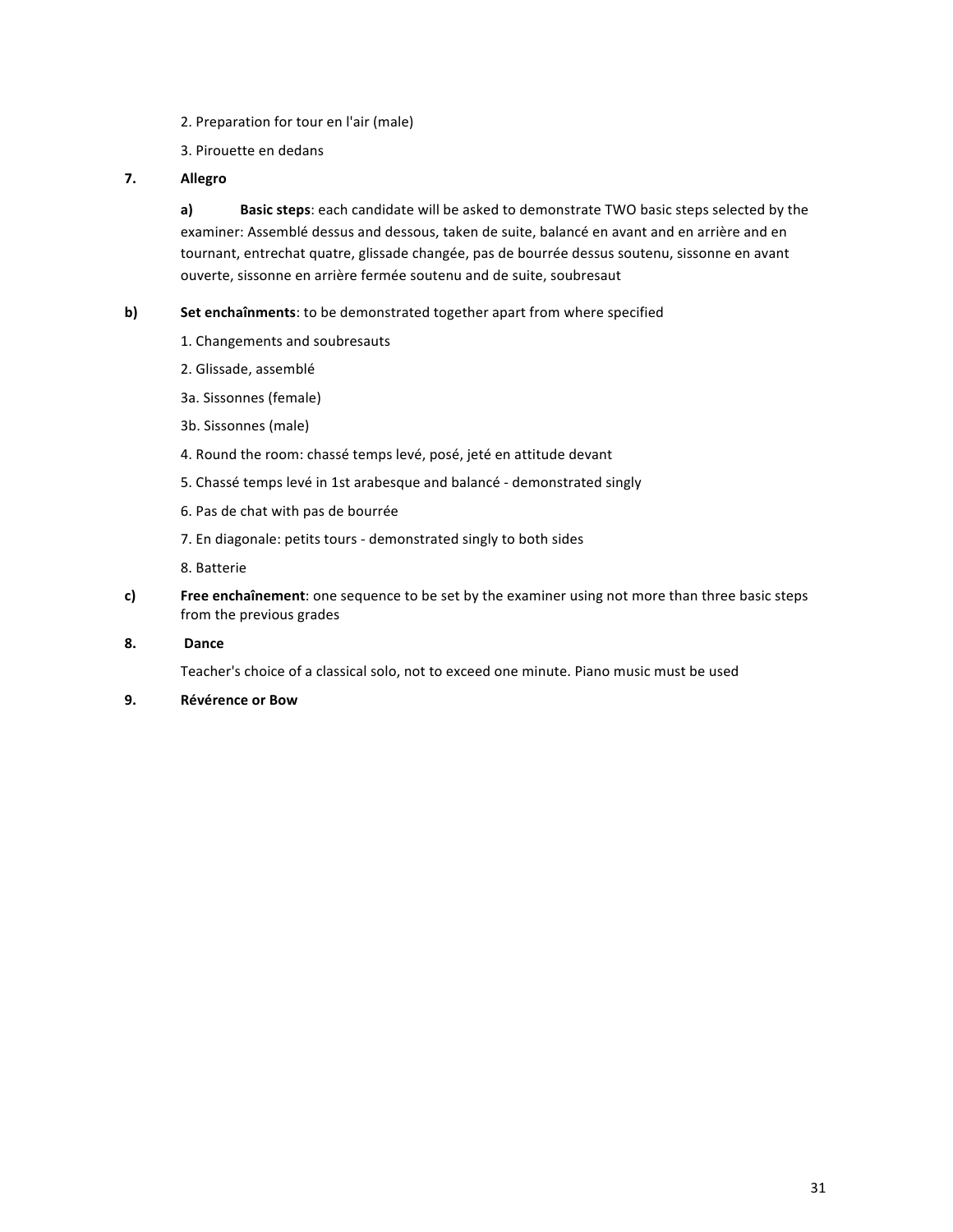# GRADE 6 MALE & FEMALE

Candidates will be expected to work in 5th position of the feet

### **1. Theory**

Candidates should have a working knowledge of the basic movements and theory in previous grades plus:

Each candidate will be asked TWO questions: Positions of the body: effacée Movements in dancing and their meaning: élancer and tourner Arabesques: 4th and 5th Attitudes: croisée and effacée

## **2. Warm-up**

To take place after the candidates have confirmed their names with the examiner. The warm-up will not be assessed.

Foot exercise facing the barre

# **3. Barre**

Exercises may be seen on one side only:

- 1. Pliés in 2nd, 1st and 5th positions
- 2a. Battements tendus en croix with transfer of weight
- 2b. Battements dégagés with piqués
- 3. Grands battements en croix
- 4. Ronds de jambe à terre, with preparation and ending
- 5. Battements frappés singles and doubles
- 6. Petits battements with ending
- 7. Fondu movements
- 8. Adage: a) grand rond de jambe and attitude

b) développé with fouetté of adage - examiner's choice

9. Battements balancés

Port de bras (for training purposes only)

### **4. Exercices au Milieu**

1. Port de bras: a)  $4<sup>th</sup>$  exercise

b) either 1st and 2nd exercises or 3rd and 4th exercises (examiner's choice)

- 2. Grands battements
- 3. Battements tendus en croix with battements dégagés
- 4. Temps lié
- **5. Adage**
	- 1. Deux grands rond de jambe en l'air avec arabesque
	- 2. Set exercise for attitudes with pirouette en dedans
- **6. Pirouette**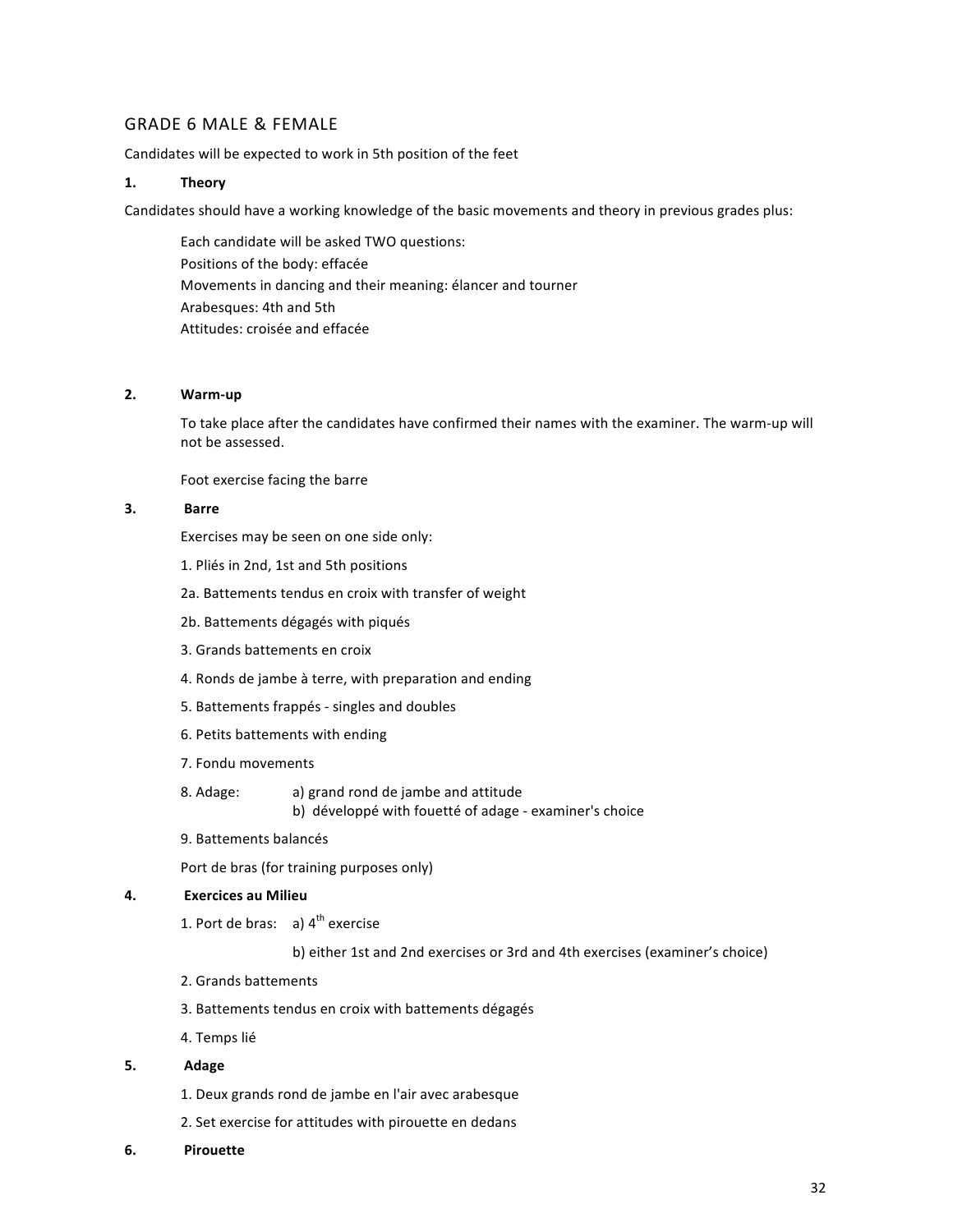- 1. Pirouette en dehors from 4th position demonstrated singly
- 2. Exercise for tour en l'air (male)
- 3. Relevés passés with pirouette en dehors (female)

### **7. Allegro**

**a) Basic steps:** each candidate will be asked to demonstrate TWO basic steps selected by the examiner: Assemblé en avant, assemblé elancé dessus, demi-contretemps, entrechat royale, grand jeté en tournant and en avant, pas de bourrée devant and derrière and pas de bourrée couru, posé développé, posé tour, sissonne fermée dessus (arms en bas), soussus

**b)** Set enchaînments: to be demonstrated together apart from where specified

Unset Warm up Exercise - Examiner to set exercise

- 1a. Echappés sautés and pas de bourrée dessous (female)
- 1b. Echappés sautés and pas de bourrée dessous (male)
- 2. Sissonnes demonstrated singly
- 3. Pas de bourrée
- 4a. Soussus, posé, pas de bourrée couru, changement (female)
- 4b. Echappés battus (male)
- 5. En diagonale: demi-contretemps, assemblé élancé demonstrated singly
- 6. Grands jetés en tournant demonstrated singly
- 7a. Posés développés (female)
- 7b. Round the room: chassé temps levé in 1st arabeseque with jeté en avant (male)
- 8. En diagonale: posé tours and petits tours demonstrated singly to both sides
- 9a. Batterie Relevé 5th, entrechat royale

9b. Batterie - Relevé 5th, entrechat royale, including tour en l'air (male)

**c) Free enchaînement**: one sequence to be set by the examiner using not more than four basic steps from the previous grades

**8. Dance**

Teacher's choice of a classical solo, not to exceed one minute. Piano music must be used.

**9. Révérence or Bow**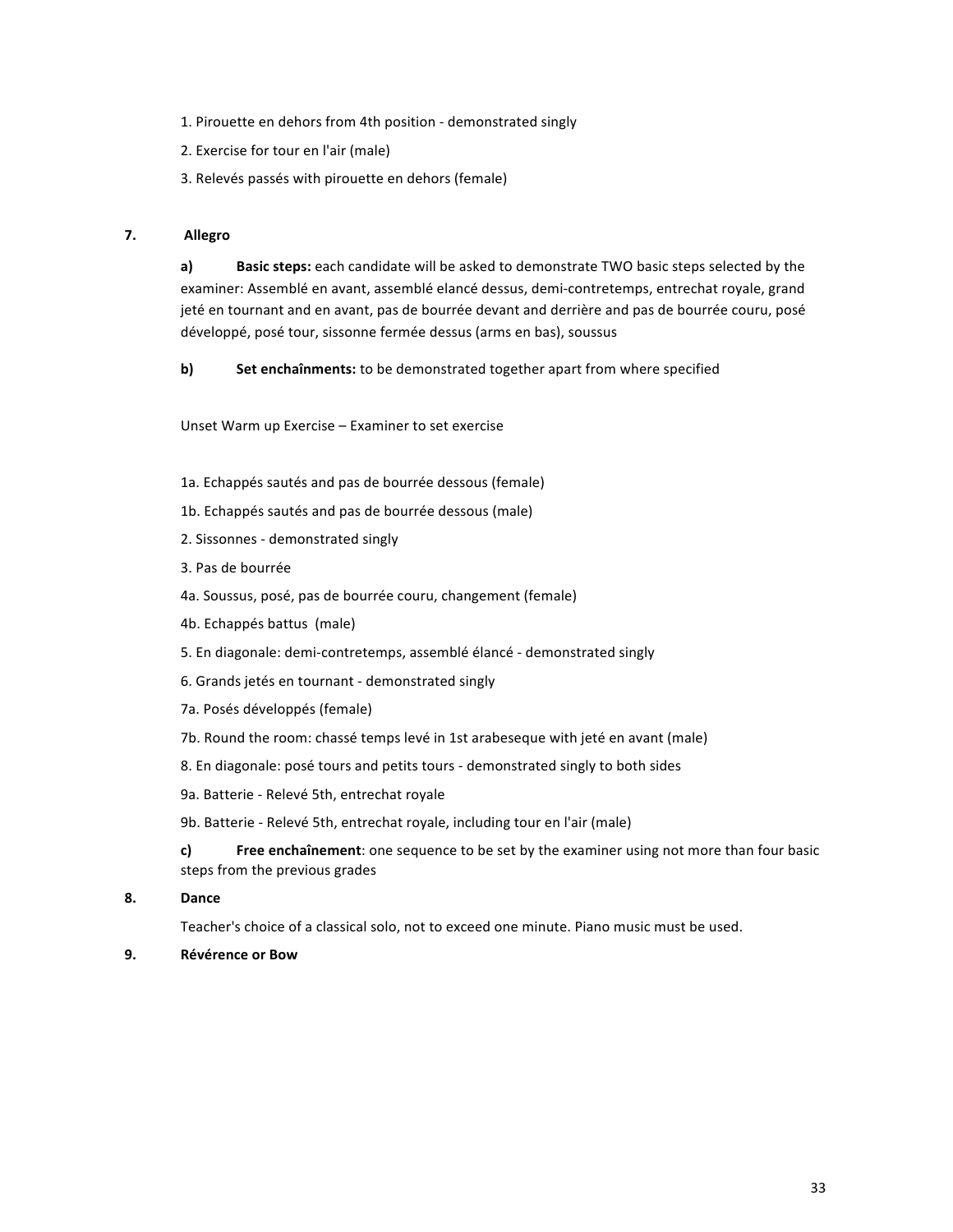# **ASSESSMENT - GRADED EXAMINATIONS**

MARK SCHEME

# **GRADE 1**

| <b>Title of component</b>              | <b>Marks attainable</b> |
|----------------------------------------|-------------------------|
| <b>TECHNIQUE</b>                       |                         |
| Barre                                  | 10                      |
| Port de bras                           | 10                      |
| Adage and pirouette                    | 10                      |
| Allegro                                | 10                      |
| <b>Section Total</b>                   | 40                      |
| PRESENTATION, MUSICALITY AND RESPONSE  |                         |
| Sense of performance                   | 10                      |
| Quality and co-ordination of movement  | 10                      |
| Rhythm, sense of timing and musicality | 10                      |
| Syllabus knowledge and theory          | 10                      |
| Response and enjoyment                 | 10                      |
| Dance                                  | 10                      |
| <b>Section Total</b>                   | 60                      |
| Total                                  | 100                     |

# **GRADES 2, 3 & 4**

| <b>Title of component</b>               | <b>Marks attainable</b> |
|-----------------------------------------|-------------------------|
| <b>TECHNIQUE</b>                        |                         |
| Barre                                   | 10                      |
| Port de bras                            | 10                      |
| Adage                                   | 10                      |
| Pirouettes (including en diagonale)     | 10                      |
| Allegro                                 | 10                      |
| <b>Section Total</b>                    | 50                      |
| PRESENTATION, MUSICALITY AND RESPONSE   |                         |
| Sense of performance                    | 10                      |
| Quality and co-ordination of movement   | 10                      |
| Rhythm, sense of timing and musicality  | 10                      |
| Response, Syllabus knowledge and theory | 10                      |
| Dance                                   | 10                      |
| <b>Section Total</b>                    | 50                      |
| Total                                   | 100                     |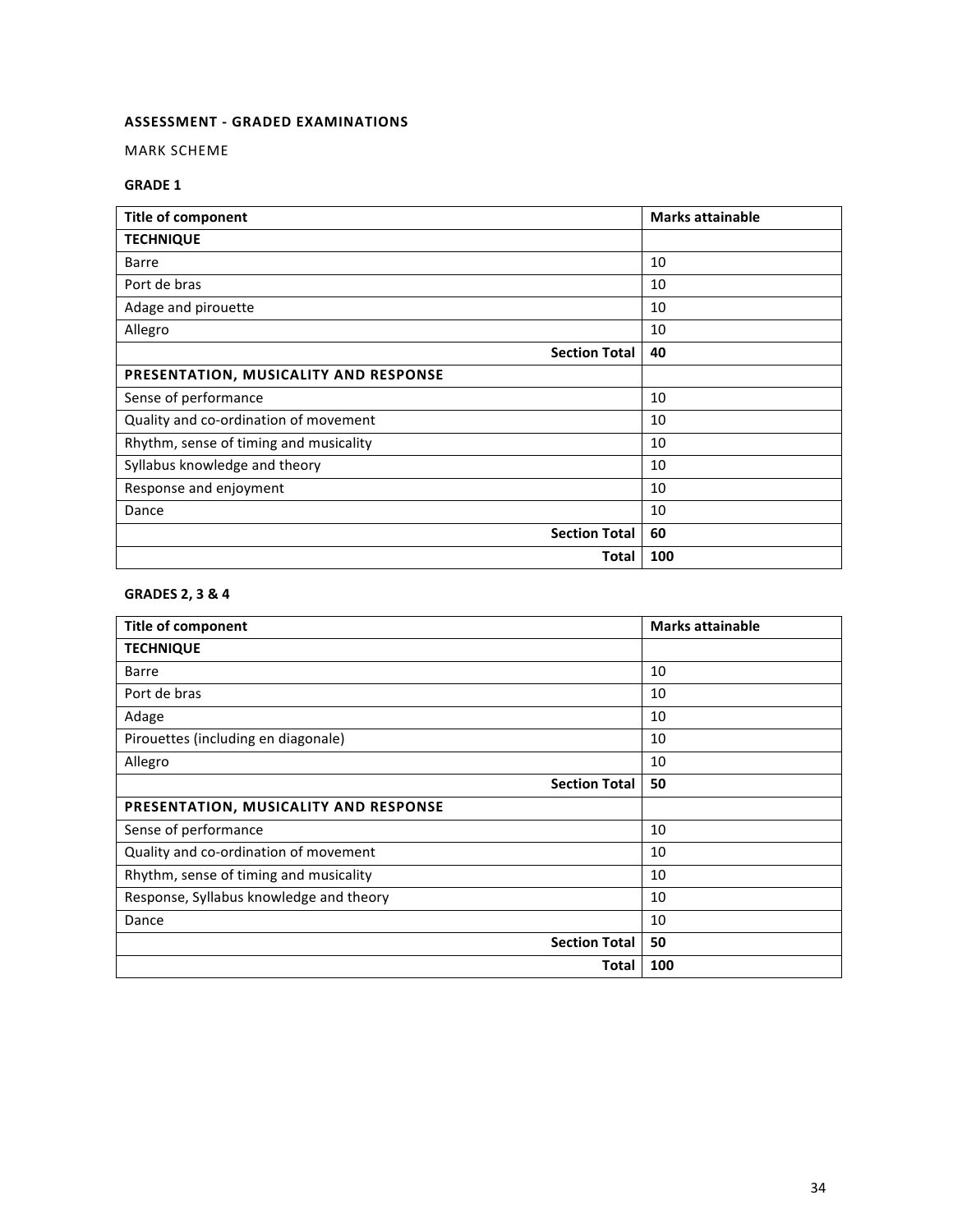### **GRADES 5 & 6**

| <b>Title of component</b>                            | <b>Marks attainable</b> |
|------------------------------------------------------|-------------------------|
| <b>TECHNIQUE</b>                                     |                         |
| Barre and centre practice                            | 10                      |
| Port de bras                                         | 10                      |
| Adage                                                | 10                      |
| Pirouettes (including en diagonale)                  | 10                      |
| Petit allegro and petit batterie                     | 10                      |
| Allegro                                              | 10                      |
| <b>Section Total</b>                                 | 60                      |
| PRESENTATION, MUSICALITY AND RESPONSE                |                         |
| Sense of performance and artistry                    | 10                      |
| Rhythm, sense of timing and musicality               | 10                      |
| Response to free work, syllabus knowledge and theory | 10                      |
| Dance                                                | 10                      |
| <b>Section Total</b>                                 | 50                      |
| Total                                                | 100                     |

# **METHOD OF ASSESSMENT**

Graded Examinations are assessed externally by visiting examiners recruited and trained by the ISTD.

The examinations are divided into Sections and each Section is composed of several components which are separately assessed and aggregated to give the Section total.

Candidates must gain at least 25% of the marks attainable in each Section in order to pass the examination overall. In cases where 25% of the marks attainable does not come to a round figure, e.g. 12 %, the pass mark for the Section is lowered to the nearest round figure, in this example, 12.

The Section totals are aggregated and the overall mark is given out of 100. If all Sections are passed, then the overall result is indicated as follows:

| Grade        | <b>Marks</b> |
|--------------|--------------|
| Distinction  | 80-100 marks |
| Merit        | 60-79 marks  |
| Pass         | 40-59 marks  |
| Not Attained | 0-39 marks   |

However, if the candidate is unsuccessful in one or more Sections, as explained above, the total mark given out of 100 will not correspond to the result indicators in the chart. In this circumstance, whatever the overall numerical mark may be, the result given will be `Not Attained'.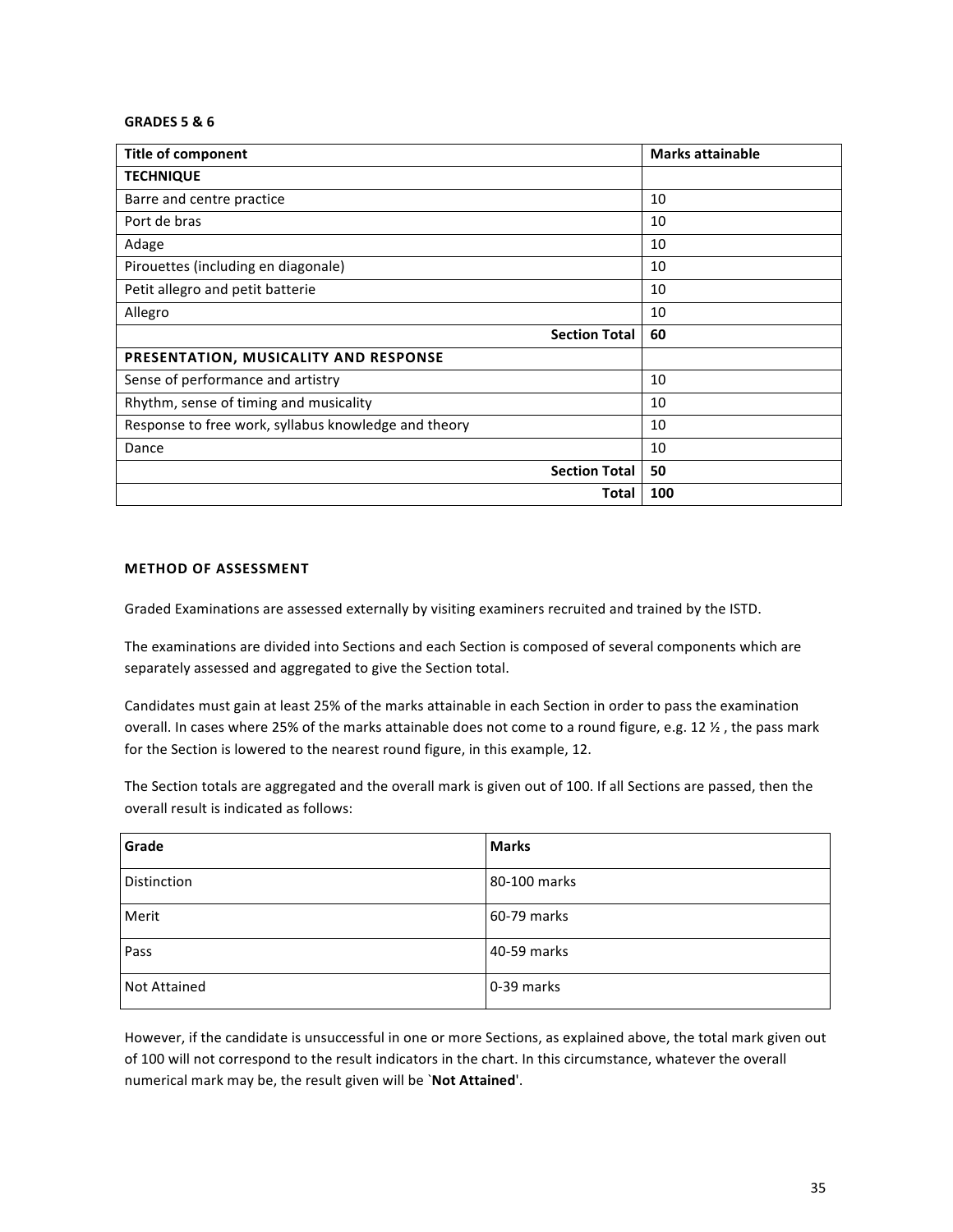# **CLASSIFICATION OF RESULTS**

The principle of best fit is applied in deciding the appropriate classification for each candidate. It is not to be expected that a candidate in a particular category will necessarily demonstrate all of the characteristics listed in that category.

A candidate who achieves a 'Distinction' classification (80-100 marks) is one who demonstrates the following attributes in performance:

- flair, vitality and skill
- fully appropriate style
- incisively-focused dancing
- precision in the technique of the genre
- consistent, highly developed musicality
- confident and accurate responses to questions asked and/or tasks set

A candidate who achieves a 'Merit' classification (60-79 marks) is one who demonstrates the following attributes in performance:

- skill and proficiency
- largely appropriate style
- focused dancing
- competence in the technique of the genre
- evidence of developing musicality
- relevant and appropriate responses to questions asked and/or tasks set

A candidate who achieves a 'Pass' classification (40-59 marks) is one who demonstrates the following attributes in performance:

- competence
- basic ability to carry out the required movements
- periodic moments of convincing focus
- basic competence in most aspects of the technique of the genre
- basic musicality
- broadly relevant and appropriate response to questions asked and/or tasks set, but some prompting may be required

A candidate who achieves an insufficient level of achievement 'Not Attained' classification (00-39 marks) is one who has not yet demonstrated attributes required to gain at least a `Pass' classification.

## **ASSESSMENT GUIDANCE**

Candidates are assessed on their ability to show:

- technical accuracy with correct placement to the best of their physical facility
- appropriate use of limbs showing an understanding of the purpose or significance of each movement or sequence of movements
- a sense of line and well co-ordinated movements
- an assured performance showing the different qualities of movement required by each section of the examination structure
- musicality and rhythmic awareness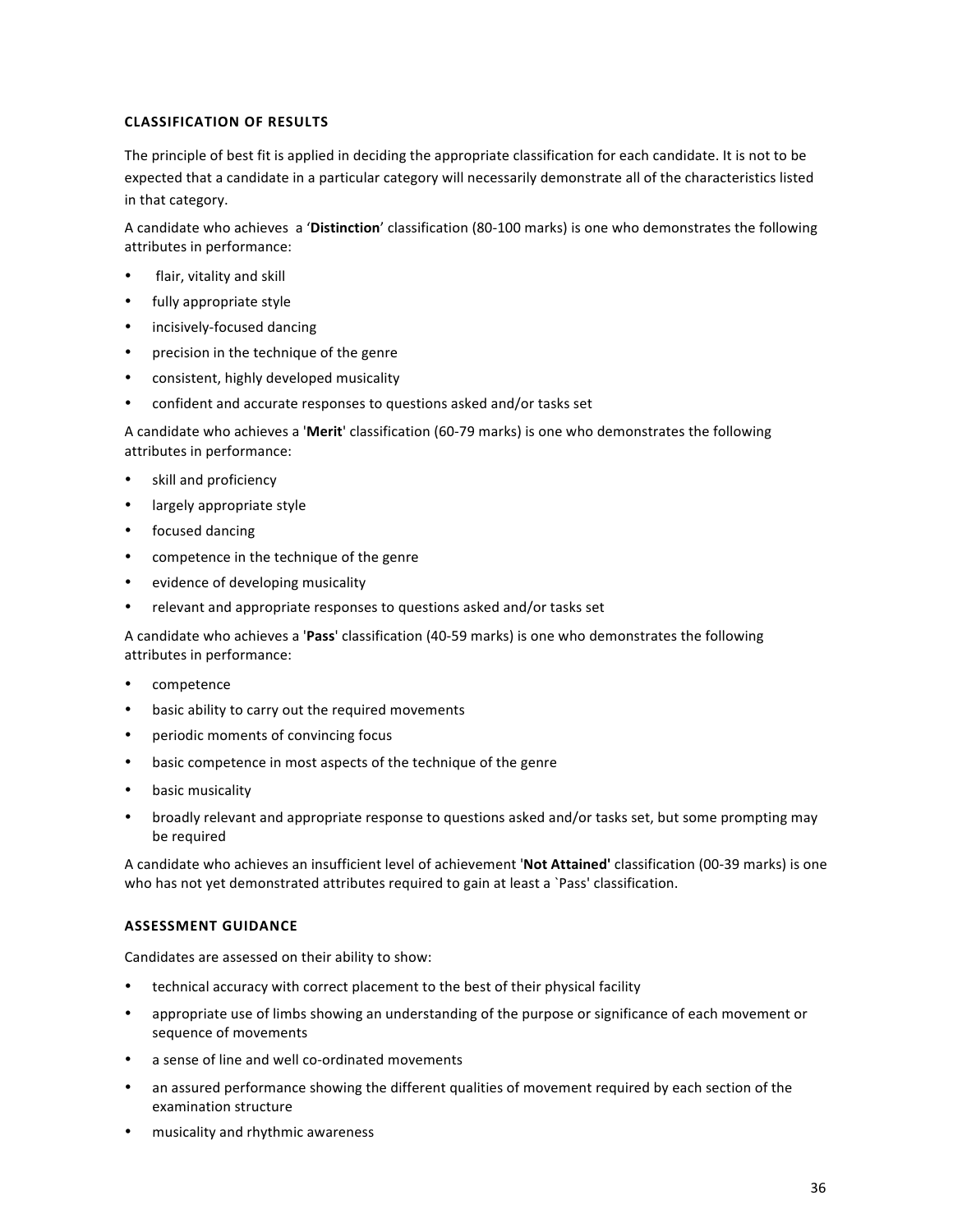# • **Vocational Graded Examinations IN DANCE**

# **INTRODUCTION**

### **RATIONALE**

The Vocational Graded Examinations in Cecchetti Ballet, from Intermediate Foundation through to Advanced 2, develop the candidate's expertise in such a way as to provide the basis for either professional employment as a dancer or further training as a dance teacher.

Throughout the study of the syllabus, candidates are following a vocational path, requiring a high level of commitment and with an increasing emphasis on safe dance practice. Successful candidates at this level should show virtuosity in performance, a high standard of technique and a sound knowledge and understanding of the Cecchetti Ballet genre, including an understanding of reference and context. Candidates undertaking a study of the Cecchetti Ballet Vocational Graded syllabus should also typically display a sense of self-awareness and be self-motivated in terms of their personal development. As distinct from the General Graded examinations, a greater degree of personal interpretation is encouraged and the candidate is expected to show the potential to communicate effectively with an audience.

Candidates will need to show the qualities of professionalism, commitment and focus, with the ability to manage a greater workload than that required for the general graded examinations. This would typically result in a successful candidate spending significant additional time each week in lessons, in practising and in studying independently. The Vocational Graded examinations are concerned specifically with the mastery of technique and underpinning understanding, to a level sufficient to prepare candidates for further vocational training and match current expectations in the employment sector.

The Vocational Graded Examinations are offered as vocationally-related qualifications on the Regulated Qualifications Framework. Intermediate Foundation is located at Level 2; Intermediate is located at Level 3; and Advanced 1 and Advanced 2 are located at Level 4.

### **AIMS**

The aim of the ISTD Vocational Graded Examinations in Cecchetti Ballet is to provide an assessment scheme, which gives the basis for the measurement of the individual candidate's progress and development, in preparing to be a professional dance performer or teacher. There are four practical examinations graded to measure appropriate stages of development from a general standard of Cecchetti Ballet education to that of professional competence and readiness.

### **OBJECTIVES**

The syllabus objectives of the Cecchetti Vocational Graded Examinations are to:

- Promote understanding and maintenance of correct stance in stillness and in movement
- Develop accuracy and precision in the use of technique
- Develop a full range of movements within the candidate's natural capabilities
- Promote understanding and use of dance terminology within the principles of the Method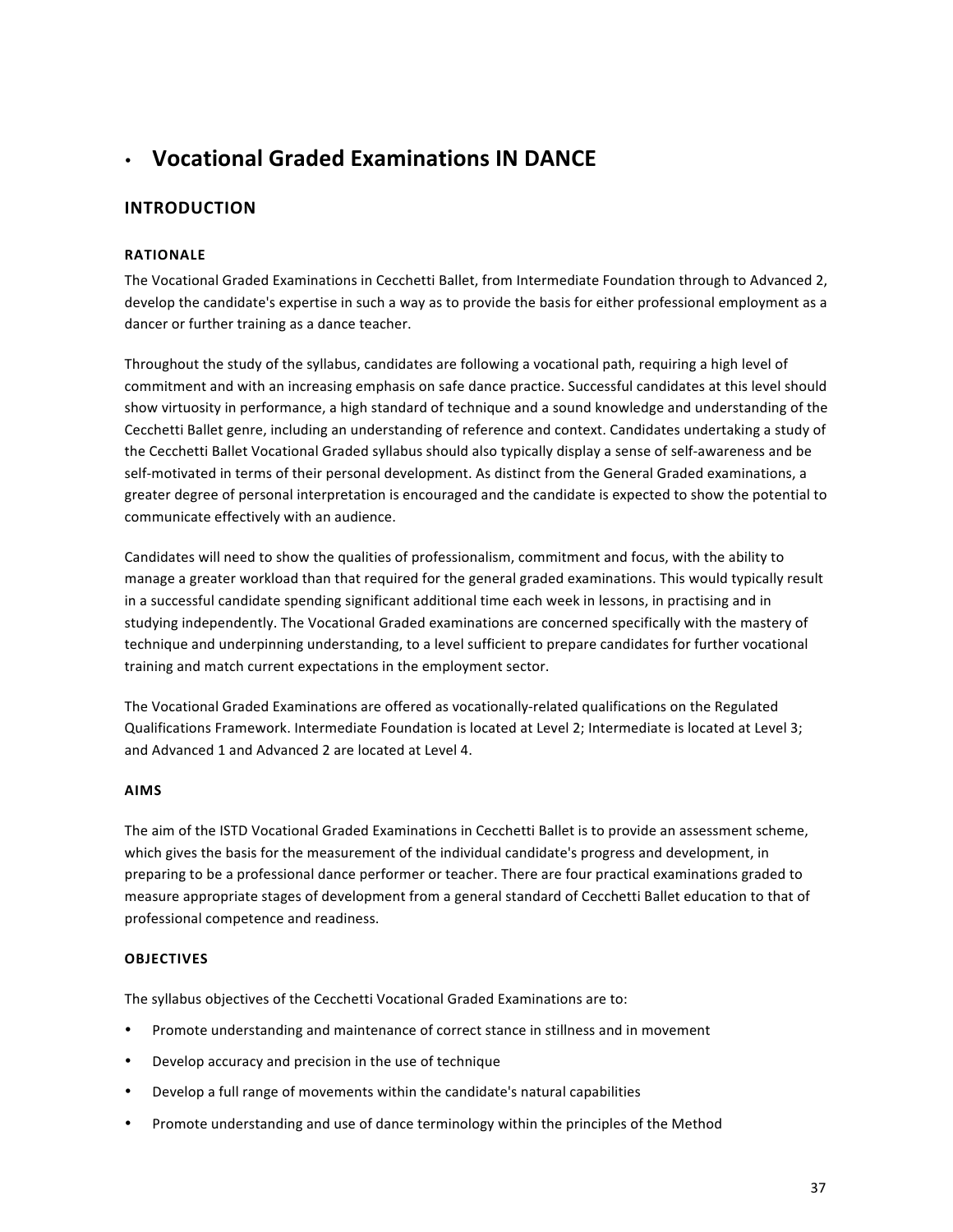- Develop a sense of co-ordinated line through body, arms and head, with appropriate use of focus
- Develop and use varying qualities of movement as required by the classical ballet technique
- Promote understanding and use of musical accuracy and phrasing
- Promote appreciation of varying musical styles and interpret these in performance
- Develop spatial awareness
- Develop the ability to establish a rapport with the audience with an appropriate sense of performance and correct interpretation of style
- Promote a skilled performance of a classical solo

### **ENTRY CONDITIONS AND GENERAL INFORMATION**

Intermediate Foundation and Intermediate should be scheduled at the start of an examining day. Advanced 1 and Advanced 2 candidates are only examined at Centres unless the whole day consists of Vocational Graded Examinations. 

### **AGE LIMITS**

### **Minimum Age Limits**

**Minimum** age specifications are to ensure that the candidates are physically developed sufficiently to safely meet the demands of the syllabus. All minimum ages specified are the age at the date of the examination less 60 days.

Minimum age limits do not indicate that a candidate will be ready to take the examination at that age and it is the responsibility of the teacher to assess the physical, cognitive and artistic development of the candidate to meet the requirements of the syllabus, with particular regard to safe dance practice.

| Intermediate Foundation | Minimum age 11 years |
|-------------------------|----------------------|
| Intermediate            | Minimum age 12 years |
| Advanced 1              | Minimum age 13 years |
| Advanced 2              | Minimum age 14 years |
| Advanced 1 & 2 Analysis | Minimum age 16 years |

### **Upper Age limit**

There is no upper age limit.

Children and mature adult learners should not be entered in Examinations together.

### **PRIOR LEARNING**

There are no prior examination requirements for Intermediate Foundation and Intermediate. However, candidates will need to have knowledge of the content of the Cecchetti Grades. Intermediate Foundation is an optional examination; otherwise these examinations must be taken in the correct order.

Candidates wishing to enter for the Advanced 1 must have passed Intermediate and for Advanced 2 must have passed Advanced 1.

Exemption from the Intermediate and Advanced 1 examinations may be obtained if the candidate already holds an equivalent genre Intermediate or Advanced 1 certificate of an Ofqual approved dance awarding body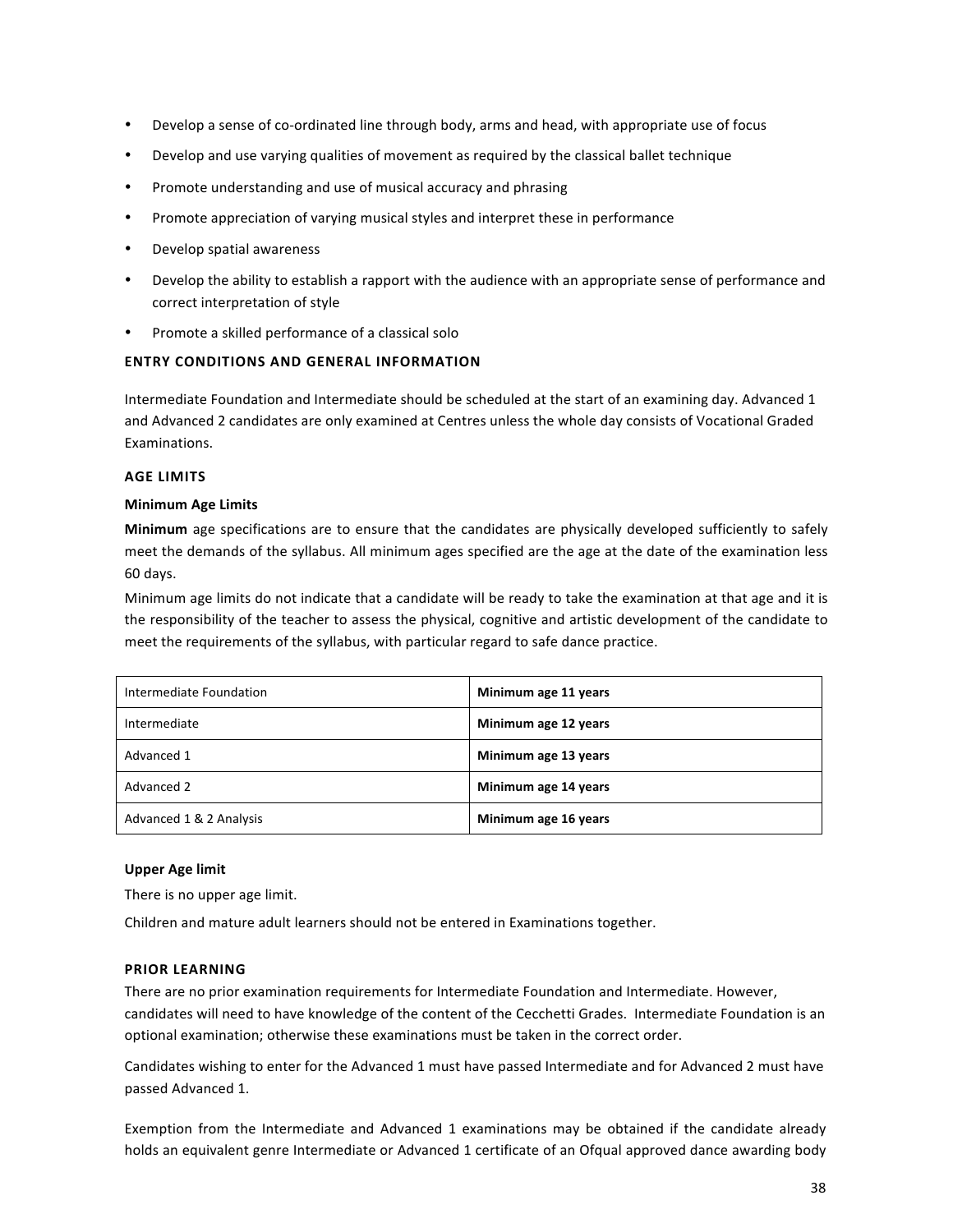or can prove an equivalent vocational training level. Application for exemption must be made in writing to the UK Examinations department.

### **GENDER DISTINCTIONS**

Those entering the female syllabus may not be examined at the same time as those entering the male syllabus and vice versa

The syllabus is suitable for both male and female candidates as it is designed to develop all-round strengths and abilities. There are some separate exercises for males and females that are intended to develop the differing physical strengths and capabilities to the advantage of the gender, and are not intended to limit opportunities for access. Such variations are designed within the context industry needs and in particular, health and safety in dance. It is therefore advisable for candidates to follow the relevant syllabi where available.

#### **LOCATION**

Intermediate Foundation and Intermediate examinations may be taken in the teacher's own studio or at an examination centre. Advanced 1 and 2 examinations will only be examined at Centres unless the whole day consists of Vocational Graded Examinations.

#### **TIME ALLOWANCES/NUMBER OF CANDIDATES**

#### **INTERMEDIATE FOUNDATION AND INTERMEDIATE**

Candidates should be entered in pairs. Where there is an odd number of candidates at Intermediate Foundation and Intermediate levels, a group of three may be entered.

| Examination             | 1 candidate | 2 candidates | 3 candidates |
|-------------------------|-------------|--------------|--------------|
| Intermediate Foundation | 60 minutes  | 75 minutes   | 75 minutes   |
| Intermediate            | 75 minutes  |              | 90 minutes   |

### **ADVANCED 1 AND ADVANCED 2**

#### Advanced 1 & 2

Candidates should be entered in pairs. Where there are an odd number of candidates, one candidate should be entered singly.

| Examination | 1 candidate | 2 candidates |  |
|-------------|-------------|--------------|--|
| Advanced 1  | 75 minutes  | 90 minutes   |  |
| Advanced 2  | 90 minutes  | 105 minutes  |  |

When 2 candidates are examined at Advanced 2 level in the same exam, both must present Option A exercises or both must present Option B exercises. If candidates wish to present different Options they must enter the examination singly.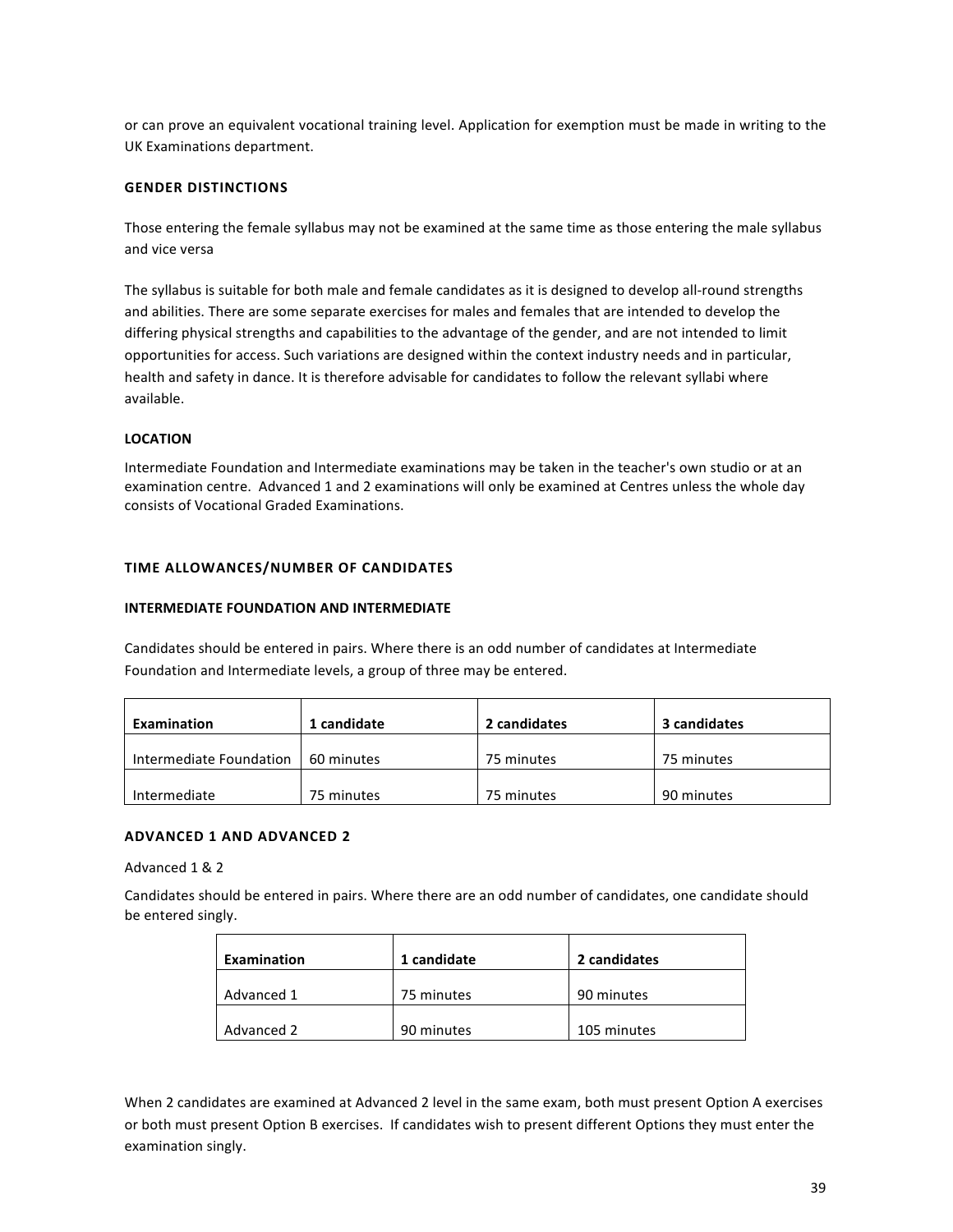### **ADVANCED 1 & 2 ANALYSIS**

**NB** Candidates entering Advanced 1 & 2 Analysis may only enter the examination singly.

| Examination                | 1 candidate |
|----------------------------|-------------|
| <b>Advanced 1 Analysis</b> | 75 minutes  |
| <b>Advanced 2 Analysis</b> | 90 minutes  |

### **MUSICAL ACCOMPANIMENT**

A piainist must play for all Graded Vocational Examinations. The official sheet music for the Intermediate Foundation, Intermediate and Advanced 1 and 2 must be used for these examinations. The music for the classical solo only may be played on audio equipment and this should be operated by the pianist.

### **DRESS REQUIREMENTS**

### **Female:**

A sleeveless leotard (without any school colour, badge or other form of identification). Ballet tights in skin tone or pink. Ballet tights and shoe colour should match.

A plain tutu skirt is optional for the solo in the Advanced 2 examination.

Soft shoes, in canvas or leather, with elastics which should be worn for the Intermediate Foundation and Intermediate examinations, with blocked shoes for pointe work. For Advanced 1 and 2, candidates must wear softened blocked pointe shoes, with stronger blocked shoes for pointe work.

Mature candidates should wear leotard and tights, and a short skirt that is easy to manipulate to show knees and thighs when demonstrating. The hair should be suitably and neatly dressed.

No jewellery or watches may be worn.

### **Male:**

White vest, or sleeveless or short-sleeved white leotard, with dark tights, white socks to be worn over tights, black or white ballet shoes with white elastics. Mature candidates may wear well fitting teaching trousers.

No jewellery or watches may be worn.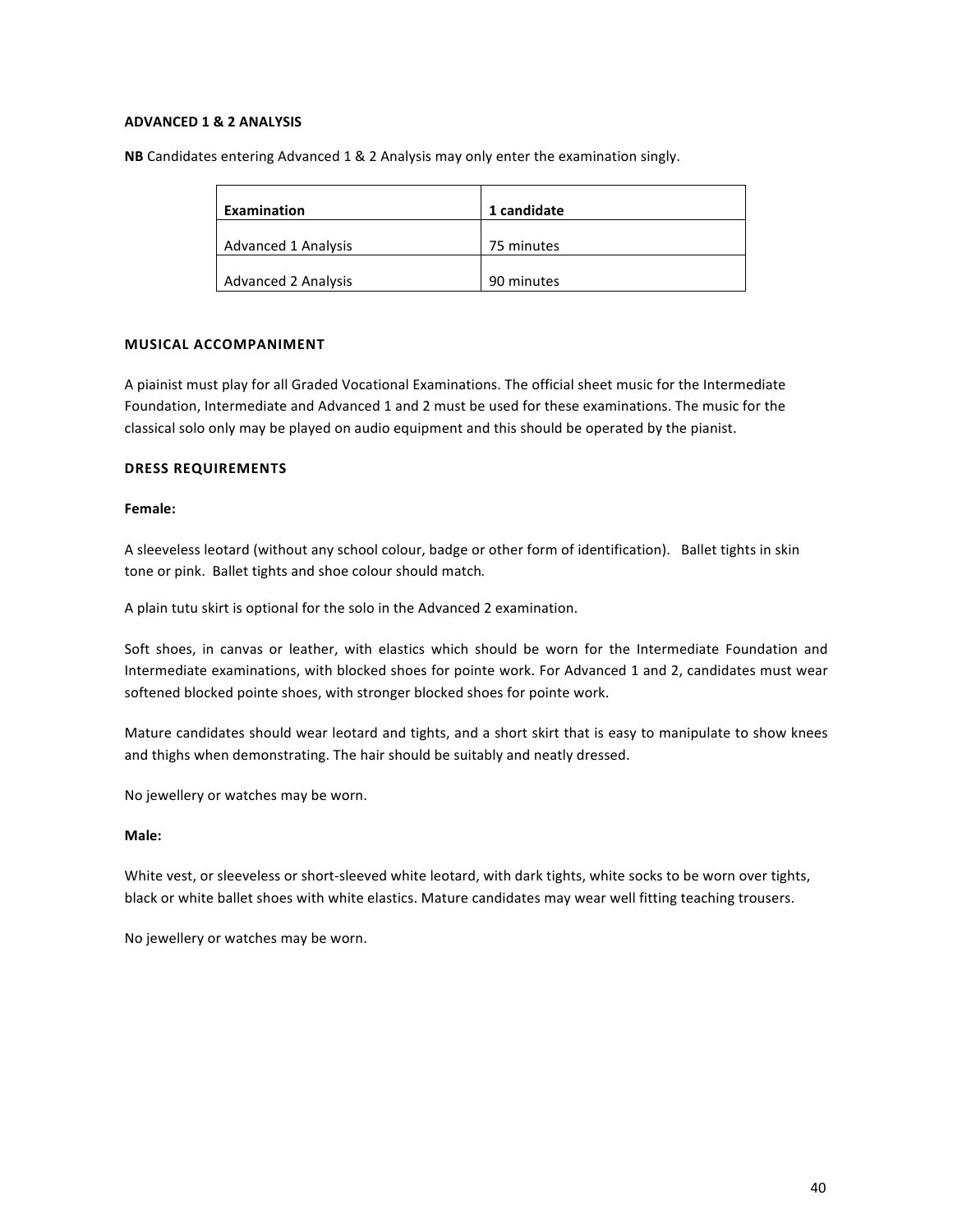### **SYLLABUS CONTENT**

### INTERMEDIATE FOUNDATION MALE & FEMALE

#### **Theory**

Each candidate will be asked two questions:

- 1. Five positions of the feet
- 2. Five positions of the arms
- 3. Five positions of the head
- 4. Seven movements in dancing
- 5. Eight directions of the body
- 6. Five arabesques
- 7. Use of the eight fixed points
- 8. The meaning of the French technical terms

### **Exercices à la barre**

- 1. Pliés and port de bras
- 2a Battements tendus
- 2b Battements dégagés
- 3. Ronds de jambe à terre
- 4. Grands battements
- 5. Battements frappés
- 6. Petits battements

Adage:

- 7a Fondus
- 7b Demi-rond de jambe
- 8. Battements balancés
- 9. Relevés (slightly away from the barre)

### **Exercices au Milieu**

- 1. Port de bras
- 2. Battements tendus

#### **Adage**

- 1. Exercise for arabesques
- 2. Exercise with attitude and grand rond de jambe en l'air

### **Pirouettes**

- 1. Relevé and pirouettes en dehors (female)
- 2. Pirouettes en dedans and en dehors from 4th position (male & female)
- 3. Tour en l'air (male)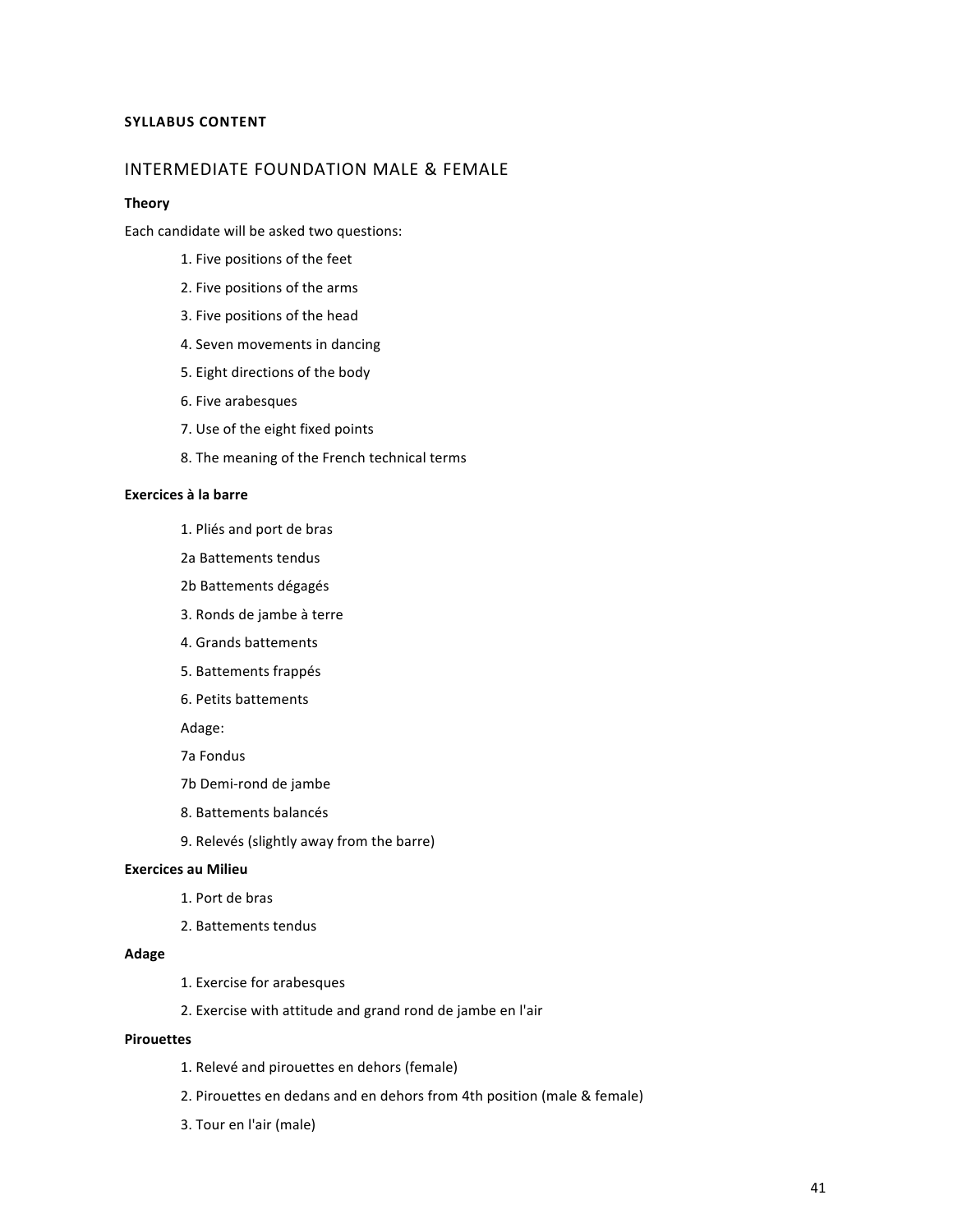#### **Allegro**

**Basic Steps:** each candidate will be asked to demonstrate one basic step selected by the examiner taken from the Grade syllabi together with the following:

Brisé dessus soutenu, entrechat trios derrière and devant

**Set enchaînements** - some of which may be demonstrated singly as requested by the examiner:

- 1. Sautés
- 2. Assemblés
- 3. Pas de bourrée (female 2/4 & male 3/4 tempo)
- 4. Jeté, temps levés
- 5. Sissonnes
- 6. Brisés
- 7. Balancés
- 8. Glissade, jeté
- 9. Batterie
- 10. Grands jetés en tournant to be demonstrated on both sides
- En diagonale taken to one or both sides:
- 11a Posé tours en dedans (female)
- 11b Petits tours (male & female)

**Free enchaînement**: one sequence to be set by the examiner using not more than four steps from the allegro section of the Graded syllabi

### **Classical solo**

Teacher's own choreography not to exceed one minute and not on pointe. Piano music must be used.

### **Steps for boys (male)**

- 1. Assemblés soutenus and de suite
- 2. Grands changements
- 3. En diagonale: temps levés chassés en avant demonstrated singly
- 4. Echappés battus, beating in only
- 5. Autour de la salle: coupés chassés demonstrated singly

### **Temps de pointe (female)**

#### **Barre:**

- 1. Exercise for flexing the feet
- 2. Demi-pliés and rises
- 3. Battements tendus and échappés relevés
- Barre or au milieu:
- 4. Echappés and relevés

#### **Révérence or Bow**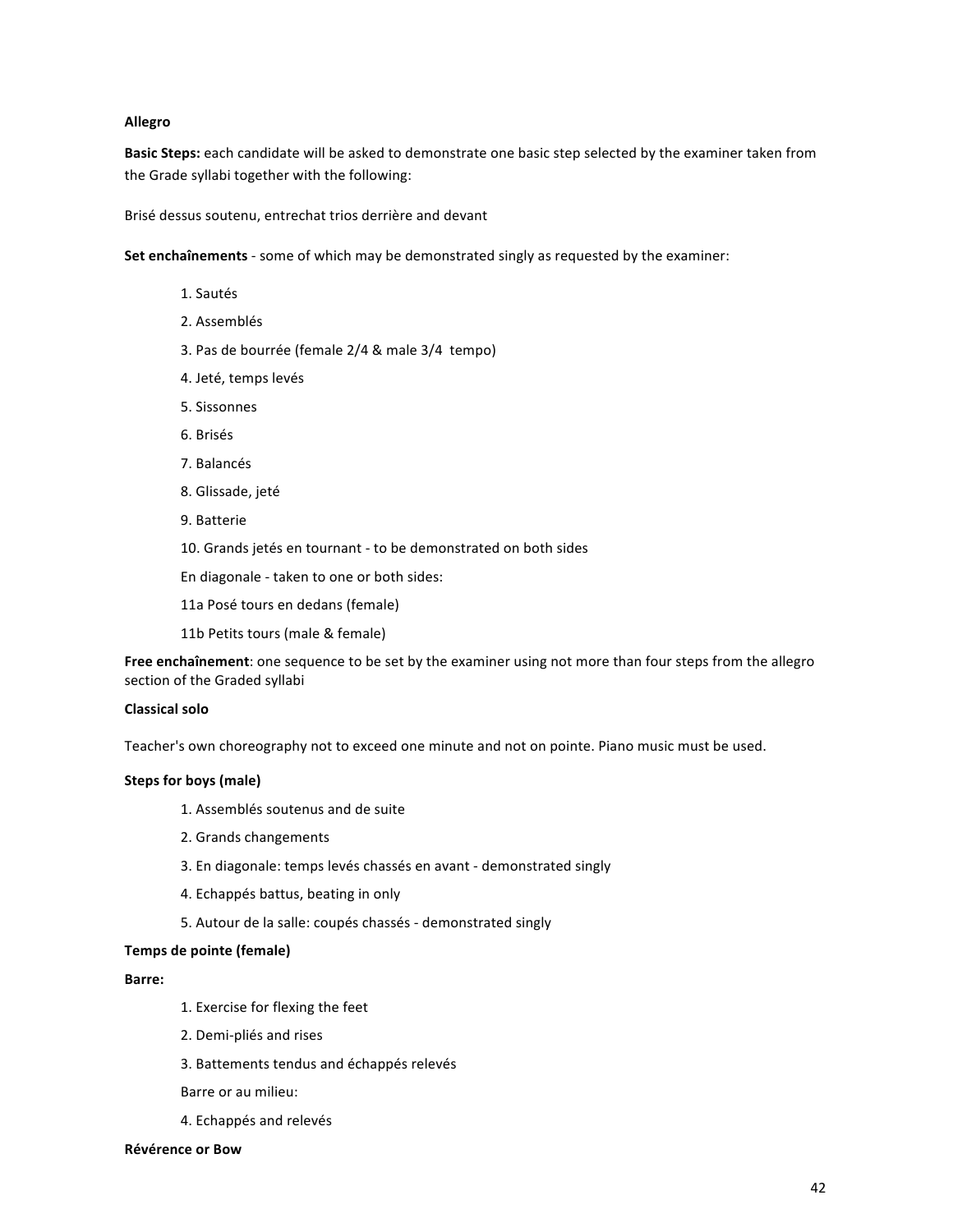### INTERMEDIATE - MALE & FEMALE

#### **Theory**

Each candidate will be asked two questions:

- 1. Five positions of the feet
- 2. Five positions of the arms
- 3. Five positions of the head
- 4. Seven movements in dancing
- 5. Correct movements of the foot
- 6. Theory of port de bras
- 7. Use of the eight fixed points
- 8. Five arabesques
- 9. Eight directions of the body
- 10. The meaning of the French technical terms

#### **Exercices à la barre**

- 1. Pliés and port de bras
- 2a Battements tendus
- 2b Battements dégagés
- 3. Retirés
- 4. Ronds de jambe à terre
- 5. Grands battements
- 6. Fondu movements
- 7a Battements frappés
- 7b Fouettés à terre
- 8. Petits battements
- 9. Ronds de jambe en l'air

Adage movements - two adages will be selected by the examiner:

10a Développés

10b Grand fouetté

10c Grand rond de jambe and développé en tournant

- 11. Preparation for fouettés rond de jambe en tournant
- 12. Battements balancés
- 13. Preparation for sautés

### **Exercices au Milieu**

- 1. First set of port de bras
- 2. Eight directions of the body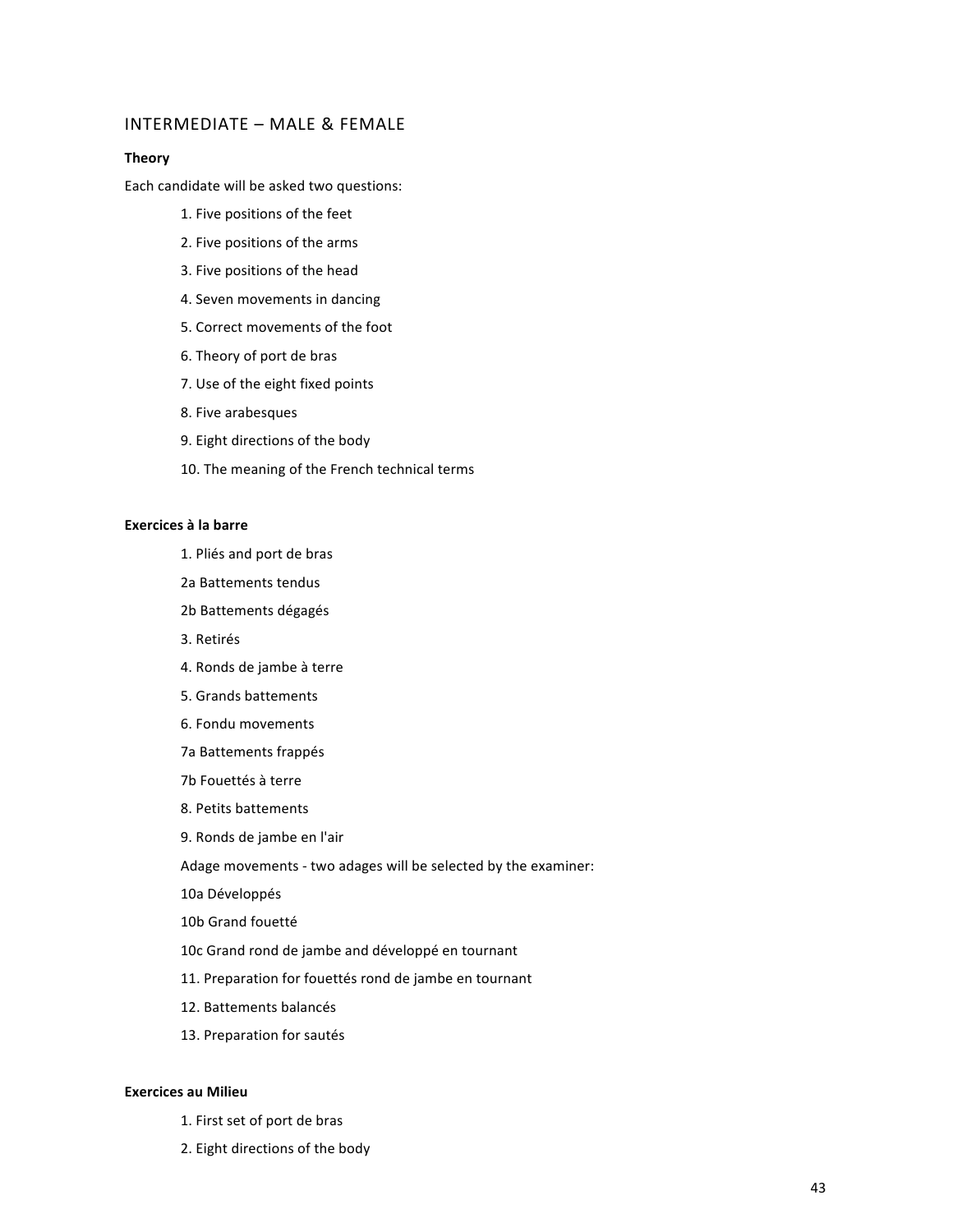- 3a Grands battements
- 3b Battements tendus
- 3c Battements dégagés
- 4. Temps liés

### **Adage**

- 1. Exercise for arabesques
- 2. Demi-grand rond de jambe
- 3. Adage enchaînement

Separate components may be requested by the examiner

3a Exercise for dégagé en tournant à terre

- 3b Exercise for fouetté en l'air
- 3c Exercise for développé en tournant en dehors

### **Pirouettes**

Pirouettes may be demonstrated singly - examiner's choice

- 1. Grande préparation pour pirouettes en dehors
- 2. Pirouettes en dehors from 4th
- 3. Pirouettes en dedans from a lunge (without a fouetté)
- 4. Pirouettes en dedans from 4th (with a fouetté)

### **Allegro**

Basic steps: each candidate will be asked to demonstrate two as selected by the examiner, either demonstrated singly or in a series, soutenu or de suite. These steps will not be contained in unseen enchaînements -

- assemblés devant and derrière, en arrière; assemblé coupé
- ballonné simple, écartée (arms opening to demi seconde)
- ballonné simple en avant in efface ( $arms$  to  $4<sup>th</sup>$  en avant) N.B. On all ballones simples, the foot may be either stretched or relaxed on the cou de pied; candidate's choice
- brisé (dessus)
- echappé battu (beating out and in)
- entrechat trois devant and derrière
- glissades en avant et en arriére
- grand jeté en avant
- pas de bourrée en avant, en arrière, en tournant en dehors and en dedans
- pas de bourrée ouvert to 2nd position
- sissonnes dessous, dessus and en arrière ouverte

**Set enchaînements** - some of which may be demonstrated singly as requested by the examiner: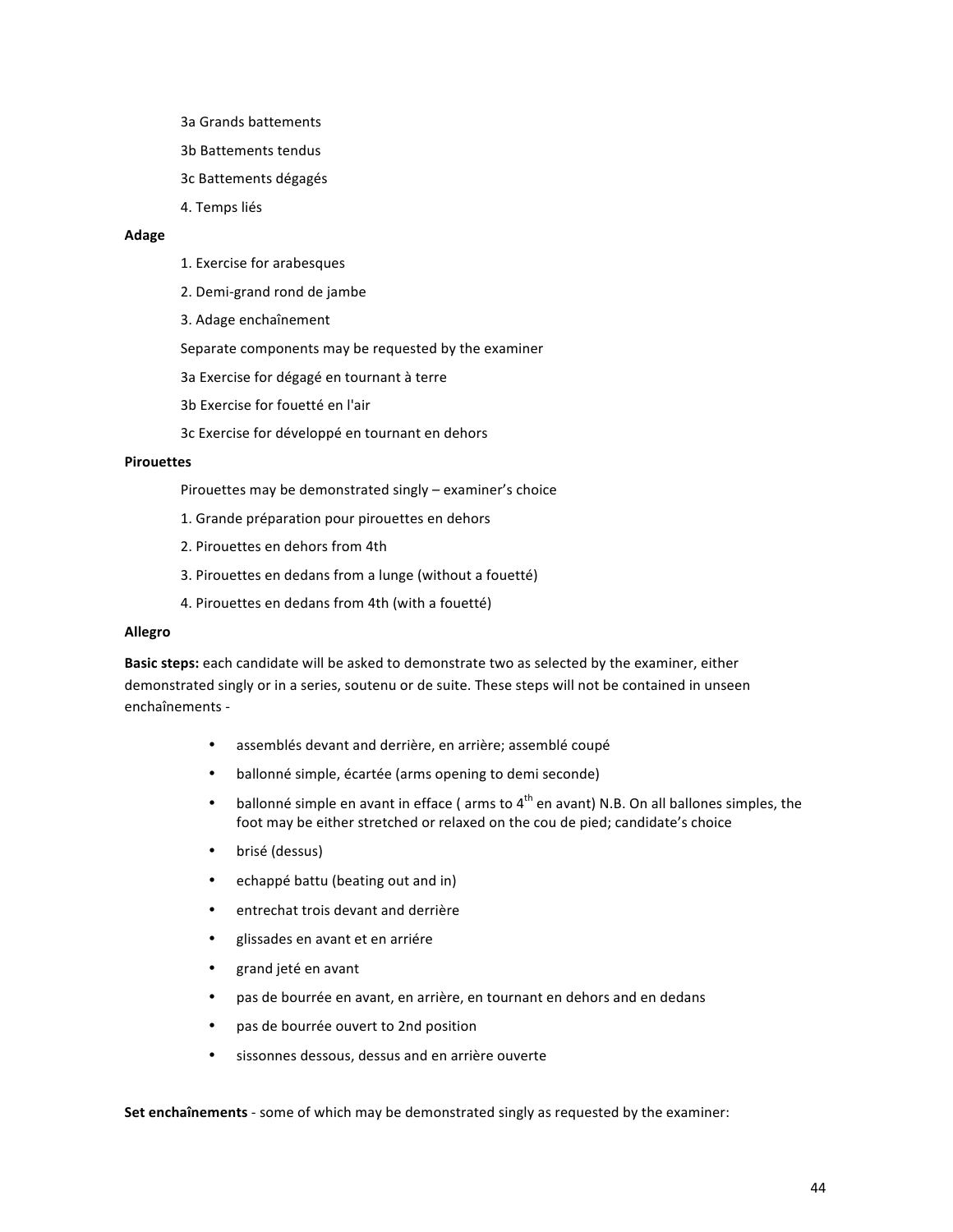#### **Petit and Medium Allegro**

- 1. Assemblé, temps levé, assemblé coupé soutenu; en avant and/or en arrière examiner's choice
- 2. Jeté temps levé twice, coupé dessous, assemblé dessous, two changements; may be taken in reverse - examiner's choice
- 3. Pas de bourrée en tournant, en dehors and en dedans
- 4. Sissonne en avant fermée, sissonne en avant ouverte, pas de bourrée en avant, changement etc; may be taken in reverse - examiner's choice
- 5. Glissade changée, assemblé dessus, temps levé chassé pas de bourré dessous
- 6. Pas de bourrée ouvert and close twice, pas de bourrée ouvert and close with entrechat trois,

three petits jetés derrière etc

- 7. Entrechat quatre, entrechat royale, repeat; entrechat trois, assemblé coupé, repeat; may be taken in reverse examiner's choice
- 8. Brisé dessus soutenu, repeat; pas de bourrée dessus, changement soutenu

#### **Grand Allegro – demonstrated singly**

A series of grands changements

- 9. Demi-contretemps, assemblé élancé, two soubresauts etc
- 10. Pas de bourrée, grand jeté en tournant, 2 steps, posé in 2nd arabesque
- 11. Temps levé chassé, pas de bourrée dessous to 4th and cabriole devant ouverte, step, pas de bourrée dessous

**Tours en diagonale** taken to one or both sides:

- 12a Posé tours en dedans (female)
- 12b Petits pas de basque en tournant (female)
- 12c Petits tours (male & female)

**Unseen enchaînements**: minimum of one sequence to be set by the examiner using not more than four basic steps from the Graded syllabi

### **Classical solo**

Teacher's own choreography not to exceed one minute and not on pointe. Piano music must be used.

#### **Steps for Boys (male)**

- 1. Assemblés soutenus and de suite
- 2. Tour en l'air taken from a changement
- 3. Glissade derrière, jeté dessus etc
- 4. Echappés battus changés
- 5. Tour en l'air taken from a relevé
- 6. En diagonale: Temps levés, chassés to 4th devant, with changement en tournant etc demonstrated singly

Candidate's choice of number 2 or number 5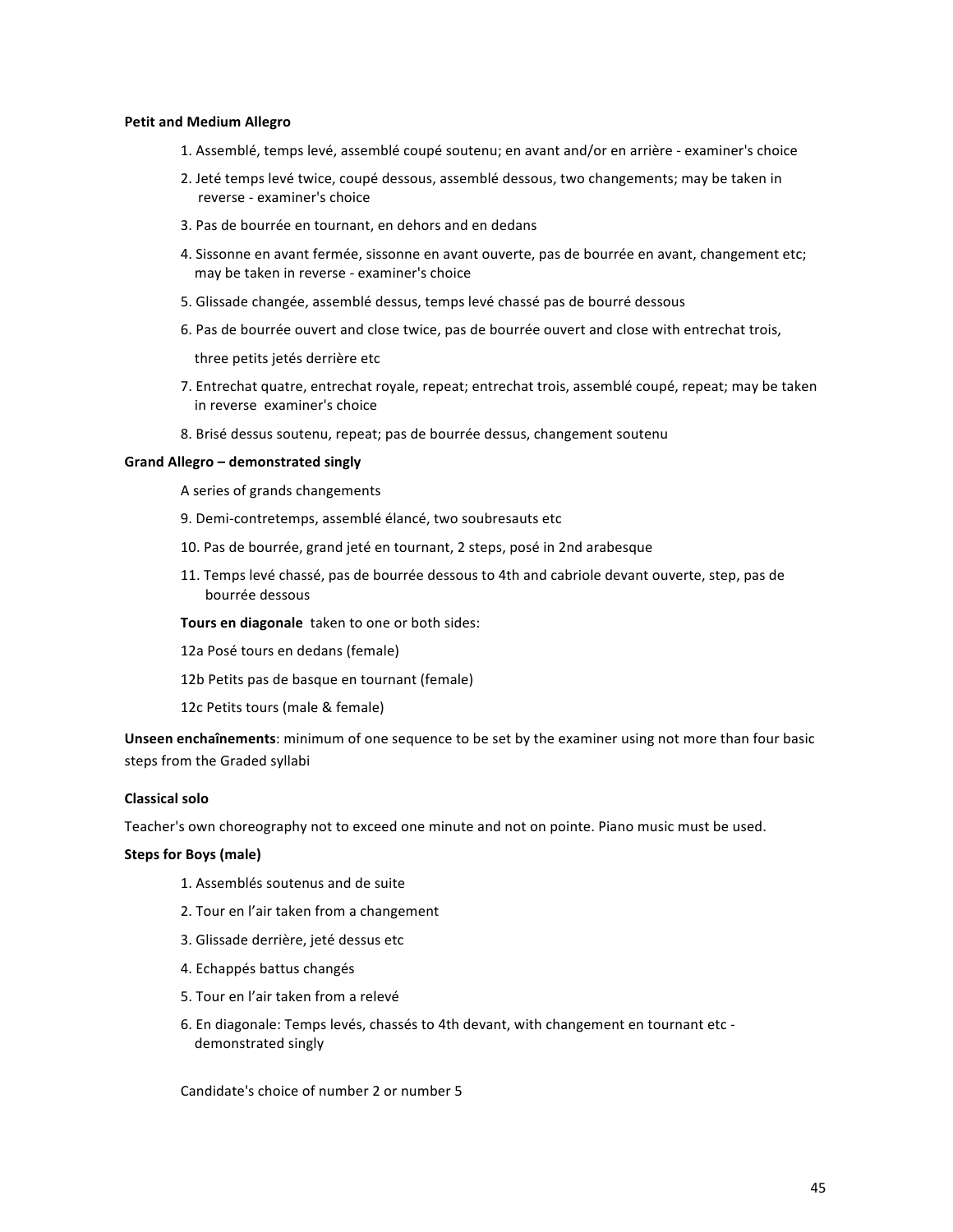### **Temps de pointe (female)**

### **Barre:**

- 1. Stepping up to pointes
- 2. Demi-pliés and rises in 1st and 2nd
- 3. Tendus and relevés, with 1/4 turns
- 4. Relevés devant, derrière, 5th, and passé
- 5. Echappés taken to 2nd and to 4th

Au milieu: 

- 6. Temps liés
- 7. Echappé changé, relevé 5th, relevé devant, relevé derrière
- 8. Pas de bourrée piqués to be demonstrated at the barre or in the centre (candidate's choice)
- 9. Pas de bourrée couru
- 10. Posés coupés and emboîtés

### **Révérence or Bow**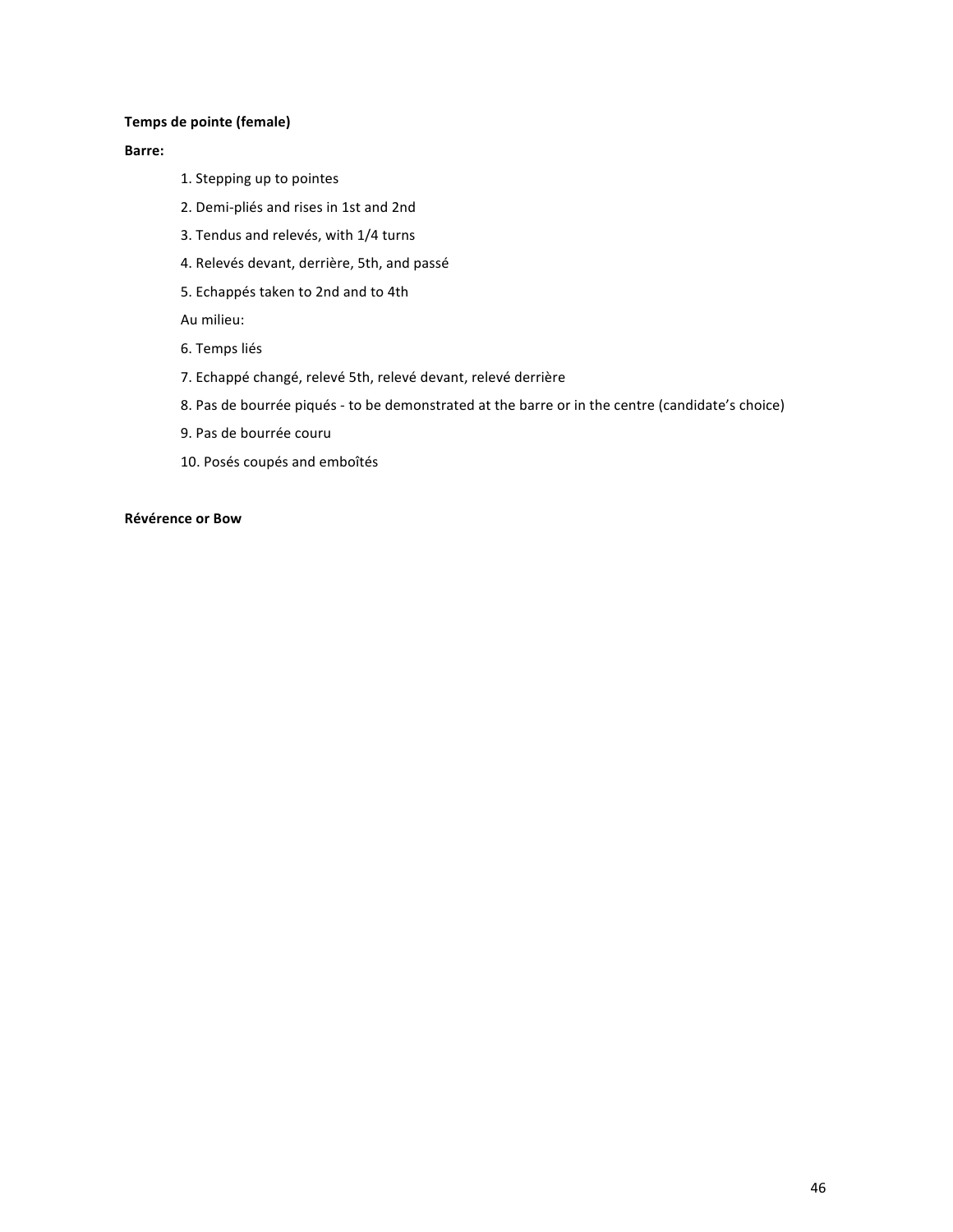### ADVANCED 1 - FEMALE

**Theory** - As in the Intermediate syllabus

### **Exercices à la barre**

The examiner will select either traditional or additional exercises, at least one to be traditional

- 1a. Pliés traditional exercise
- 1b. Additional exercise for pliés
- 2a. Battements tendus and battements dégagés traditional exercise
- 2b. Additional exercise for battements tendus
- 2c. Additional exercise for battements dégagés
- 3. Battements jetés at 45°
- 4a Ronds de jambe à terre traditional exercise
- 4b Additional exercise for ronds de jambe à terre
- 5. Battements fondus
- 6a Battements frappés - traditional exercise
- 6b Additional exercise for battements frappés
- 7. Battements fouettés à terre
- 8a Petits battements traditional exercise
- 8b Additional exercise for petits battements
- 9a Ronds de jambe en l'air traditional exercise
- 9b Additional exercise for ronds de jambe en l'air
- Adage: the examiner will select one adage:
- 10a Adage study
- 10b Jetés of adage
- 11. Grands battements en croix
- 12a Grands battements with battements balancés traditional exercise
- 12b Additional exercise for grands battements and battements balancés

#### **Exercices au Milieu**

The examiner will see port de bras and two centre practice exercises. A short free centre practice may also be set by the examiner

- 1. 1st and 2nd sets of port de bras.
- 2a Grands battements to the 4th devant, à la 2nde, 4th derrière
- 2b Grands battements in the eight directions of the body
- 3. Battements tendus and battements dégagés, with ending
- 4. Ronds de jambe à terre with ending
- 5. Battements frappés and petits battements, with change of foot and first ending
- 6. Simple free centre practice based on movements from the Intermediate centre practice. This may include changes of direction and a pirouette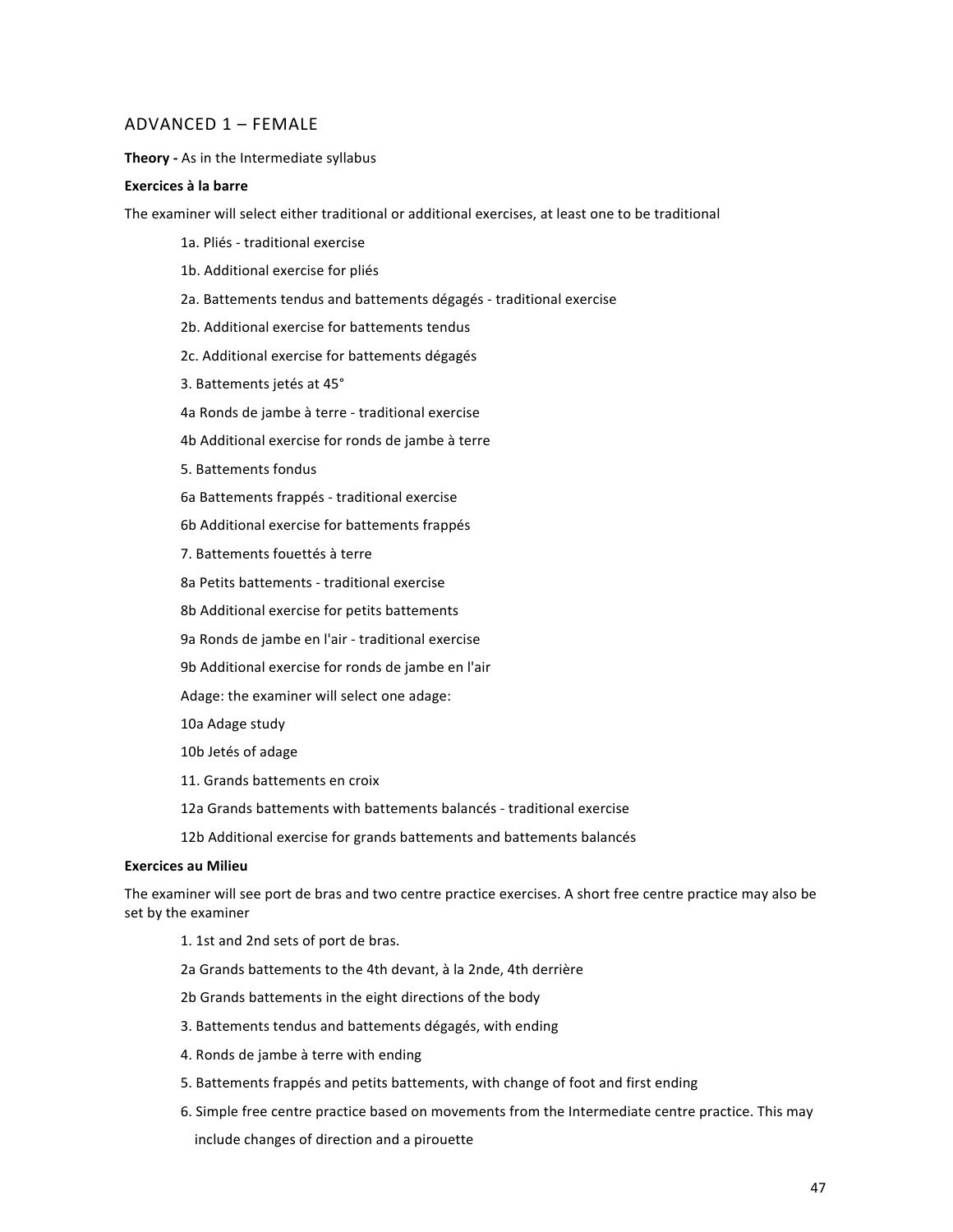#### **Adage**

The movements contained in the Intermediate syllabus with the addition of:

slow lift of the leg; dégagé en tournant en l'air; arabesque penchée; promenade en dedans in arabesque and in attitude effacée; promenade en dehors in 2nd position; jeté movement of adage in any basic position of the body

Set adages - three adages will be selected, one of which may be demonstrated singly as requested by the examiner

- 1. Cing relevés
- 2. Grand rond de jambe en dehors et en dedans
- 3. Study for promenades en arabesque and à la 2nde
- 4. Pas de Chaconne
- 5. Temps de Courante Cecchetti

### **Pirouettes**

Four will be selected, and may be demonstrated singly as requested by the examiner

- 1. Grande préparation pour pirouette en dedans
- 2. Pirouettes en dedans en attitude or en arabesque
- 3. Pirouettes en dehors with extension en l'air
- 4. Pirouettes en diagonale
- 5. Fouettés rond de jambe

#### **Allegro**

**Basic steps:** each candidate will be asked to demonstrate two basic steps selected by the examiner taken from the Intermediate syllabus, with the addition of the following:

entrechat cinq; coupé fouetté raccourci; brisé dessous; cabriole derriére; jeté battu à la 2nde; grand jeté à la 2nde; sissonne battue dessus, dessous, en avant and en arrière; pas de basque en avant and en arrière; temps de cuisse dessus and dessous

Set enchaînements - some of which may be demonstrated singly as requested by the examiner. Candidates may be asked to show any of the movements contained in the enchaînements as a single movement or in a series: 

#### **Petit and Medium Allegro**

The examiner will select a minimum of five enchaînements

- 1. Assemblés soutenus and de suite
- 2. Jetés battements
- 3. Ballonné à trois temps
- 4. Jeté, double rond de jambe sauté
- 5. Sissonne enchaînement
- 6. Pas de bourrée enchaînement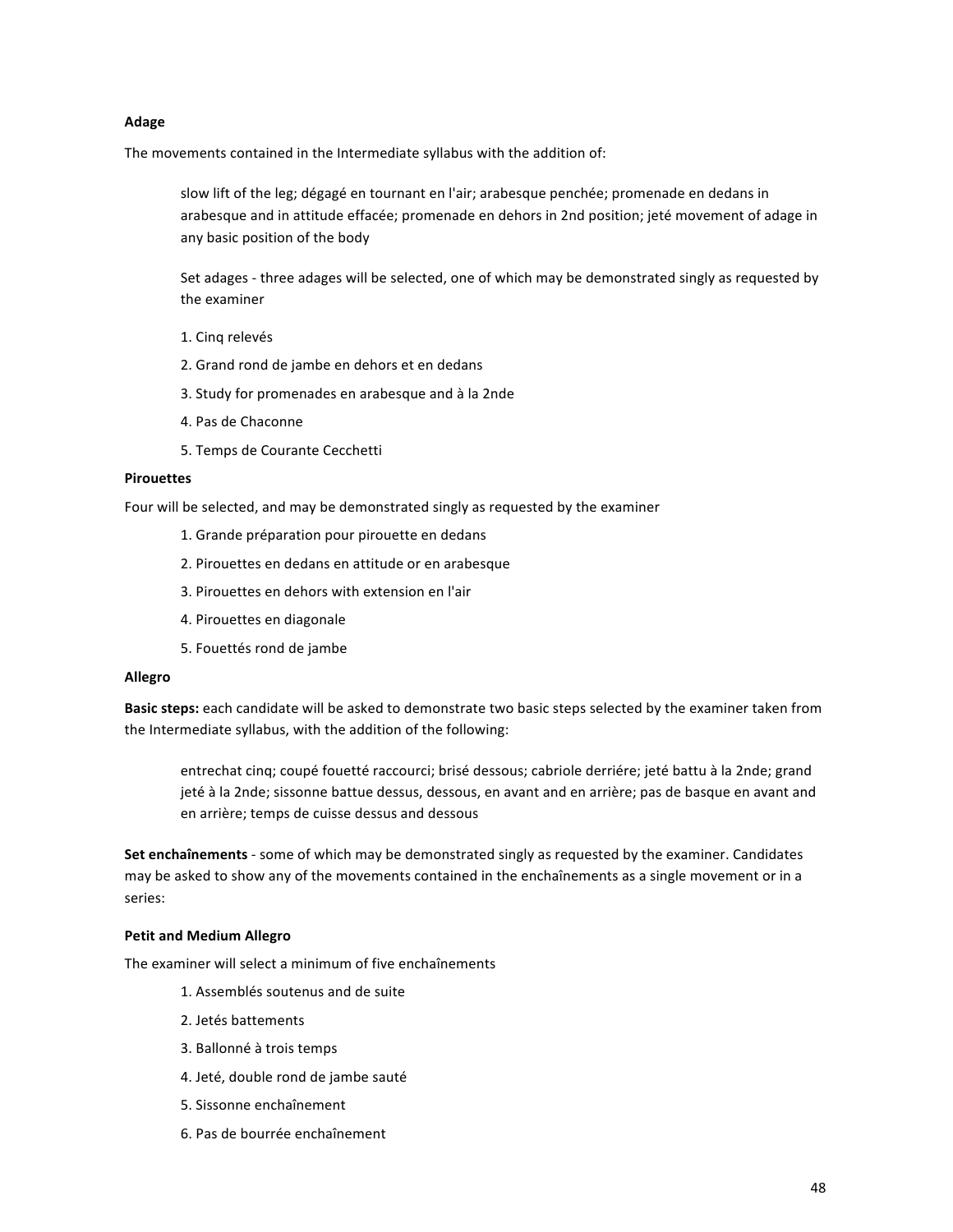- 7. Entrechat quatre, royale etc
- 8. Deux brisés soutenus, deux brisés de suite etc; may be taken in reverse examiner's choice

#### **Grand Allegro** - demonstrated singly

The examiner will select a minimum of four enchaînements

9. Assemblé, temps levé, assemblé. grand temps levé 10. Glissade, assemblé, temps levé in arabesque etc 11. Chassé, temps levé, pas de bourrée, grand jeté en tournant 12. Glissade derrière, cabriole devant etc 13a Temps levé chassé, fouetté relevé **or** 13b Temps levé chassé, fouetté sauté Autour de la salle: 14a Temps levé chassé, pas de bourrée dessous, deux pas de chat Autour de la salle: assessed with pirouettes

14b Chassé, temps levé in arabesque, balancé en tournant etc

**Unseen enchaînement**: minimum of one sequence to be set by the examiner using not more than four basic steps from previous syllabi

### **Classical solo**

Teacher's own choreography or a classical solo not to exceed one minute. The solo may be danced on pointe, when it will be requested after the pointe work. Piano music must be used

### **Temps de pointe**

Those contained in the Intermediate syllabus with the addition of the following:

relevés from one foot extending the other from cou-de-pied to open positions; soutenu turns en dehors and en dedans; petits tours; coupé fouetté raccourci; posés tours; petits pas de basque en tournant; posés développés

**Set enchaînements** - candidates may be asked to demonstrate any of the movements contained in these enchaînements in a series or singly

**Barre** - the examiner will request a minimum of four exercises

- 1. Rises in 1st and 2nd positions
- 2. Echappés and relevés
- 3. Relevés passés
- 4. Pas de bourrée piqués and coupés fouettés raccourcis
- 5. Relevés to open positions, facing and/or sideways to barre
- 6. Posé relevé in arabesque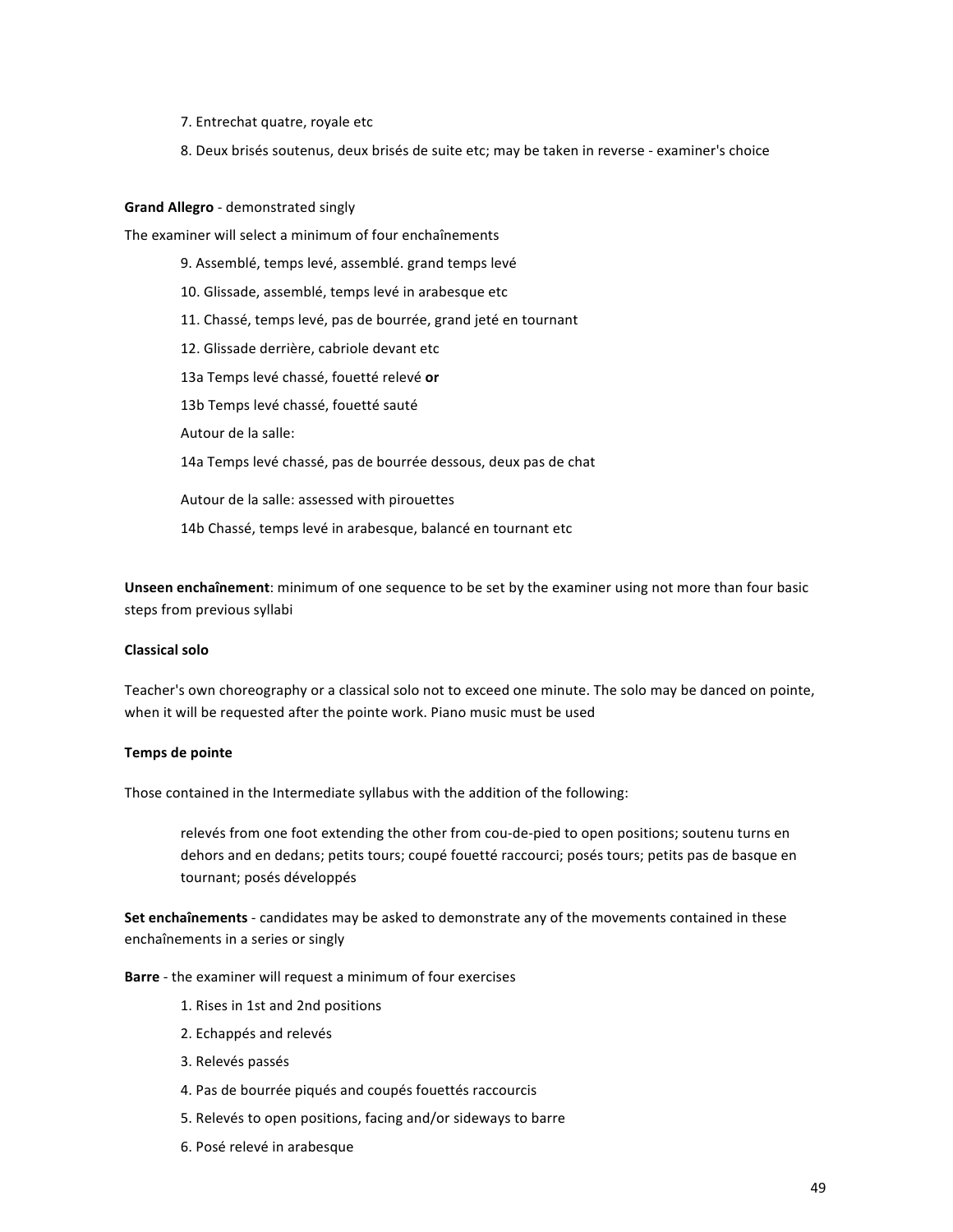Au Milieu - the examiner will request a minimum of five exercises, some of which may be demonstrated singly as requested by the examiner

- 1. Echappé changé, relevé derrière, échappé sans changer, relevé derrière etc
- 2. Echappé, soussus, relevé devant, un tour en dehors
- 3. Relevés and pirouettes en dehors
- 4. Posé in 1st arabesque, relevé in 1st arabesque
- 5. Balancés and pirouette en dedans
- 6. Enchaînement with posés coupés and relevés in effacée

Tours en diagonale: one of which will be taken to both sides

- 7a Posé tours en dedans
- 7b Petits pas de basque en tournant en dedans
- 7c Petits tours
- 8. Pas de bourrée couru

### **Révérence**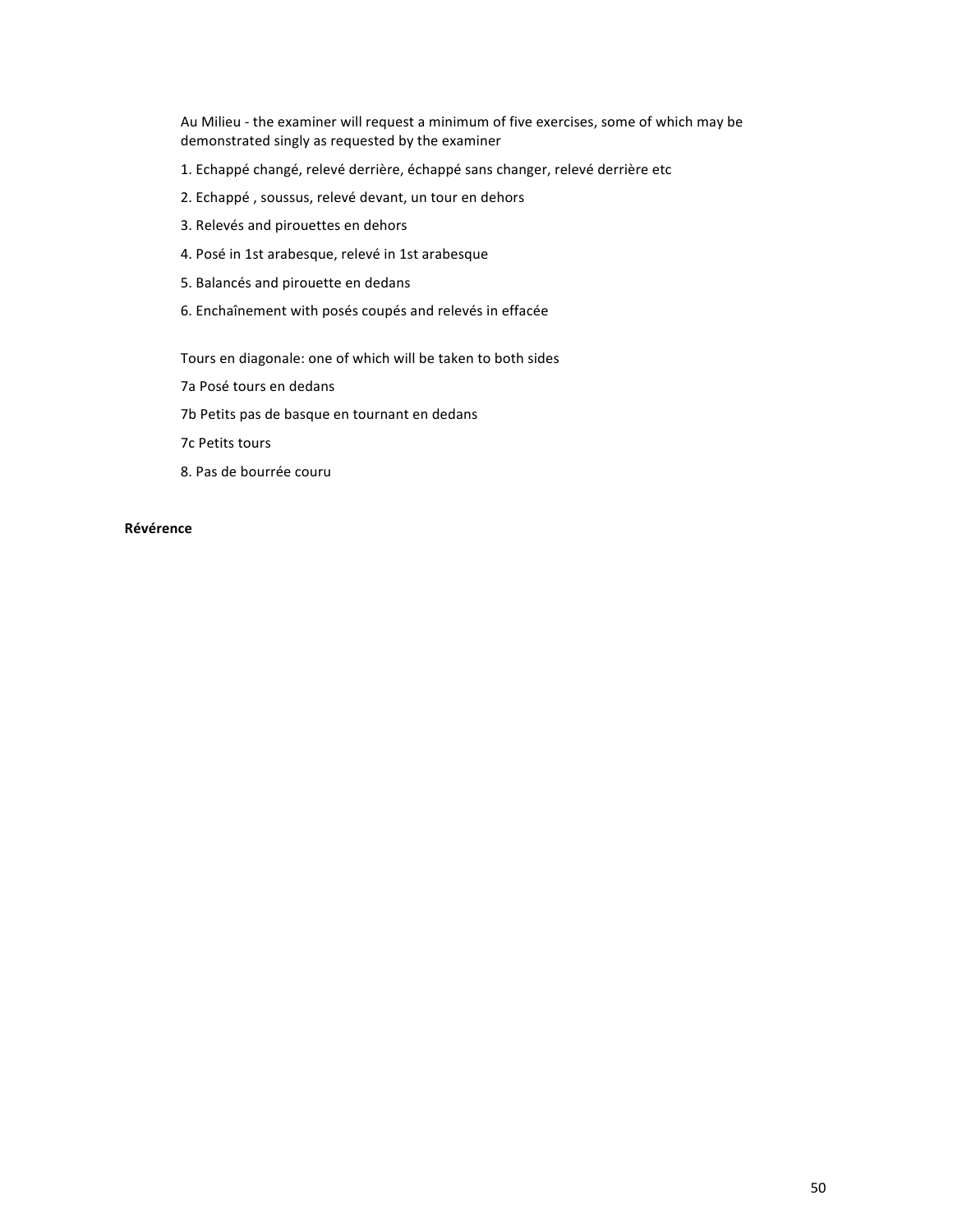# $ADVANCED 1 - MAIF$

### **Theory**

As in the Intermediate syllabus

## **Exercices à la barre**

Those contained in the Advanced 1 Female Syllabus

### **Exercices au Milieu**

Those contained in the Advanced 1 Female Syllabus with the addition of:

4a Ronds de jambe à terre a with single tour en l'air ending

Adage Those movements contained in the Advanced 1 Female Syllabus with the addition of:

- 1. Trois relevés
- 2. Grand rond de jambe en dehors et en dedans
- 3. Study for promenades en arabesque and à la 2nde
- 4. Deux grands ronds de jambe avec arabesque
- 5. Coupé et fouetté
- 6. Temps lié sauté

Taken by posé: en avant into attitude (arms 5th en haut or into 2nd arabesque croisée; à la seconde; and en arrièrre into croisée devant

#### **Pirouettes**

A minimum of five will be selected and may be demonstrated singly as requested by the examiner

- 1. Basic pirouettes en dedans from a lunge
- 2. Basic pirouettes en dehors from 4th, 2nd or 5th
- 3. Grande préparation pour pirouettes en dedans
- 4. Pirouettes en dedans en attitude or en arabesque
- 5. Pirouettes en dehors with extension en l'air
- 6. Pirouettes en diagonale ( see Female Syllabus No. 4)
- 7. Tours relevés à la 2nde and at the knee

### **Allegro**

**Basic steps:** each candidate will be asked to demonstrate two basic steps selected by the examiner taken from the Intermediate syllabus with the addition of the following:

grands jetés en attitude and à la 2nde; entrechat cinq; entrechat six; entrechat six de côté; double tour en l'air; sissonne battue dessus, dessous, en avant and an arrière; pas de basque en avant and en arrière

**Set enchaînements** - some of which may be demonstrated singly as requested by the examiner. Candidates may be asked to show any of the movements contained in the enchaînements as a single movement or in a series: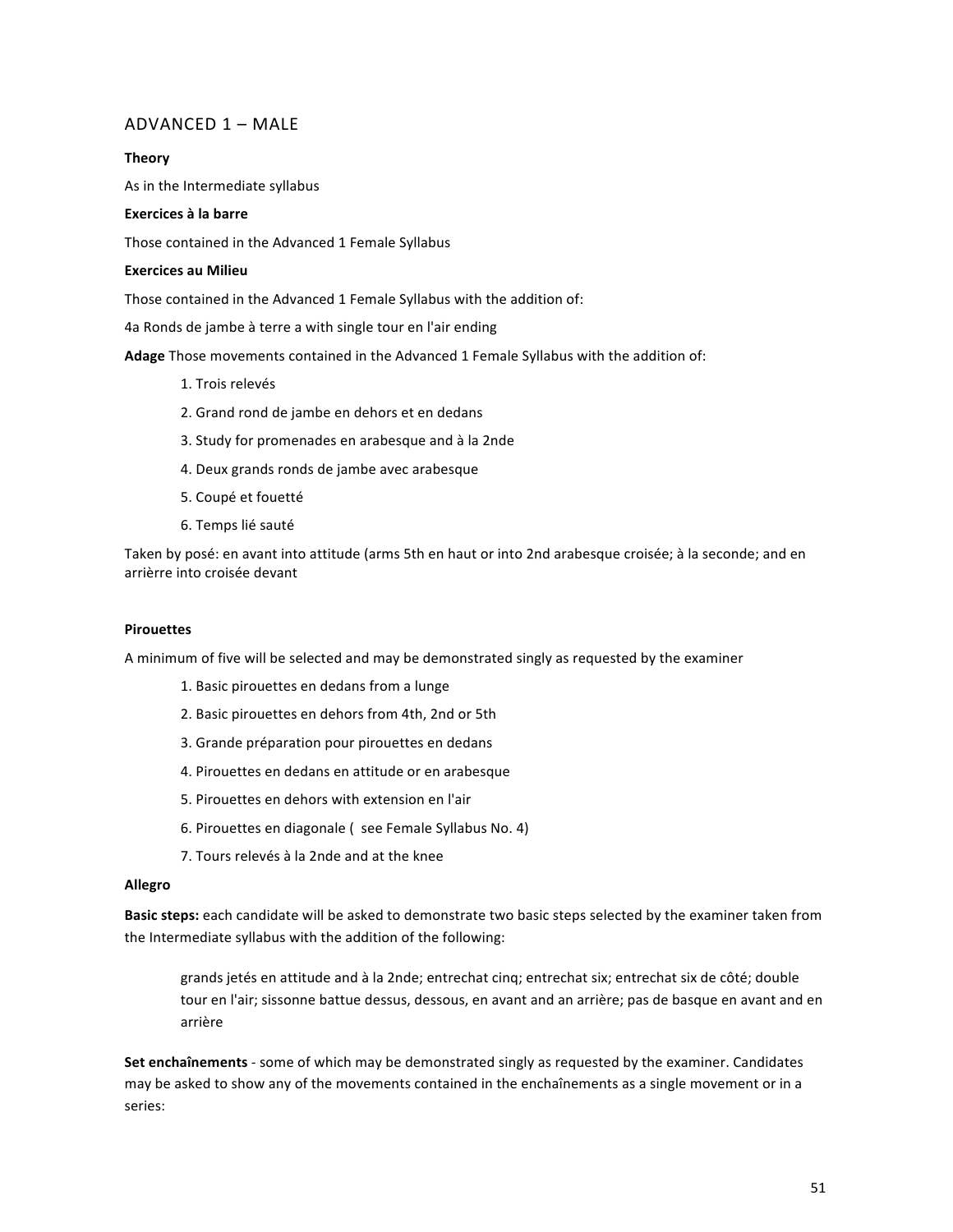### **Petit and Medium Allegro**

The examiner will select a minimum of four enchaînements

- 1. Assemblé Cecchetti
- 2. Jetés battements en avant & en arrière
- 3. Jeté, double rond de jambe sauté en avant & en arrière
- 4. Glissade, jeté battu à la 2nde etc
- 5. Entrechat quatre, royale etc
- 6. Deux brisés soutenus, deux brisés de suite etc; may be taken in reverse examiner's choice

### **Grand Allegro**

The examiner will select a minimum of five enchaînements

- 7. Assemblé, temps levé, assemblé, grand temps levé
- 8. Glissade derriére, cabriole devant etc
- 9. Deux échappés sautés, quatre changements etc
- 10a. Temps levé chassé, fouetté relevé or
- 10b. Temps levé chassé, fouetté sauté
- 11. Sissonne enchaînement
- 12. Sissonnes retombées and entrechat six
- 13. Grands jetés en avant and en tournant

### **Virtuosity** – demonstrated singly

- 14. Double tour en l'air
- 15. Jeté, fouetté, fouetté sauté en tournant, temps levé
- 16. Autour de la salle: coupé chassé and coupé jeté en tournant
- 17. En diagonale: douze jetés en tournant and petits tours taken to both sides

**Unseen enchaînement**: minimum of one sequence to be set by the examiner using not more than four basic steps from previous syllabi

### **Classical solo**

Teacher's own choreography not to exceed one minute or a classical solo. Piano music must be used

**Bow**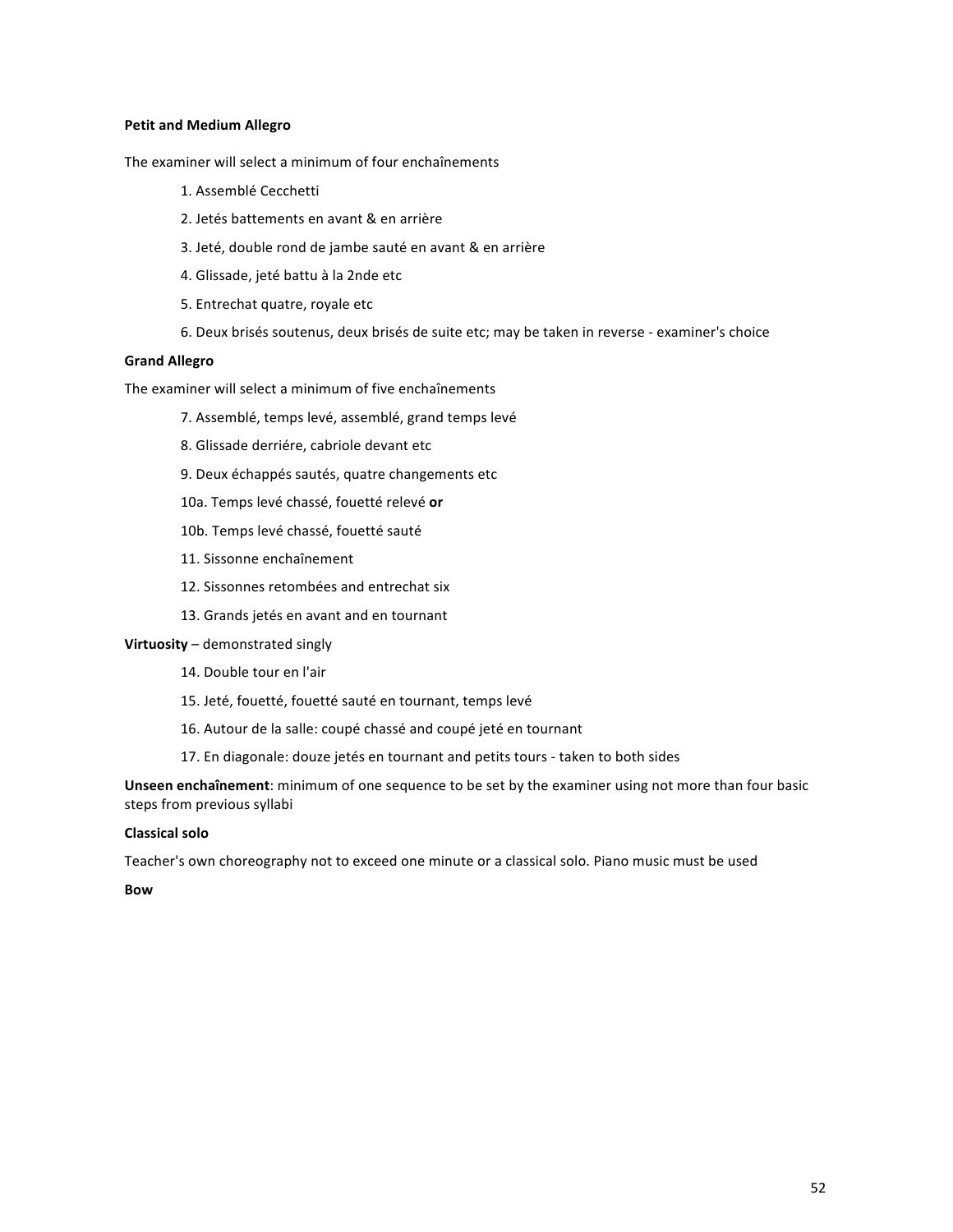# ADVANCED  $2 -$  FEMALE

### **Theory**

As in the Intermediate and Advanced 1 Cecchetti Syllabi

### **I Exercices à la barre**

The examiner will select either traditional or additional exercises equally. Candidates will select to show where appropriate, either OPTION A exercises **throughout** the examination **or** OPTION B exercises **throughout** the examination as their additional choice. Candidates may not show a mix of OPTION A and OPTION B exercises nor may the examiner request this.

- 1i Pliés traditional exercise
- 1ii Pliés Options A&B
- 2i Battements tendus and battements dégagés traditional exercise
- 2ii Battements tendus and relevés Option A
- 2iii Battements tendus and battements dégagé en tournant Option B
- 3 Battements dégagés and battements jetés Options A&B
- 4i Ronds de jambe à terre and ronds de jambe jetés traditional exercise
- 4ii Ronds de jambe à terre, ronds de jambe jetés and circular port de bras Option A
- 4iii Ronds de jambe study with battements fondus, ronds de jambe en l'air & port de bras Option B
- 5 Battements fondus en croix and to % pointe Option A
- 6i Battement frappés traditional exercise
- 6ii Battements frappés and fouettés à terre en tournant Options A&B
- 7 Petits battements and petits battements battus traditional exercise
- 8i Ronds de jambe en l'air traditional exercise
- 8ii Ronds de jambe en l'air précipités Options A&B
- 9 Adage study Options A&B
- 10i Grands Battements and battements balances traditional exercise
- 10ii Grands battements with développé, enveloppé and battements balancés Options A&B

### **II Exercices au Milieu**

Those contained in the Intermediate and Advanced 1 syllabi with the addition of the following: The examiner will see port de bras and a minimum of two centre practice exercises.

- 1 1st set of port de bras with grands battements half of traditional exercise
- 2i Grands battements in the 8 directions of the body Option A
- 2ii Grands Battements en tournant Option B
- 3 Ronds de jambe à terre en tournant traditional exercise
- 4i Battements fondu and ronds de jambe en l'air Option A
- 4ii Battements Fondus and ronds de jambes en l'air Option B
- 5 Battements frappés and petits battements traditional exercise with change of foot and 2nd ending.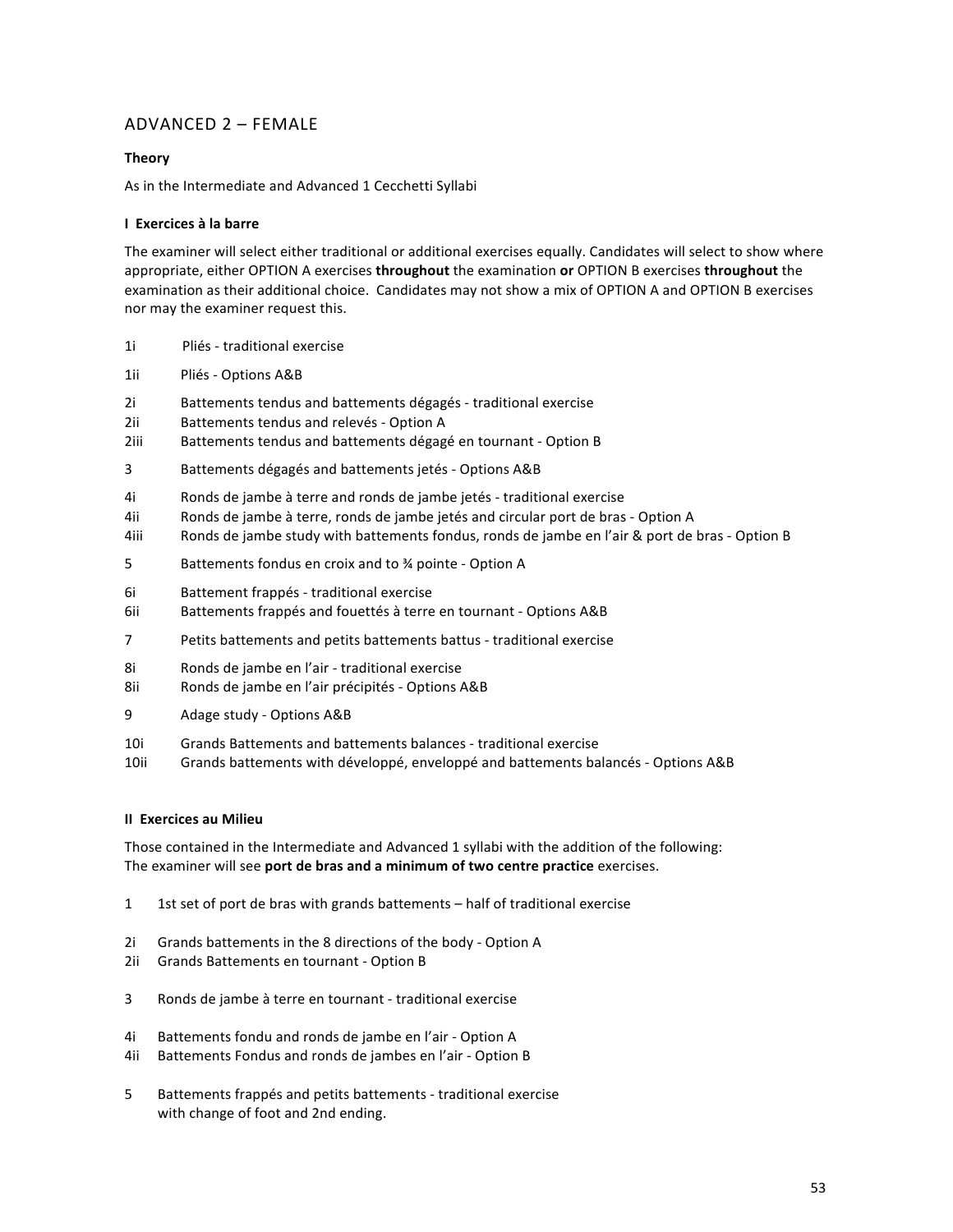### **III** Adage

The movements contained in the Intermediate and Advanced 1 syllabi with the addition of:

- Promenade en dedans in 2nd
- Promenade en dehors in arabesque and in attitude

The examiner will select *two* adages and the candidate will choose the third. In addition, No 6 may be seen at the discretion of the examiner. Relevés and posés may be taken en pointe

- 1 Fouetté et Ballotté **OR** Grand Fouetté - Candidate's choice
- 2 Première et Seconde Arabesque
- 3 Troisième et Quatrième Arabesque
- 4 Grand rond de jambe en l'air en tournant avec les jetés
- 5 Glissade, jeté, fouetté
- 6 Demi-contretemps, coupé, rond de jambe, pas de bourrée renversé

### **IV** Pirouettes

The examiner will select a *minimum of four pirouette exercises*, some of which may be demonstrated singly as requested.

Those contained in the Intermediate and Advanced 1 syllabi with the addition of the following:

- 1 Grande préparation pour pirouettes en dedans, followed by double turns à la seconde, attitude, arabesque and at the knee. Any two of these will be seen in this stated order.
- 2 Liaison de pirouettes en dehors taken in stated order as in number one but with single turns in all the open positions
- 3i Grande préparation, quatre tours relevés en dehors in 2nd, and double turn at the knee Option A
- 3ii Pas de bourrée en dedans, tour en dehors à la seconde, pas de bourrée en dehors, tours en dedans à la seconde etc - Option B
- 4 Pirouette en dehors à la seconde, followed by 1, 2 and 3 tours en attitude
- 5 Trois tours en dehors finishing in 1st arabesque croisée, dégagé en tournant etc.
- 6i Travelling pirouette Option A
- 6ii Double pirouette en dedans in Attitude and Arabesque Option B

### **V Allegro**

Those movements contained in the Intermediate and Advanced 1 syllabi with the addition of the following:

- Assemblé battu,
- Brisé vôlé,
- Entrechat quatre vôlé,
- Gargouillade en dehors and en dedans,
- Pas de bourrée fouetté sauté en tournant,
- Saut de Basque

The examiner will select one basic step. Candidates may be asked to show any of the allegro steps singly or in a series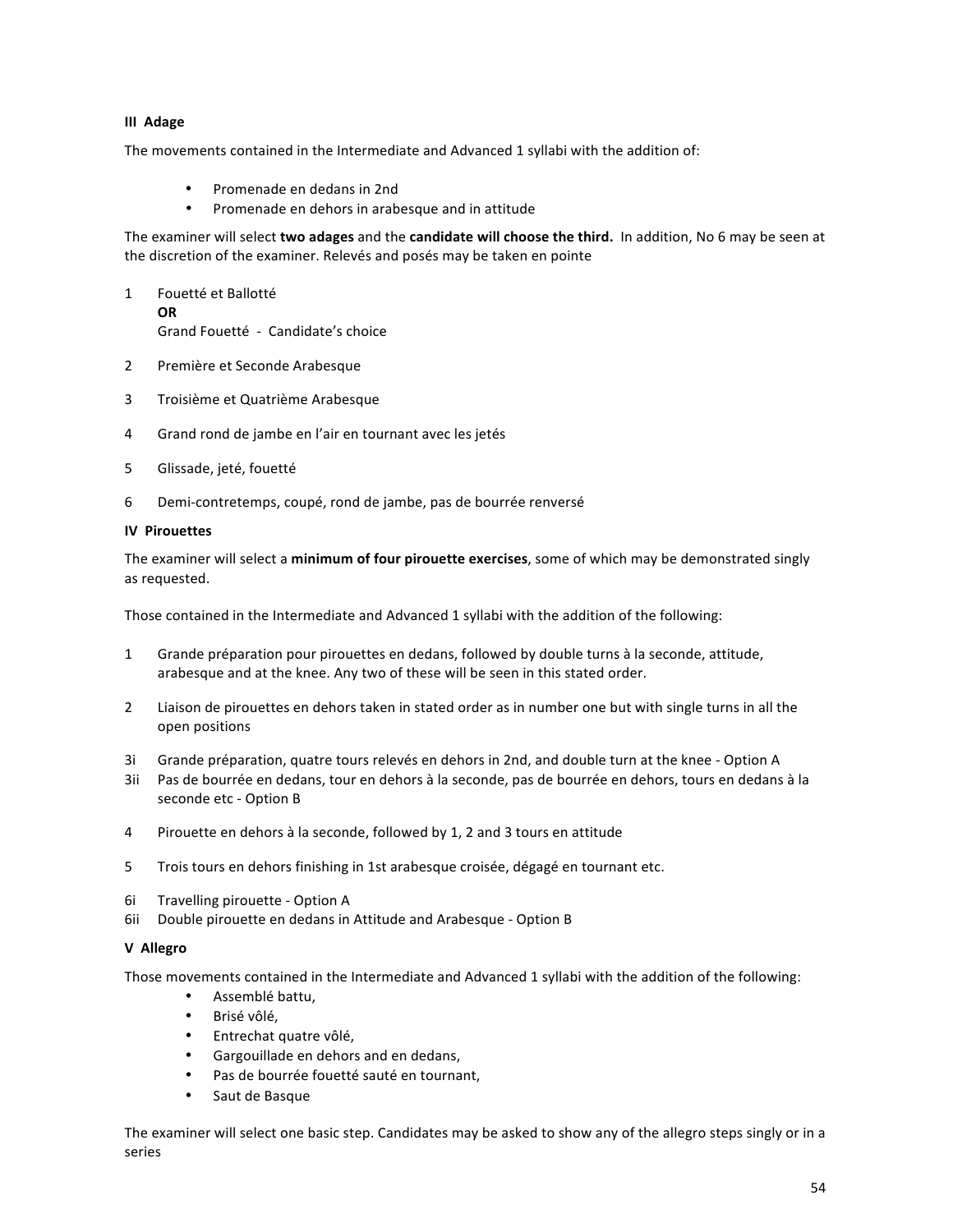#### **Petit and Medium Allegro**

The examiner will set a simple warm up jump and select a minimum of six enchaînements

- 1. Pas de bourrée couru, dégagé, petits battements, dégagé etc
- 2. Pas de bourrée couru, dégagé, fouetté, jeté, pas de chat
- 3. Jeté, rond de jambe sauté, deux jetés, rond de jambe sauté
- 4. Rond de jambe relevé en dedans, en dehors, pas de bourrée, pas de chat etc
- 5. Gargouillade, coupé etc followed by fouettés ronds de jambe en tournant
- 6. Deux temps de cuisse, pas de bourrée, entrechat quatre
- 7. Brisé, temps de cuisse, pas de bourrée, entrechat six; may be taken in reverse examiner's choice
- 8. Brisé, pas de bourrée, brisé, pas de bourrée, trois brisés, pas de bourrée
- 9. Brisé, pas de bourrée, pas de bourrée, tombé en arabesque, pas de bourrée
- 10. Pas de bourrée couru into 2nd, entrechat trois (Diamond step)

#### **Grand Allegro**

The examiner will select a **minimum of five enchaînements** 

- 11. Temps levé, chassé, coupé, fouetté, posé, assemblé, entrechat trois
- 12. Glissade, assemblé, pas de bourrée, assemblé en tournant
- 13. Glissade, assemblé, jeté en avant, pas de bourrée en tournant renversé
- 14. Deux jetés en attitude, assemblé, jeté en attitude, posé, assemblé etc
- 15. Pas de bourrée couru, jeté in 2nd arabesque etc
- 16. Glissade, cabriole devant, glissade, cabriole derrière etc
- 17. Fouetté sauté à six temps en avant et en arrière: number 1
- 18. Deux grands jetés en tournant, posé, cabriole devant, relevé
- 19. Ballotté en avant, ballotté en arrière etc
- 20. Tour en diagonale: jeté, jeté, assemblé, temps levé en tournant

#### **Unseen enchaînement**:

The examiner will set a *minimum of two enchaînements* using steps from the previous syllabi.

#### **VI Temps de pointe**

The examiner will set a simple warm up exercise using steps contained in the Intermediate & Advanced 1 syllabi. In addition, the examiner will select a minimum of five of the following exercises. Candidates may be asked to show any of the movements in these enchaînements singly or in a series.

- 1. Glissades sur les pointes
- 2. Temps de Courante
- 3. Trois relevés passé en arrière, relevé passé en avant, relevé passé en arrière
- 4. Relevé devant, relevé tour en dehors etc
- 5. Entrechat quatre, entrechat royale etc
- 6i. En diagonale Option A
- 1½ tours en dedans and  $\frac{1}{2}$  tour en dehors traditional exercise
- A series of posé tours en dehors ending with double en dehors into lunge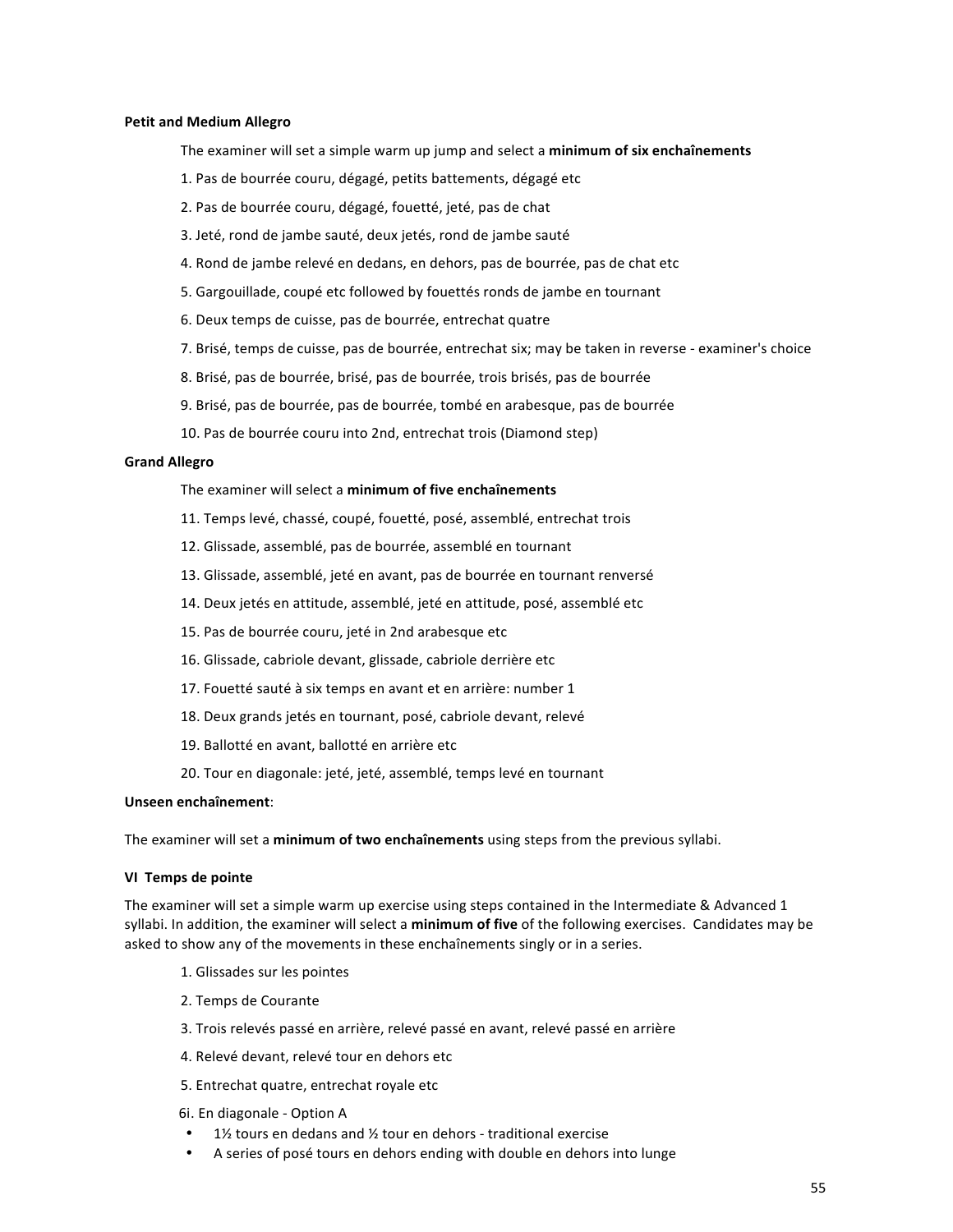- 6ii Diagonale Pirouette enchainement Option B
- 7i Series of relevés in 1st arabesque travelling en arrière Option A Series of 16 relevés in 1st arabesque travelling en arrière OR 8 relevés in 1st arabesque travelling en arrière, repeat on the other side taking a posé en avant to first arabesque. Candidate's choice
- 7ii Consecutive Relevés in Open Position Option B
- 8 Douze fouettés ronds de jambe en tournant en dehors with petits tours or seize fouettés. Preceded by a pirouette en dehors or pas de bourrée en dedans
- 9 Pas de bourrée en tournant en dedans, relevé devant, deux tours, en dehors finishing in attitude, pas de bourrée renversé
- 10 Autour de la salle: (i) 4 jetés en tournant, tour en attitude, twice
	- OR

(ii) 2 posé tours en dedans, 3 petits tours Examiner's choice

- 11i Emboîtés relevés élancés Option A
- 11ii Sissonnes sur les pointes Option B

### **Classical Solo**

Candidates will be required to perform a short repertoire solo (which may be danced to orchestral music) or a dance of their own choice to piano music. The solo will be danced on pointe. An appropriate tutu or skirt may be worn.

### **Révérence**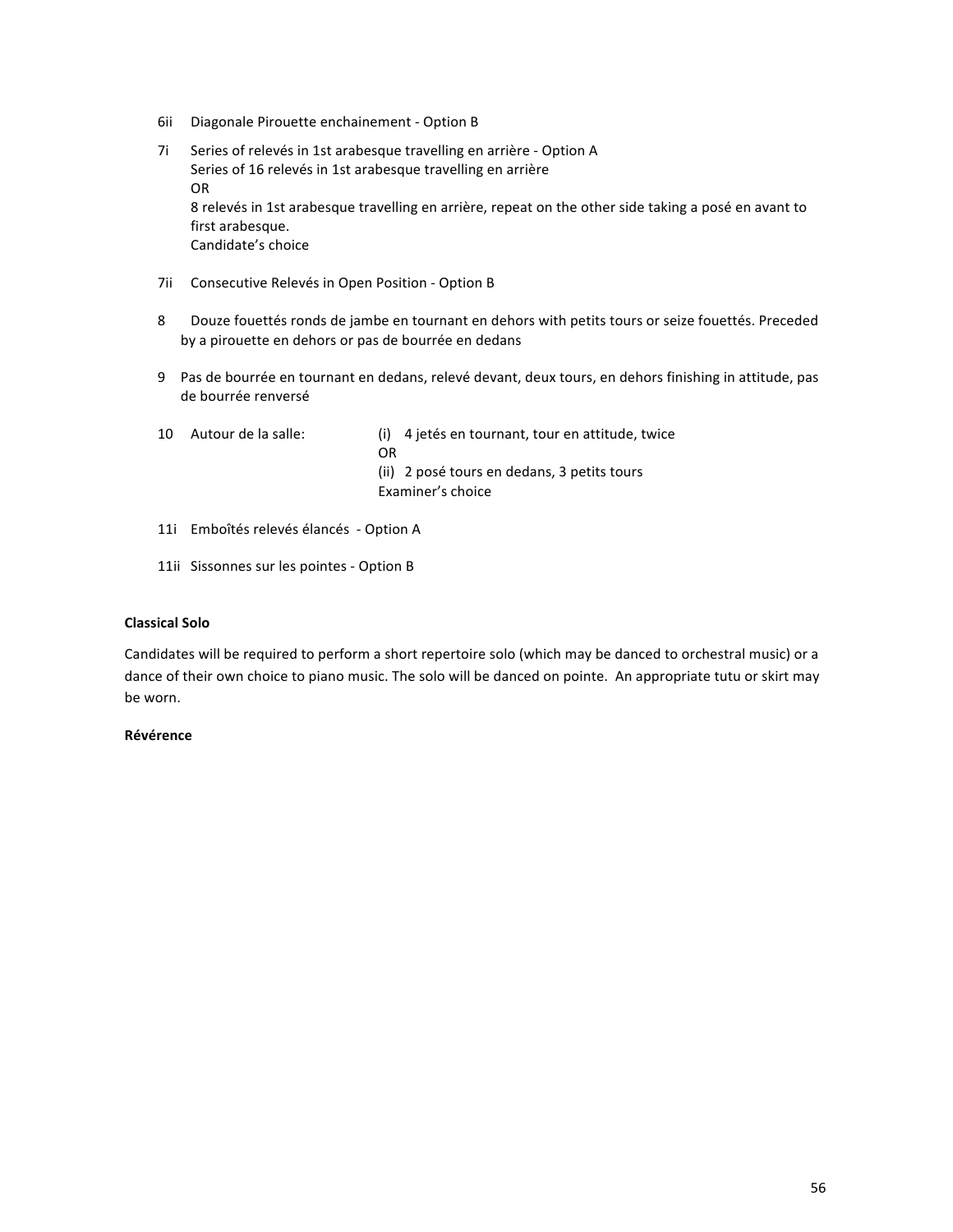# $ADVANCED 2 - MAIF$

**Theory** - As in the Intermediate and Advanced 1 Cecchetti Syllabus

### **I** Exercices a la Barre

Those contained in the Advanced 2 syllabus - Female and with the same option A & B choices.

### **II Exercices Au Milieu**

Those contained in the Advanced 2 syllabus - Female and with the same option A & B choices The examiner will see port de bras and a minimum of two centre practice exercises.

**3** Ronds de jambe à terre as in the Female exercise but with single or double tour en l'air ending

### **III** Adage

The movements contained in the Intermediate and Advanced 1 syllabi with the addition of:

- Promenade en dedans in 2nd
- Promenade en dehors in arabesque and in attitude

### The examiner will select two adages and the candidate will choose the third.

**1** Candidate's choice

Fouetté et Ballotté **OR** Grand Fouetté

- **2** Première et Seconde Arabesque
- **3** Examiner's choice

Grand rond de jambe en l'air en tournant avec les jetés **OR**

Grand rond de jambe en l'air en tournant avec relevés

- 4 Glissade, jeté, fouetté
- **5** Développé Cecchetti

### **IV** Pirouettes

The examiner will select a **minimum of five** pirouette exercises, some of which may be demonstrated singly as requested.

Those contained in the Intermediate and Advanced 1 syllabi with the addition of the following:

- **1** Quatre pirouettes en dedans
- **2** Liaison de pirouettes en dehors (M p142 no15) Turns to be taken all on the same side i.e. on RF or on LF. The first turn to be taken with double pirouette in 2nd OR with two single pirouettes in  $2^{nd}$  – Candidate's choice.
- **3** Pas de bourrée en dedans, tour en dehors a la seconde, pas de bourrée en dehors, tour en dedans a la seconde, pas de bourrée en dedans, relevé devant, deux tours en dehors, pas de bourrée renversé
- **4** Men's Temps de Courante taken on cou-de-pied or at the knee
- **5** Grande pirouette pour Cavalier
- **6i** Travelling Pirouette Option A
- **6ii** Double pirouette en dedans in Attitude and Arabesque Option B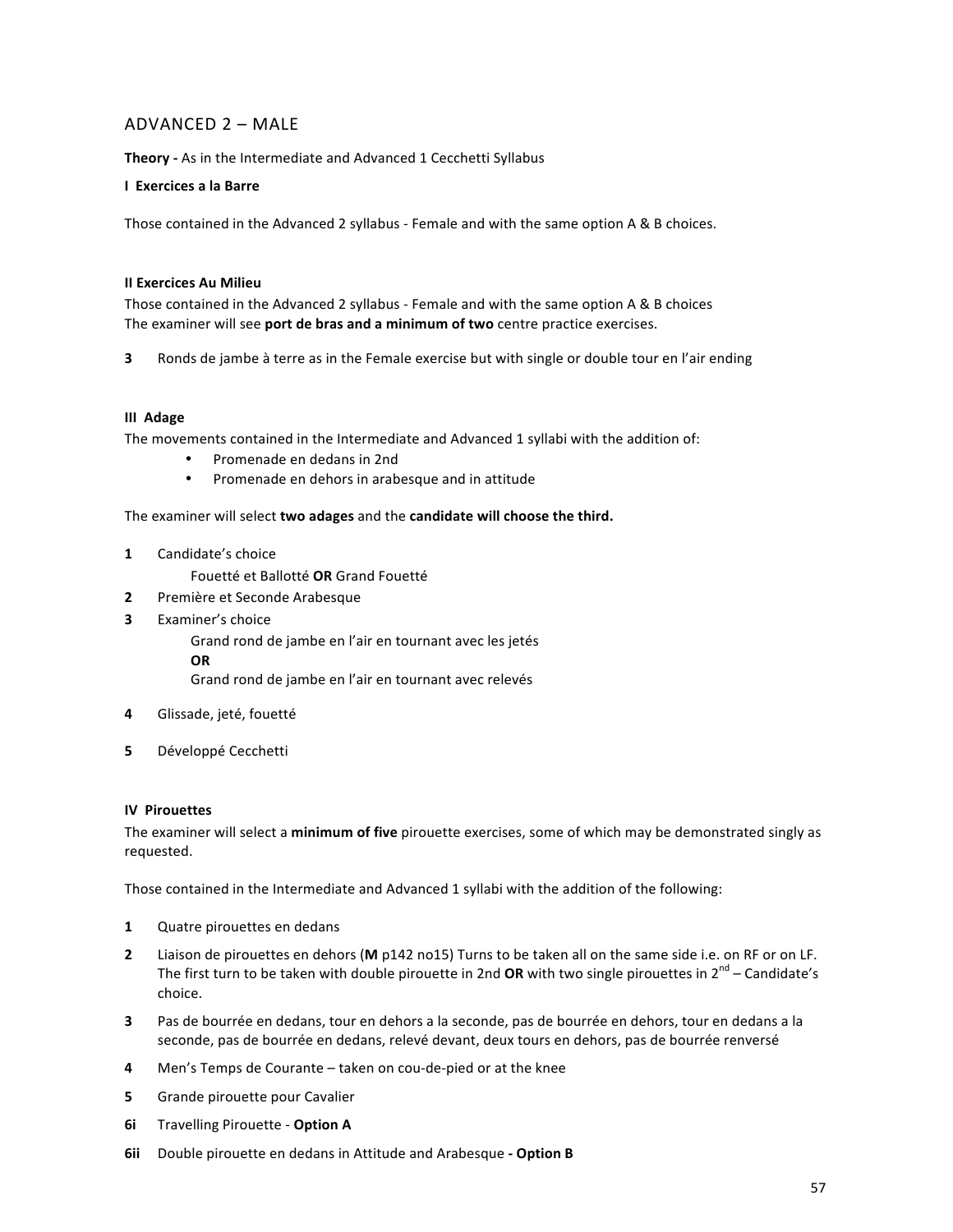### V Allegro

Those movements contained in the Intermediate and Advanced 1 syllabi with the addition of the following:

- Assemblé battu
- Brisé vôlé
- Double assemblé en tournant
- Pas de bourrée fouetté sauté en tournant
- Saut de basque
- Temps de poisson croisé and effacé

The examiner will select one basic step. Candidates may be asked to show any of the allegro steps singly or in a series

### **Petit Allegro & Medium Allegro**

Examiner to set a **simple warm up** exercise and select a minimum of three enchainêments.

- **1** Assemblé Cecchetti Traditional exercise
- **2** Jeté battement, double ronds de jambe sauté, relevé battement, double ronds de jambe sauté (taken en arrière as a separate exercise)
- **3** Jeté, double ronds de jambe sauté, deux jetés, double ronds de jambe sauté en avant et en arrière.
- **4** Deux temps de cuisse, pas de bourrée, entrechat quatre (dessus et dessous). 4 times en avant followed by 4 times en arrière.
- **5** Brisé, temps de cuisse, pas de bourrée, entrechat six taken 4 times. Reverse as a separate exercise.
- **6** Pas de bourrée couru into 2nd, entrechat trois etc. (Diamond Step).

### **Grand Allegro**

The examiner will select a **minimum of six** enchainêments.

- **7** Temps levé, chassé, coupé, fouetté, posé, assemblé, entrechat trois (en avant et en arrière)
- **8** Glissade, assemblé, pas de bourrée, assemblé en tournant may be shown with a double assemble en tournant - Candidate's choice
- **9** Glissade, assemblé, jeté en avant, pas de bourrée en tournant renversé
- **10** Jeté rond de jambe sauté, assemblé, rond de jambe sauté (twice) jeté rond de jambe sauté, assemblé, entrechat six (twice) (taken en arrière as a separate exercise.)
- **11** Double rond jambe sauté en dehors, posé en avant (twice), double rond de jambe en dedans, close in 5th (twice), relevé in 5th position, entrechat six
- **12** Deux jetés en attitude, assemblé, jeté en attitude, posé, assemblé, jeté en attitude croisée, posé, assemblé, jeté en attitude croisée
- 13i Glissade derrière, jeté to arabesque croisée, dégagé en tournant, entrechat six

**OR** Examiner's choice

- 13ii Glissade derrière, jeté to arabesque croisée, assemble coupé derrière, jeté to attitude (en tournant), deux jetés en attitude, assemblé coupé derrière, entrechat six
- 14 Glissade, cabriole devant, glissade, cabriole derrière, demi-contretemps, cabriole fouetté sauté, assemblé coupé derrière, cabriole, chassé
- **15** Fouetté sauté à quatre temps, en avant et en arrière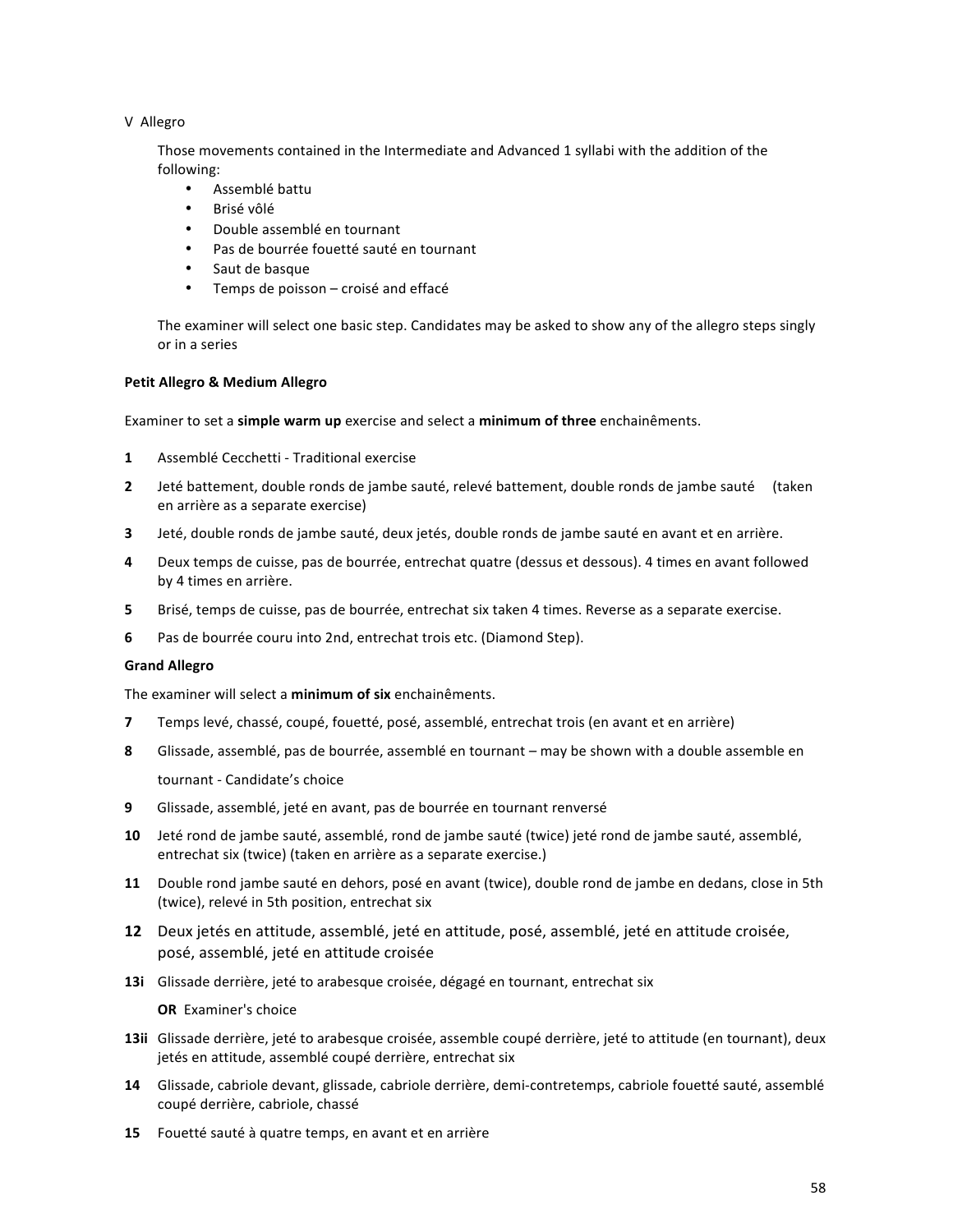### **MALE VIRTUOSITY** - demonstrated singly.

All these exercises are Option A&B. The examiner will select a minimum of five of the following to be seen.

- 16 i Demi-contretemps, entrechat six de côté
	- **ii** Pas de bourrée, entrechat six en tournant (autour de la salle, 6 times) and petits tours
- 17 Brisé, cabriole fermée, entrechat quatre, entrechat trois, brisé vôlé, cabriole fouetté, jeté battu, cabriole fermée
- **18** Fouetté sauté à six temps en arrière (No.2)
- 19 En diagonale:

Deux temps levé chassés en arrière, assemblé devant, double tour en l'air

- **20** Temps lié sauté en tournant and double tour en l'air
- **21** Autour de la salle: Pas de bourrée en tournant jeté to arabesque, coupe, jeté en tournant.

### **Unseen Enchaînements**

The examiner will set a minimum of two enchaînements using steps from the previous syllabi.

### **Classical Solo**

Candidates will be required to perform a short repertoire solo (which may be danced to orchestral music) or a dance of their own choice to piano music.

### **Révérence**

**Bow**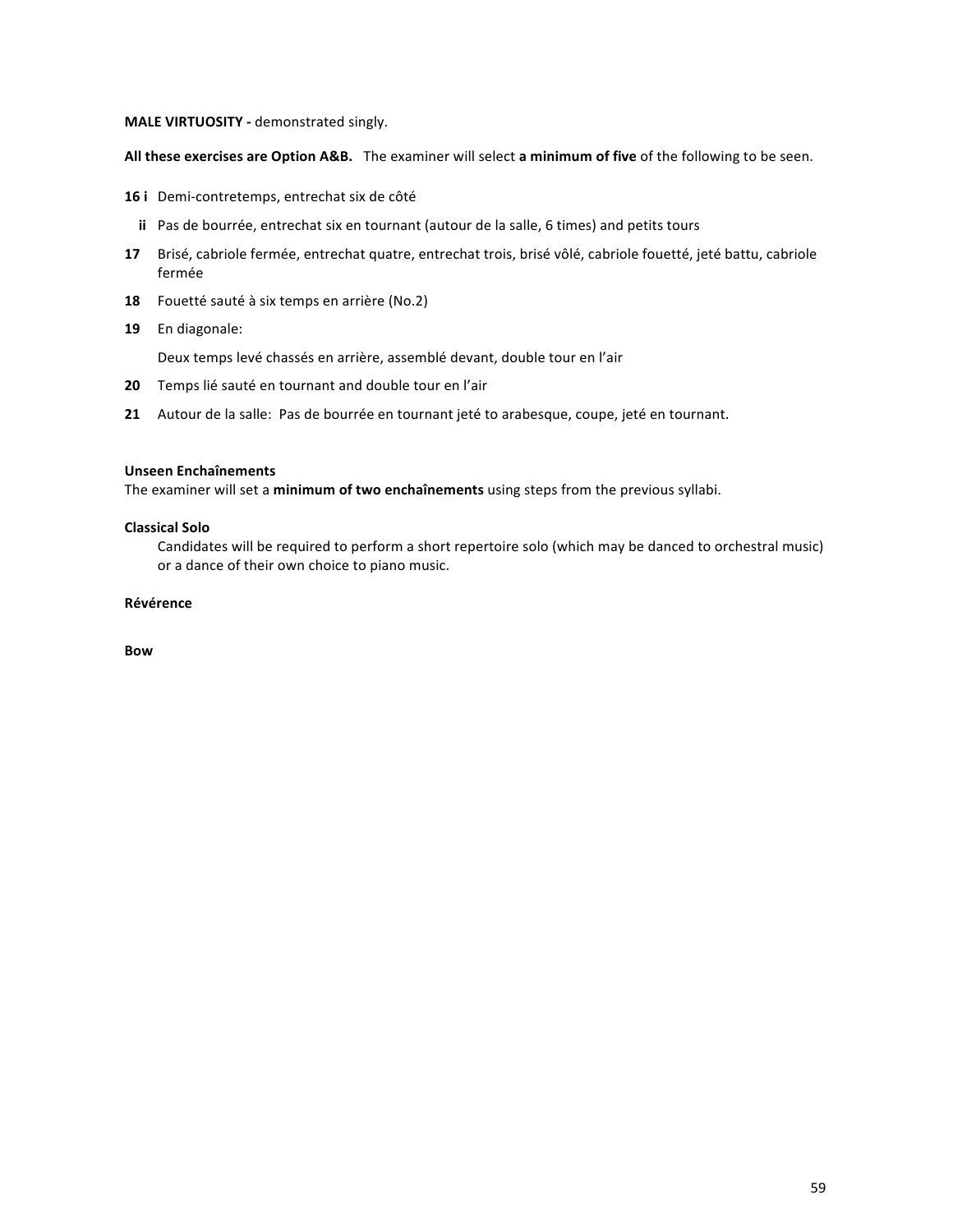# **ASSESSMENT - VOCATIONAL GRADED EXAMINATIONS**

MARK SCHEME

### **INTERMEDIATE FOUNDATION**

| <b>Title of component</b>                            | <b>Marks attainable</b> |
|------------------------------------------------------|-------------------------|
| <b>TECHNIQUE</b>                                     |                         |
| Barre and centre practice                            | 10                      |
| Port de bras                                         | 10                      |
| Adage                                                | 10                      |
| Pirouettes (including en diagonale)                  | 10                      |
| Allegro                                              | 10                      |
| Pointe work/male virtuosity                          | 10                      |
| <b>Section Total</b>                                 | 60                      |
| PRESENTATION, MUSICALITY AND RESPONSE                |                         |
| Sense of performance and enjoyment                   | 10                      |
| Rhythm, musicality and co-ordination                 | 10                      |
| Approach to free work, syllabus knowledge and theory | 10                      |
| Variation                                            | 10                      |
| <b>Section Total</b>                                 | 40                      |
| Total                                                | 100                     |

### **INTERMEDIATE, ADVANCED 1 AND ADVANCED 2**

| <b>Title of component</b>                            | <b>Marks attainable</b> |
|------------------------------------------------------|-------------------------|
| <b>TECHNIQUE</b>                                     |                         |
| Barre and centre practice                            | 10                      |
| Port de bras                                         | 10                      |
| Adage                                                | 10                      |
| Pirouettes (including en diagonale)                  | 10                      |
| Petit and medium allegro                             | 10                      |
| Grand allegro                                        | 10                      |
| Pointe work/male virtuosity                          | 10                      |
| <b>Section Total</b>                                 | 70                      |
| PRESENTATION, MUSICALITY AND RESPONSE                |                         |
| Artistry and musicality                              | 10                      |
| Approach to free work, syllabus knowledge and theory | 10                      |
| Variation                                            | 10                      |
| <b>Section Total</b>                                 | 30                      |
| Total                                                | 100                     |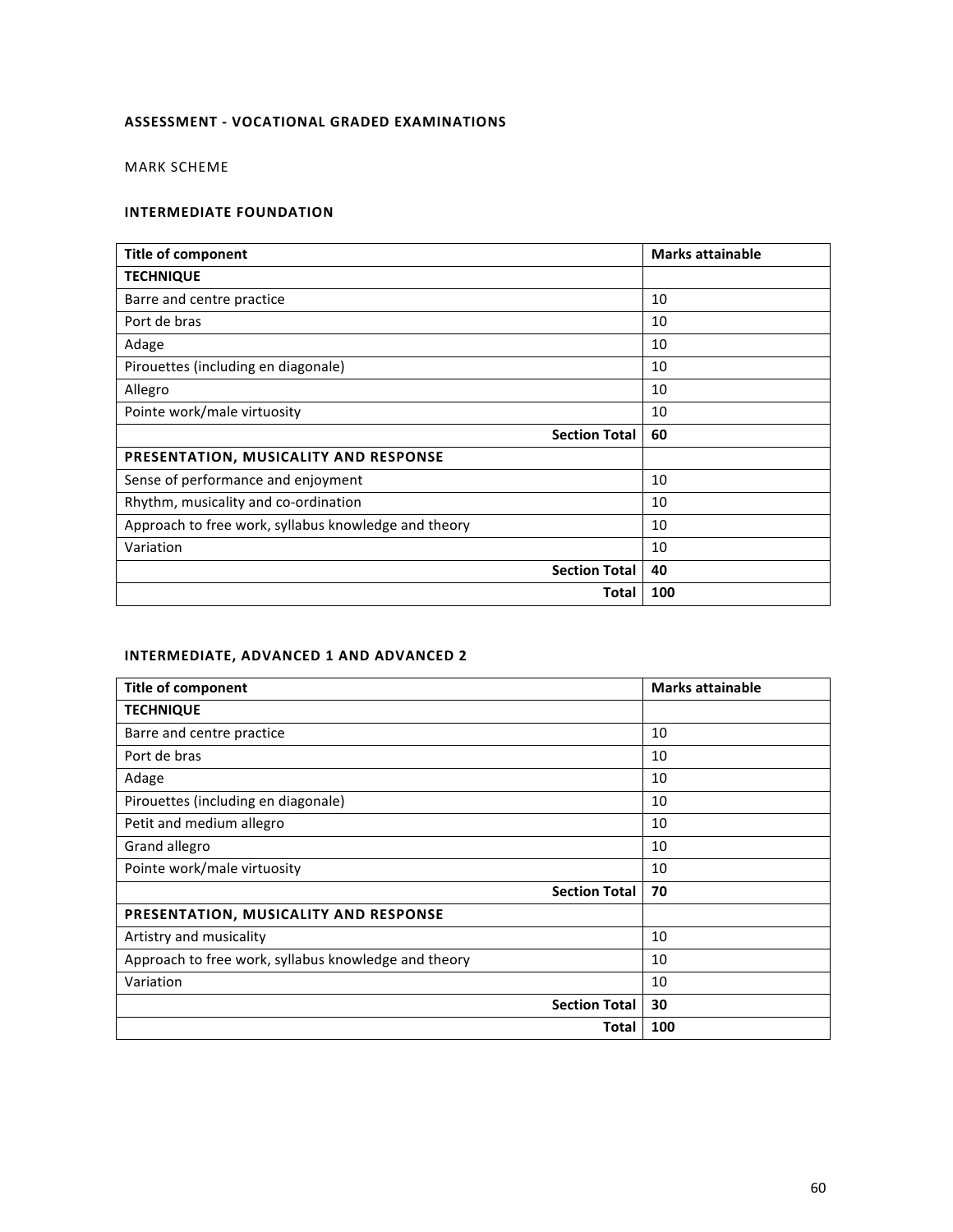### **ADVANCED 1 AND ADVANCED 2 ANALYSIS EXAMINATION**

| <b>Title of component</b>                                        | <b>Marks attainable</b> |
|------------------------------------------------------------------|-------------------------|
| <b>TECHNIQUE</b>                                                 |                         |
| Demonstration or Analysis of Barre and centre practice           | 10                      |
| Demonstration or Analysis of Port de bras                        | 10                      |
| Demonstration or Analysis of Adage                               | 10                      |
| Demonstration or Analysis of Pirouettes (including en diagonale) | 10                      |
| Demonstration or Analysis of Petit and medium allegro            | 10                      |
| Demonstration or Analysis of Grand allegro                       | 10                      |
| Demonstration or Analysis of Pointe work/male virtuosity         | 10                      |
| <b>Section Total</b>                                             | 70                      |
| PRESENTATION, MUSICALITY AND RESPONSE                            |                         |
| Artistry and musicality                                          | 10                      |
| Approach to free work, syllabus knowledge and theory             | 10                      |
| Demonstration or Analysis of Variation                           | 10                      |
| <b>Section Total</b>                                             | 30                      |
| Total                                                            | 100                     |

### **METHOD OF ASSESSMENT**

Vocational Graded Examinations are assessed externally by visiting examiners recruited and trained by the ISTD. Assessment is carried out by means of a practical demonstration of the knowledge, understanding and skills required.

The examination is divided into units and each unit is composed of several components, which are separately assessed and aggregated to give the unit total out of 100.

Candidates will, however, be unsuccessful if:

1. 20% of the marks attainable or below are given for any one component

2. 40% of the marks attainable or below are given for any three components This reflects the need to ensure competence across a wide range of components.

Results are indicated using the following attainment bands:

| Grade               | <b>Mark</b> |
|---------------------|-------------|
| Distinction         | 80-100      |
| Merit               | 65-79       |
| Pass                | 50-64       |
| <b>Not Attained</b> | 00-49       |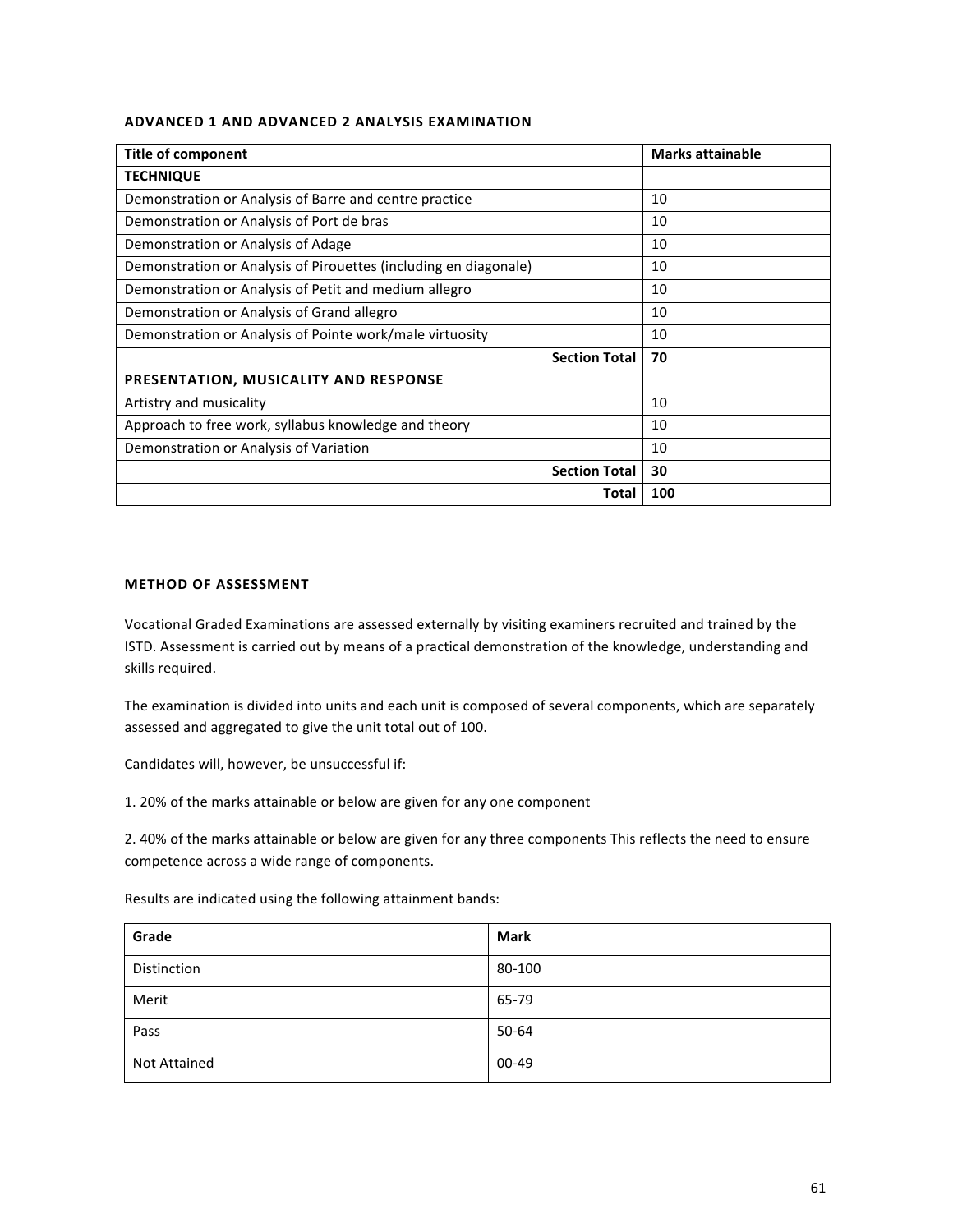### **CLASSIFICATION OF RESULTS**

The principle of best fit is applied in deciding the appropriate classification for each candidate. It is not to be expected that a candidate in a particular category will necessarily demonstrate all of the characteristics listed in that category.

A candidate who achieves a `Distinction' classification (80-100 marks) is one who demonstrates the following attributes in performance:

- Flair, vitality and skill
- Fully appropriate style
- Incisively-focussed dancing
- Precision in the technique of the genre
- Consistent, highly developed musicality
- Confident and accurate responses to questions asked and/or tasks set

A candidate who achieves a `Merit' classification (65-79 marks) is one who demonstrates the following attributes in performance:

- Skill and proficiency
- Largely appropriate style
- Focussed dancing
- Competence in the technique of the genre
- Evidence of developing musicality
- Relevant and appropriate responses to questions asked and/or tasks set

A candidate who achieves a **`Pass**' classification (50-64 marks) is one who demonstrates the following attributes in performance:

- Competence
- Basic ability to carry out the required movements
- Periodic moments of convincing focus
- Basic competence in most aspects of the technique of the genre
- **Basic musicality**
- Broadly relevant and appropriate response to questions asked and/or asks set, but some prompting may be required

A candidate who achieves a `Not attained' classification (00-49 marks) is one who has not yet demonstrated the attributes required to gain at least a 'Pass' classification.

### **ASSESSMENT GUIDANCE**

Candidates are assessed on their ability to demonstrate:

- Technical accuracy with a controlled use of correct anatomical alignment and placement to the best of the physical facility, and showing an understanding of the purpose of each exercise
- A sense of line with projection of focus
- The ability to co-ordinate fluently
- An assured performance showing the differing qualities of movement required by each section of the examination structure
- An intuitive musicality and highly developed sense of rhythm leading to clarity of timing and a sensitive response to music and phrasing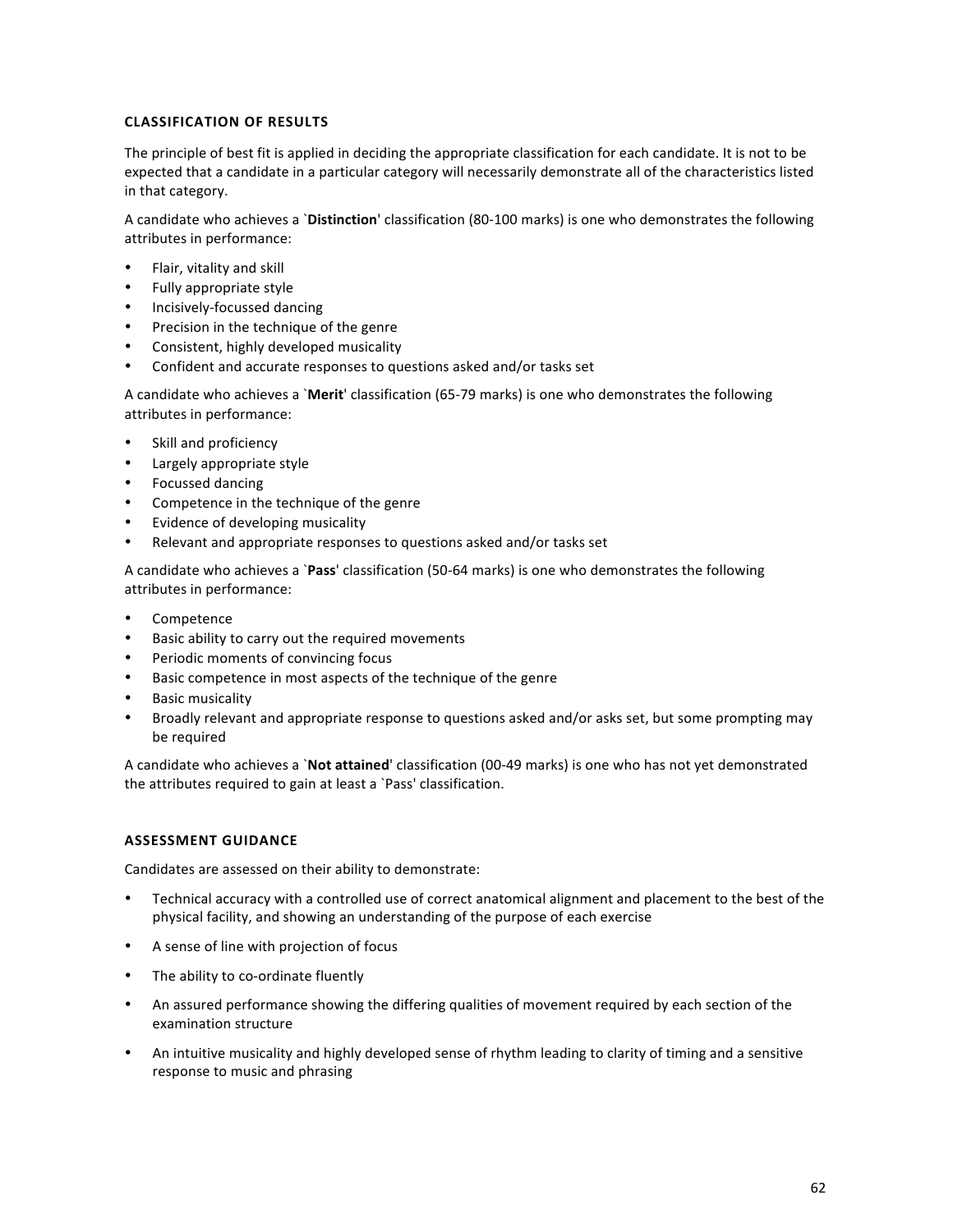# **ENRICO CECCHETTI DIPLOMA**

### **ENTRY CONDITIONS AND GENERAL INFORMATION**

Candidates should have a full and complete knowledge of the entire Cecchetti Method as contained in the Manual and the two Allegro books.

This examination may be taken by candidates who have not entered any other major Cecchetti examinations but conveys no teaching status in the Imperial Society of Teachers of Dancing.

### **TIME ALLOWANCES/NUMBER OF CANDIDATES**

Candidates should be entered singly

| Examination              | 1 candidate | 2 candidates | 3 candidates |
|--------------------------|-------------|--------------|--------------|
| Enrico Cecchetti Diploma | 150 minutes | N/A          | N/A          |

### **SYLLABUS CONTENT**

### **1. Barre**

Set by the examiners on the lines of the traditional barre.

### **2. Port de bras and centre practice**

Traditional centre practice.

### **3. Adage**

| Music Page/No. |                |                                                             |
|----------------|----------------|-------------------------------------------------------------|
| 42/15          | 1              | Rond de jambe développé                                     |
| 46             | $\overline{2}$ | Développé Fouetté Cecchetti                                 |
| 40 or 35       | 3              | Pas de Chaconne Cecchetti                                   |
| 47             | 4              | Tours en dedans de pirouette renversés, développé à la 2nde |
| 36             | 5              | Pas de la Mascotte et Pirouette de la Mascotte              |
| 48 or 49       | 6              | Pas de l'Alliance                                           |
| 37/8           | 7              | Glissade Cecchetti                                          |
| 24/2           | 8              | Glissade arabesque et pas de bourré renversé                |
| 37/9           | 9              | Glissade de Mami                                            |
| 32/1           | 10             | Huit or Six relevés                                         |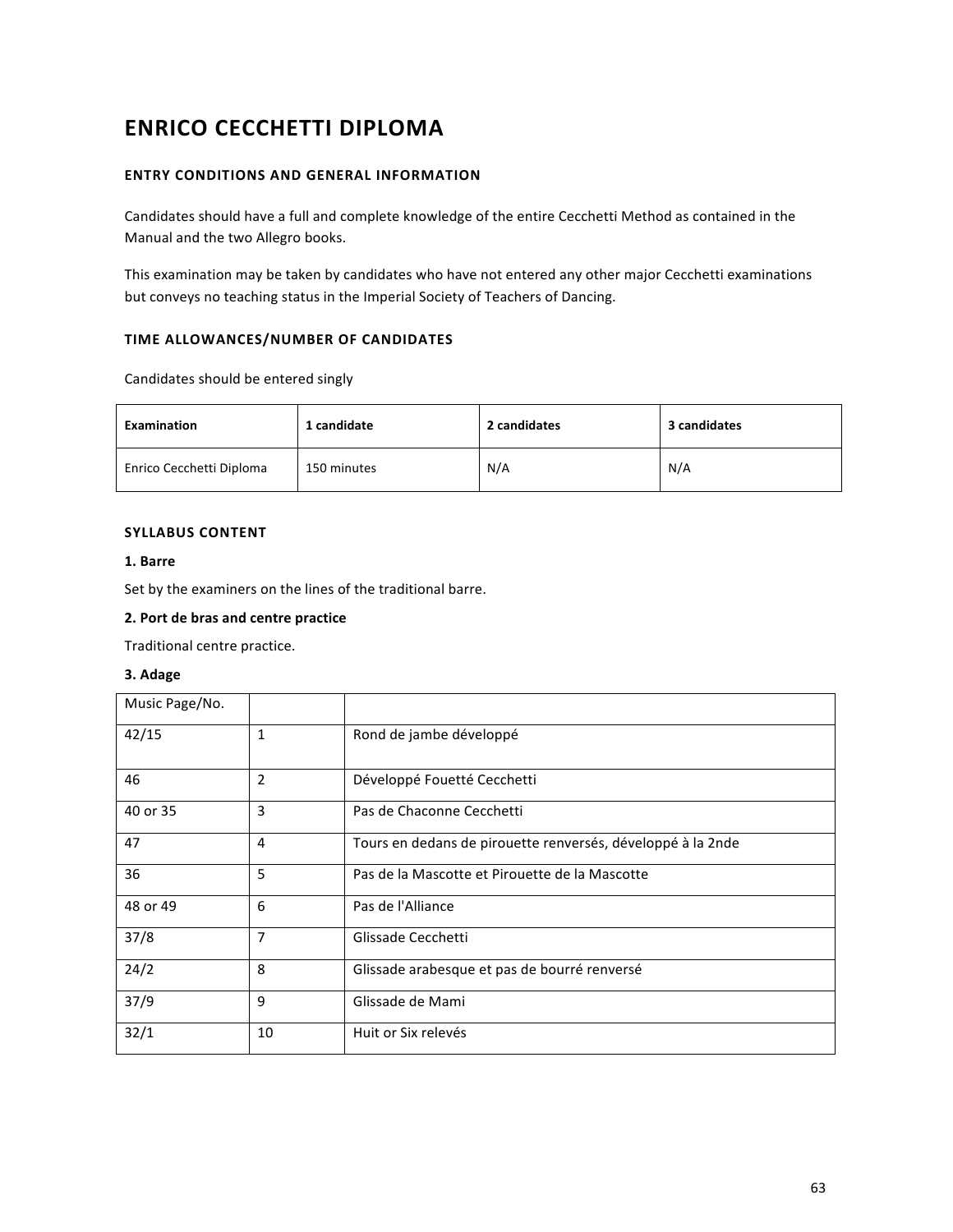# **4. Centre Pirouettes**

| Music Page/No.          |                |                                                                                                                                                                                                               |
|-------------------------|----------------|---------------------------------------------------------------------------------------------------------------------------------------------------------------------------------------------------------------|
| 24/2                    | 1              | Deux tours de pirouettes sur le cou-de-pied, jeté, assemblé, entrechat<br>quatre                                                                                                                              |
| 25/3                    | $\overline{2}$ | Pirouette en dehors sur le cou-de-pied, finishing with échappé (1-4 turns)                                                                                                                                    |
| 25/3                    | 3              | Pirouettes en dehors à la 2nde et sur le cou-de-pied, (1-4 turns)                                                                                                                                             |
| 25/3                    | 4              | Pirouette en dehors à la 2nde, (1-4 turns)                                                                                                                                                                    |
| 25/3                    | 5              | Pirouette en dehors ending sur le cou-de-pied, (1-4 turns)                                                                                                                                                    |
| 25/3                    | 6              | Pirouette en dehors à la 2nde, followed by 1, 2 and 3 tours en arabesque                                                                                                                                      |
| 25/3                    | $\overline{7}$ | Deux tours en dehors, rond de jambe to attitude croisée, un tour en<br>dedans, un tour renversé                                                                                                               |
| 8/4 or 28/7<br>or 66/22 | 8              | Pas de bourrée en dedans, tour en dehors à la 2nde, pas de bourrée en<br>dehors, tour en dedans à la 2nde, pas de bourrée en dedans, relevé<br>devant, deux tours en dehors, pas de bourrée renversé (pointe) |
| 31                      | 9              | Coupé, fouetté sauté, posé, un tour en dedans, un tour renversé, jeté,<br>chassé                                                                                                                              |
| 26                      | 10             | Deux tours en dehors finishing a la 2nde, deux tours relevés à la 2nde.<br>Repeat three times with échappé ending                                                                                             |
| 30/11                   | 11             | Développés en tournant en dehors sur les pointes (pointe)                                                                                                                                                     |
| 28/7                    | 12             | Series of coupé, rond de jambe, pas de bourrée renversé (pointe)                                                                                                                                              |
| 26                      | 13             | Series of tours en dehors relevés, in attitude, and at the knee (pointe)                                                                                                                                      |

# **5. Allegro**

| Monday  |              |                                                                            |
|---------|--------------|----------------------------------------------------------------------------|
| 53/5    | 1            | Développé croisé avec relevé, glissade, entrechat six de côté (pointe)     |
| 53/4    | 2            | a. Demi-contretemps, entrechat six de côté (en diagonale, 4 times)         |
|         |              | b. Pas de bourrée, entrechat six en tournant (autour de la salle, 6 times) |
|         |              | and petits tours                                                           |
| Tuesday |              |                                                                            |
| 58/11   | $\mathbf{1}$ | Pas de bourrée, dégage, petits battements, dégagé, fouetté, jeté, chassé,  |
|         |              | pas de chat                                                                |
| 58/12   | 2            | Relevé, petits battements, posé, petits battements, pas de                 |
|         |              | bourrée, pas de bourrée with allongé (pointe)                              |
| 60      | 3            | Jeté battement, rond de jambe sauté, relevé battement,                     |
|         |              | rond de jambe sauté en avant et en arrière (pointe)                        |
| 27      | 4            | Pas de bourrée, posè, fouetté to arabesque, tombé, pas de                  |
|         |              | chat (pointe)                                                              |
| 57      | 5            | Douze ballonnés piqués, tombé, pas de bourrée, huit emboités, deux         |
|         |              | gargouillades en dehors, échappé, double pirouette en dehors (pointe)      |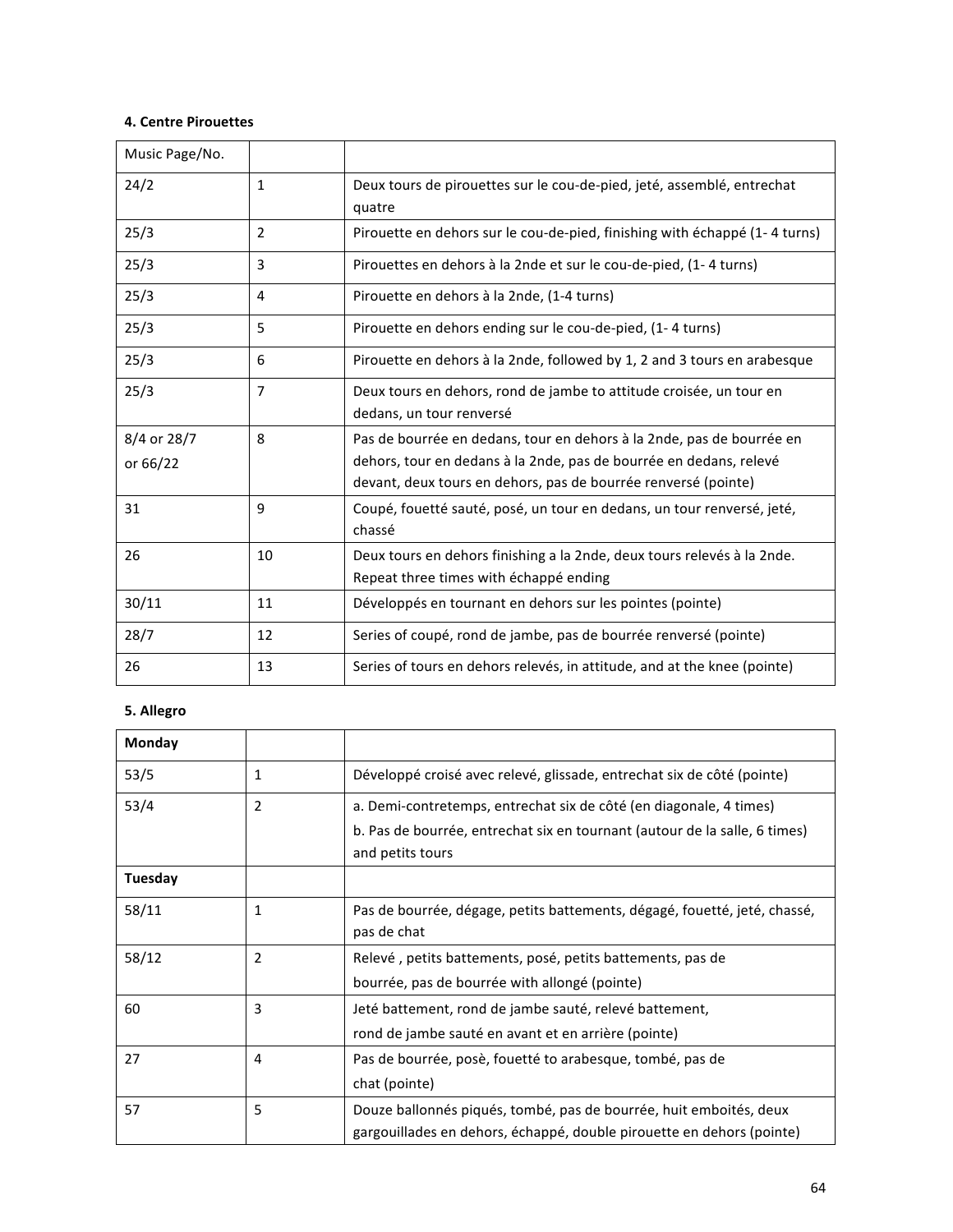| 59                 | 6              | Jeté, petits battements, deux ballonnés, en avant et en arrière (pointe)                                                                                                                                                                                                                                                             |
|--------------------|----------------|--------------------------------------------------------------------------------------------------------------------------------------------------------------------------------------------------------------------------------------------------------------------------------------------------------------------------------------|
| Wednesday          |                |                                                                                                                                                                                                                                                                                                                                      |
| 60                 | $\mathbf{1}$   | Jeté, rond de jambe sauté - repeat. Jeté, trois ronds de jambe sautés taken<br>en tournant (en avant et en arrière)                                                                                                                                                                                                                  |
| 58/11              | $\overline{2}$ | Temps levé développé, temps levé fouetté, jeté, gargouillade vôlée, deux<br>jetés (executed 31/2 times and turn). Repeat three times to other side<br>(finish with petits tours) (pointe)                                                                                                                                            |
| 63                 | 3              | Deux gargouillades en dehors (slow), deux gargouillades en dehors (quick),<br>une gargouillade en dedans, une gargouillade en dehors                                                                                                                                                                                                 |
| 63                 | 4              | Gargouillade en dehors, gargouillade en dedans, en diagonale                                                                                                                                                                                                                                                                         |
| 57                 | 5              | Coupé dessus en tournant, sept ronds de jambe en tournant en dehors,<br>jeté, sept ronds de jambe en tournant en dedans, jeté, sept ronds de<br>jambe en tournant en dehors, petits tours                                                                                                                                            |
| 66                 | 6              | Demi-contretemps, rond de jambe relevé, jeté devant allongé into<br>arabesque, relevé développe croisée devant, tombé, relevé degage en<br>tournant, jeté rond de jambe (joué), relevé en attitude, pas de bourrée<br>dessous (pointe)                                                                                               |
| 62/17 or           | $\overline{7}$ | Rond de jambe relevé retombé (twice), rond de jambe relevé, jeté, pas de                                                                                                                                                                                                                                                             |
| 58/11              |                | bourrée en dehors (travelled), gargouillade en dehors (pointe)                                                                                                                                                                                                                                                                       |
| $58/11$ or<br>28/8 | 8              | Full contretemps, assemblé dessus, double rond de jambe sauté, relevé en<br>attitude. Executed three times ending with pas de bourrée dessous, full<br>contretemps, glissade, assemblé dessus, relevé in 5th (pointe)                                                                                                                |
| Thursday           |                |                                                                                                                                                                                                                                                                                                                                      |
| 67/24              | $\mathbf{1}$   | Glissade derrière, jeté to arabesque croisée, assemble coupé derrière, jeté<br>to attitude (en tournant), deux jetés en attitude, assemble coupé derrière,<br>entrechat six                                                                                                                                                          |
| 66/23 or<br>67     | $\overline{2}$ | Glissade derrière, jeté to arabesque croisée, dégagé en tournant,<br>entrechat six                                                                                                                                                                                                                                                   |
| 64/20              | 3              | Pas de bourrée couru, jeté en attitude executed 4 times ending with deux<br>petits jetés. Pas de bourrée couru, tour à la 2nde sauté, pas de bourrée<br>couru en tournant, chassé, relevé in 3rd arabesque, pas de bourrée couru<br>en arrière, grand jeté en tournant, deux tours en dedans, finishing in 5th<br>arabesque (pointe) |
| 55                 | 4              | Pas de bourrée couru, grand jeté en tournant, pas de bourrée couru,<br>fouetté sauté en tournant into 1st arabesque                                                                                                                                                                                                                  |
| 65                 | 5              | Jeté, relevé, pose coupé, 5 times with ending (pointe)                                                                                                                                                                                                                                                                               |
| Friday             |                |                                                                                                                                                                                                                                                                                                                                      |
| 70/28 or           | 1              | Brisé vôlé en avant, brisé vole en arrière, grand pas de basque, entrechat                                                                                                                                                                                                                                                           |
| 66/23              |                | trois                                                                                                                                                                                                                                                                                                                                |
| 68                 | 2              | Jeté battu, fouetté battu, coupé, jeté battu (en avant et en arrière)                                                                                                                                                                                                                                                                |
| 68                 | 3              | Pas de basque battu, pas de basque battu en tournant, entrechat quatre,<br>entrechat six                                                                                                                                                                                                                                             |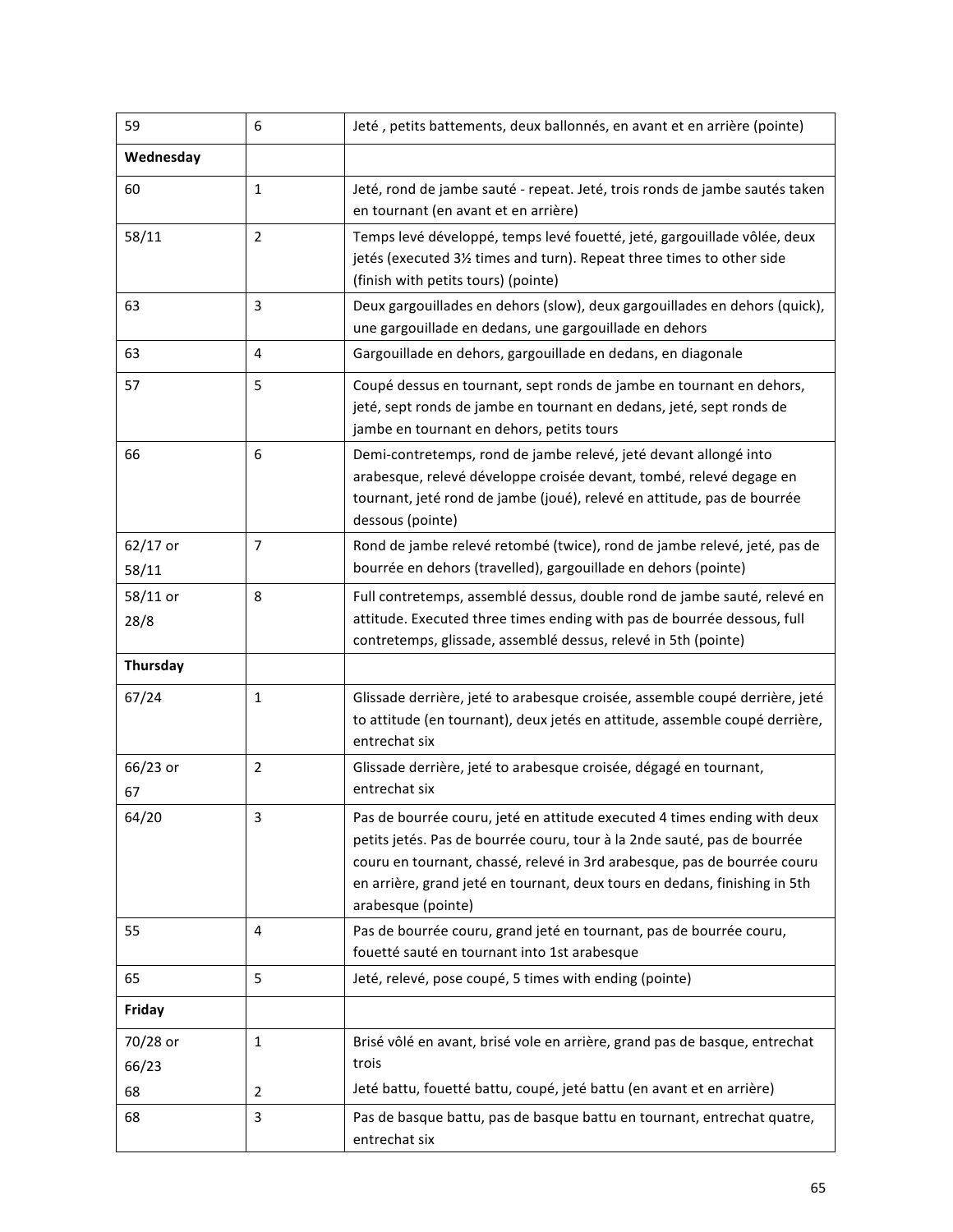| 74       | 4            | Posé cabriole devant, 3 times, pas de bourrée dessus into 4th arabesque<br>allongée. Repeat all 3 times with ending                                            |
|----------|--------------|----------------------------------------------------------------------------------------------------------------------------------------------------------------|
| 68       | 5            | Entrechat quatre, entrechat quatre vôlé, repeat, trois entrechat quatre,<br>entrechat six                                                                      |
| 70/28    | 6            | Brisé dessus, cabriole devant fermée, entrechat quatre, entrechat trois,<br>brisé vole en avant, cabriole fouetté, jeté battu, cabriole derrière fermée        |
| Saturday |              |                                                                                                                                                                |
| 73/32    | $\mathbf{1}$ | Fouetté sauté à six temps, No. 2 en avant et en arrière                                                                                                        |
| 71/30    | 2            | Coupé sauté ballonné, jeté en tournant, pose, jeté, posé, jeté                                                                                                 |
| 66/23    | 3            | Temps levé, chasse en arrière (twice), temps levé posé (twice), jeté élancé<br>to attitude, pas de bourrée renversé, assemblé coupé derrière, entrechat<br>six |
| 75/35    | 4            | Temps levé, chassé croisé, temps levé in arabesque croisée, coupe<br>dessous, ballonné, grand jeté en tournant, posé                                           |

# **6. En Diagonale**

| 77/3 | 1              | Posé, petits battements en tournant, jeté en arabesque (pointe)                                                                                                                                                                                                          |
|------|----------------|--------------------------------------------------------------------------------------------------------------------------------------------------------------------------------------------------------------------------------------------------------------------------|
| 76/1 | $\overline{2}$ | Chassé, quatre temps levés in 4th arabesque (en tournant), deux tours en<br>dedans (pointe), coupé                                                                                                                                                                       |
| 76/1 | 3              | Pas de bourrée en dedans, jeté, fouetté en tournant en dedans, développé<br>into arabesque (either relevé or with temps levé) (pointe)                                                                                                                                   |
| 77/3 | 4              | Quatre jetés en tournant, deux fouettés rond de jambe en dehors, deux<br>jetés en tournant, fouetté rond de jambe ; deux jetés en tournant, fouetté<br>rond de jambe, quatre jetés en tournant, six fouettés rond de jambe en<br>dehors (the 6th a double turn) (pointe) |
| 76/1 | 5              | Deux jetés en tournant, assemblé, temps levé en tournant, fouetté en<br>tournant en dehors and en dedans (pointe)                                                                                                                                                        |
| 76/2 | 6              | Petit pas de basque en tournant, fouetté rond de jambe en dehors (pointe)                                                                                                                                                                                                |
| 78   | $\overline{7}$ | Relevé élancé en attitude, relevé en tournant, relevé devant, relevé double<br>pirouette en dehors (pointe)                                                                                                                                                              |
| 76/2 | 8              | Coupé, fouetté, coupé, fouetté en tournant, coupé, pas de basque, tour en<br>attitude renversé (pointe)                                                                                                                                                                  |
| 60   | 9              | Changements sur les pointes renversés (pointe)                                                                                                                                                                                                                           |
| 77/3 | 10             | Grand pas de basque sauté, pas de bourrée couru en tournant (pointe)                                                                                                                                                                                                     |
| 76/1 | 11             | Pas de bourrée en tournant, fouetté sauté, développé en tournant, jeté,<br>deux tours en dedans, tombé into arabesque croisée, relevé, développé en<br>tournant, jeté (pointe)                                                                                           |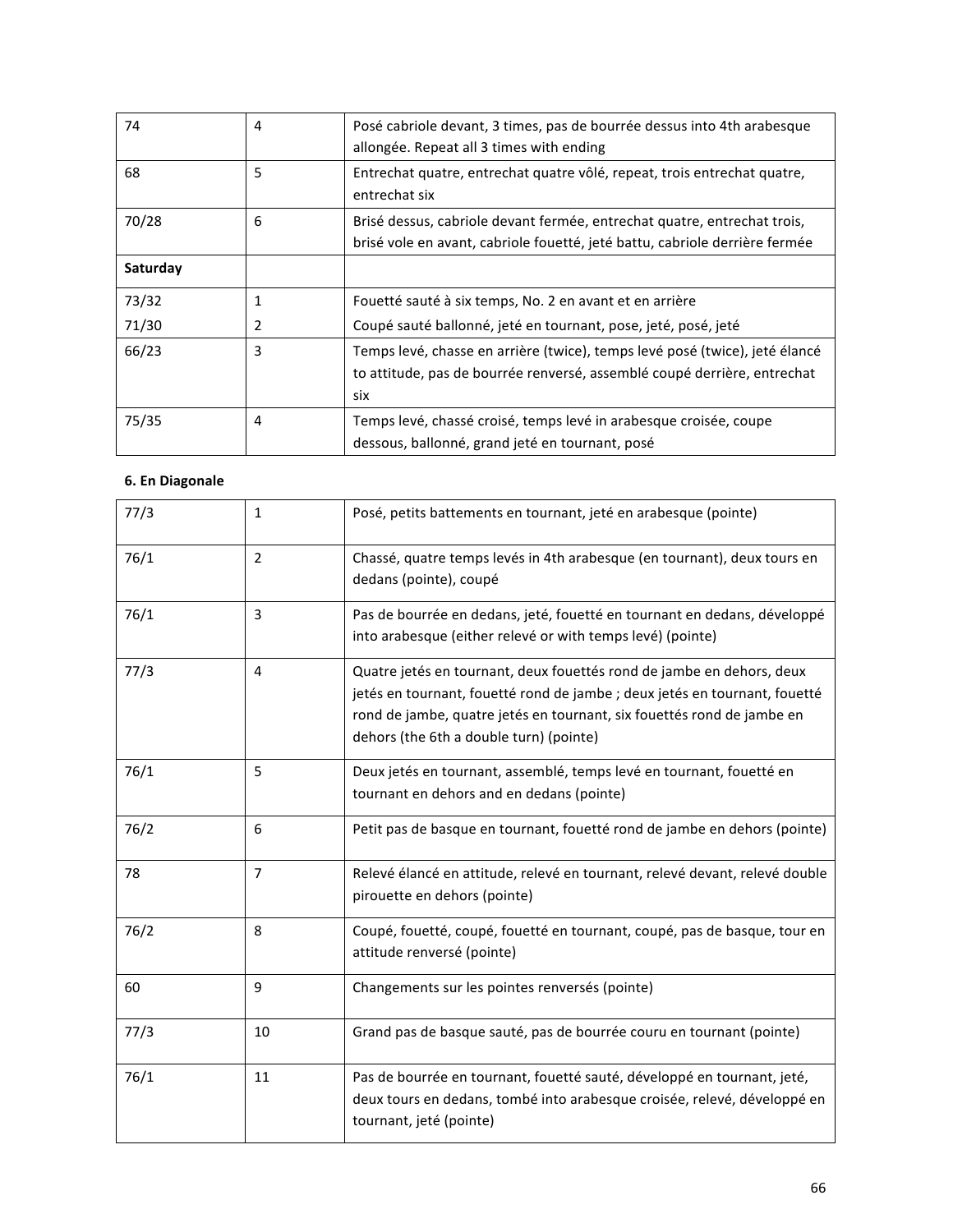| 72    | 12 | Relevé élancé into 1st arabesque, retire en tournant (pointe)                                                                                                                          |
|-------|----|----------------------------------------------------------------------------------------------------------------------------------------------------------------------------------------|
| 77/3  | 13 | Series of embôités en tournant en dehors                                                                                                                                               |
| 76/1  | 14 | Pas de bourrée en tournant, coupé, trois temps levé in 2nd arabesque en<br>tournant, développé en tournant, tombé, jeté en attitude, pas de bourrée<br>en tournant (renversé) (pointe) |
| 75/35 | 15 | Temps levé chasse (twice), deux tours en dehors with arm movement and<br>renversé                                                                                                      |

### **7.** Autour de la Salle

| 76/2  |   | Quatre jetés en tournant, trois petits tours (pointe)                |
|-------|---|----------------------------------------------------------------------|
| 77/3  |   | Pas de bourrée en tournant, jeté élancé en arabesque, coupé, jeté en |
|       |   | tournant                                                             |
| 69    | 3 | Chassé, coupé, pas de basque sauté, pas de bourrée en tournant       |
| 66/23 | 4 | Posé développé en tournant renversé, pas de bourrée (pointe)         |
| 77/4  |   | Pas de bourrée, temps levé en tournant, jeté in 4th arabesque        |
| 77/3  | 6 | Pas de bourrée en tournant en dedans, jeté élancé in 4th arabesque   |

# **8. Supplementary Pointe Steps**

| 78 or 79/2 |   | Echappé, relevé to 4th devant croisée, trois jetés piqués, assemblé devant                                         |
|------------|---|--------------------------------------------------------------------------------------------------------------------|
| 78         |   | Deux emboités relevés, relevé élancé into 1st arabesque croisée, retiré en<br>tournant, double pirouette en dehors |
|            | 3 | Grands battements à la 2nde (2 slow, 3 quick)                                                                      |
| 79/2       | 4 | Trois relevés en écartée, double rond de jambe en dehors, fouetté et<br>fondu                                      |
| 28/8       | כ | Jeté à la 2nde, relevé à 2nde (3 times), plié, relevé à 2nde                                                       |

# **9. Steps for Men**

| 67/24 |   | Assemblé coupé derrière, jeté croisé, assemblé coupé derrière, temps de<br>poisson                                                                                 |
|-------|---|--------------------------------------------------------------------------------------------------------------------------------------------------------------------|
| 67/24 |   | Double tour en l'air (foot at the knee), chassé en arabesque and repeat.<br>Glissade, cabriole devant, temps levé, pas de bourrée                                  |
| 62/16 | 3 | Series of coupés jetés en tournant round the room                                                                                                                  |
| 24/2  | 4 | Grande préparation pour pirouette and double pirouette en dehors,<br>développé à la 2nde, relevé petits battements, développé à la 2nde, pas de<br>bourrée dessous |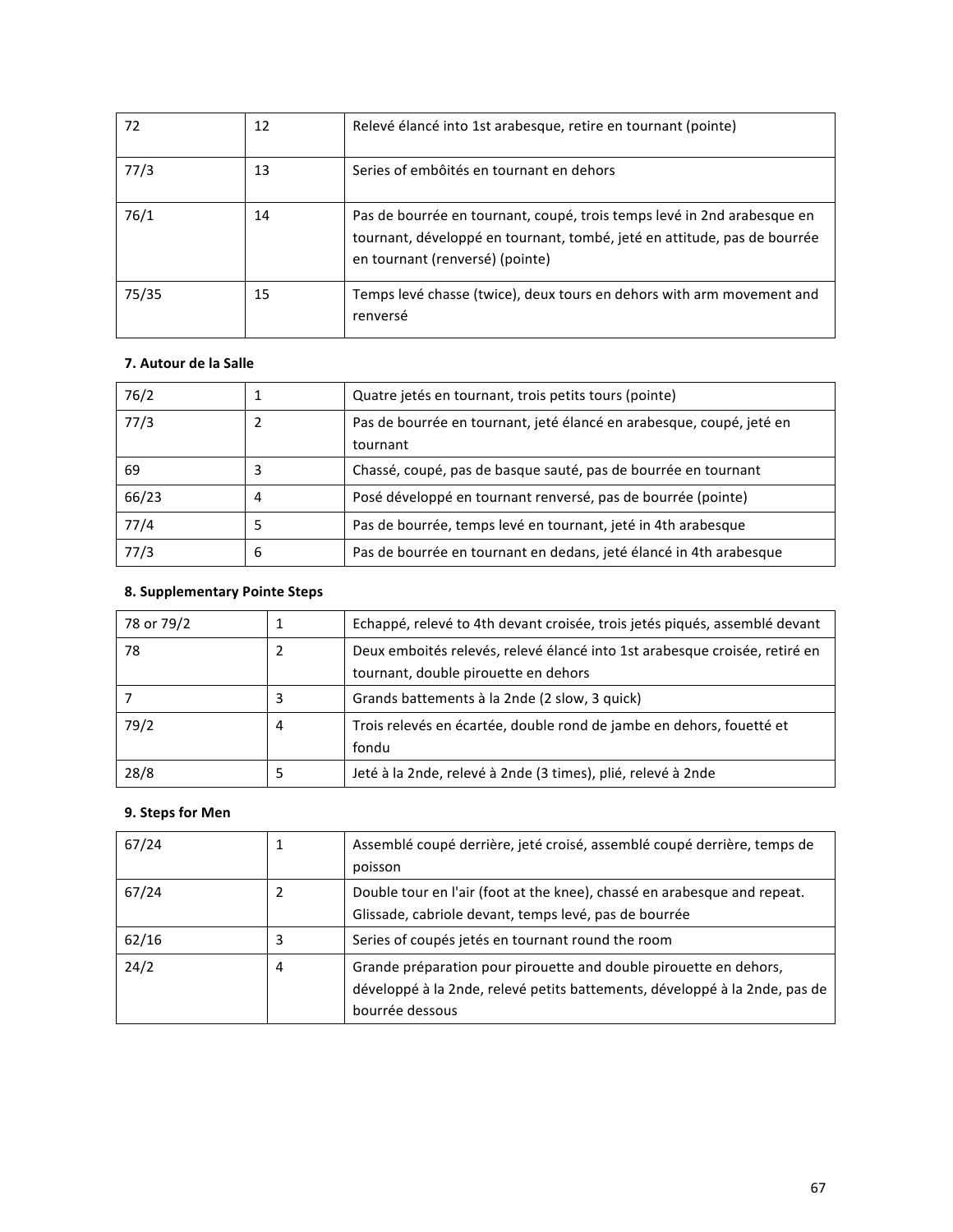## **ASSESSMENT**

Candidates will be examined singly by two examiners recruited and trained by the ISTD.

## MARK SCHEME

| <b>Title of component</b>                                               | <b>Marks attainable</b> |
|-------------------------------------------------------------------------|-------------------------|
| <b>TECHNIQUE AND SYLLABUS KNOWLEDGE</b>                                 |                         |
| <b>Barre</b>                                                            | 10                      |
| Port de bras and centre practice                                        | 10                      |
| Adage                                                                   | 40                      |
| Centre pirouettes                                                       | 20                      |
| Allegro                                                                 | 40                      |
| Tours en diagonale                                                      | 10                      |
| Autour de la salle                                                      | 10                      |
| Supplementary pointe/steps for men                                      | 10                      |
| <b>Section Total</b>                                                    | 150                     |
| <b>PRESENTATION AND RESPONSE</b>                                        |                         |
| Artistry, musicality and in-depth understanding of the Cecchetti Method | 50                      |
| <b>Section Total</b>                                                    | 50                      |
| <b>Total</b>                                                            | 200                     |

These marks are aggregated and the overall mark is given out of 200 as follows:

**Awarded 130 +**

**Not Awarded 0-129**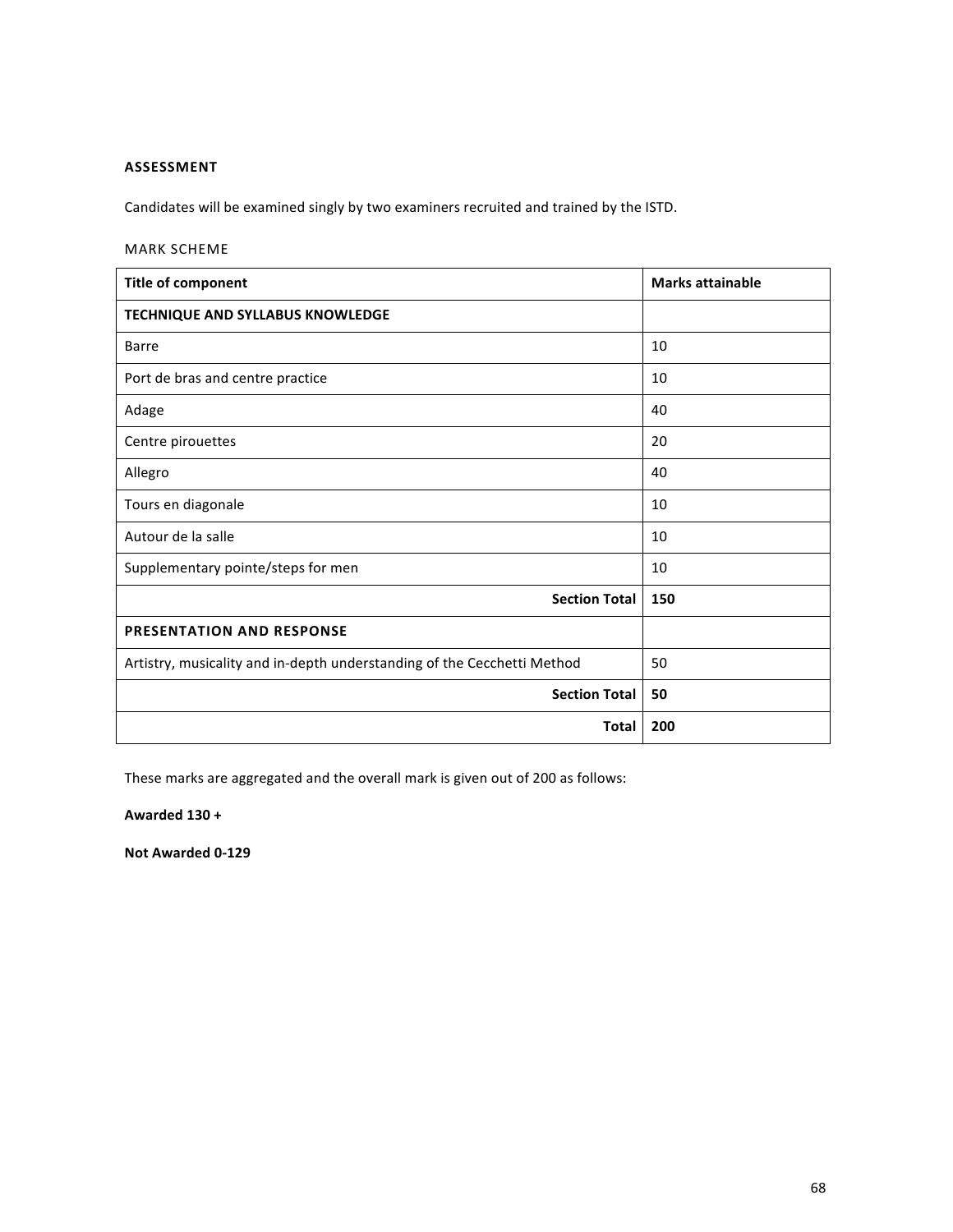# **PROFESSIONAL TEACHING EXAMINATIONS**

# **THE UK & EUROPEAN UNION**

A separate Syllabus Outline is available from ISTD Headquarters for the:

Level 4 Diploma in Dance Education Level 6 Diploma in Dance Pedagogy

The syllabus for Licentiate and Fellowship is given on the following pages.

## **OUTSIDE THE UK & EUROPEAN UNION**

## **ASSOCIATE**

### **OBJECTIVES**

- to educate by providing a progressive awareness of the culture and technique of classical ballet
- to develop the teacher's understanding and ability to impart the technique, artistry and musicality of
- Cecchetti Classical ballet
- to provide the teachers with a sound understanding of safe dance practice through an increased
- Knowledge of anatomy and physiology
- to provide a structured examination system that can be followed by aspiring and established teachers
- To develop and enhance their teaching skills
- to stimulate teachers to increase and broaden their expertise
- to stimulate teachers to inspire children and students to appreciate classical ballet either as performers or as an observer

### **AIMS**

The syllabus seeks to increase the skills, analysis and understanding of Cecchetti Classical Ballet in order to communicate this to others in a safe and creative environment.

The syllabus aims are:

- knowledge of all the relevant set syllabus exercises
- the understanding of correct posture and its application
- the analysis and understanding of the technique at all levels
- to promote knowledge of related exercises other than in the set syllabus
- to develop the understanding of methods of teaching
- to develop the observational skills
- the understanding of different physiques and anatomical corrections
- to gain communication skills
- to be able to relate to students of varying ages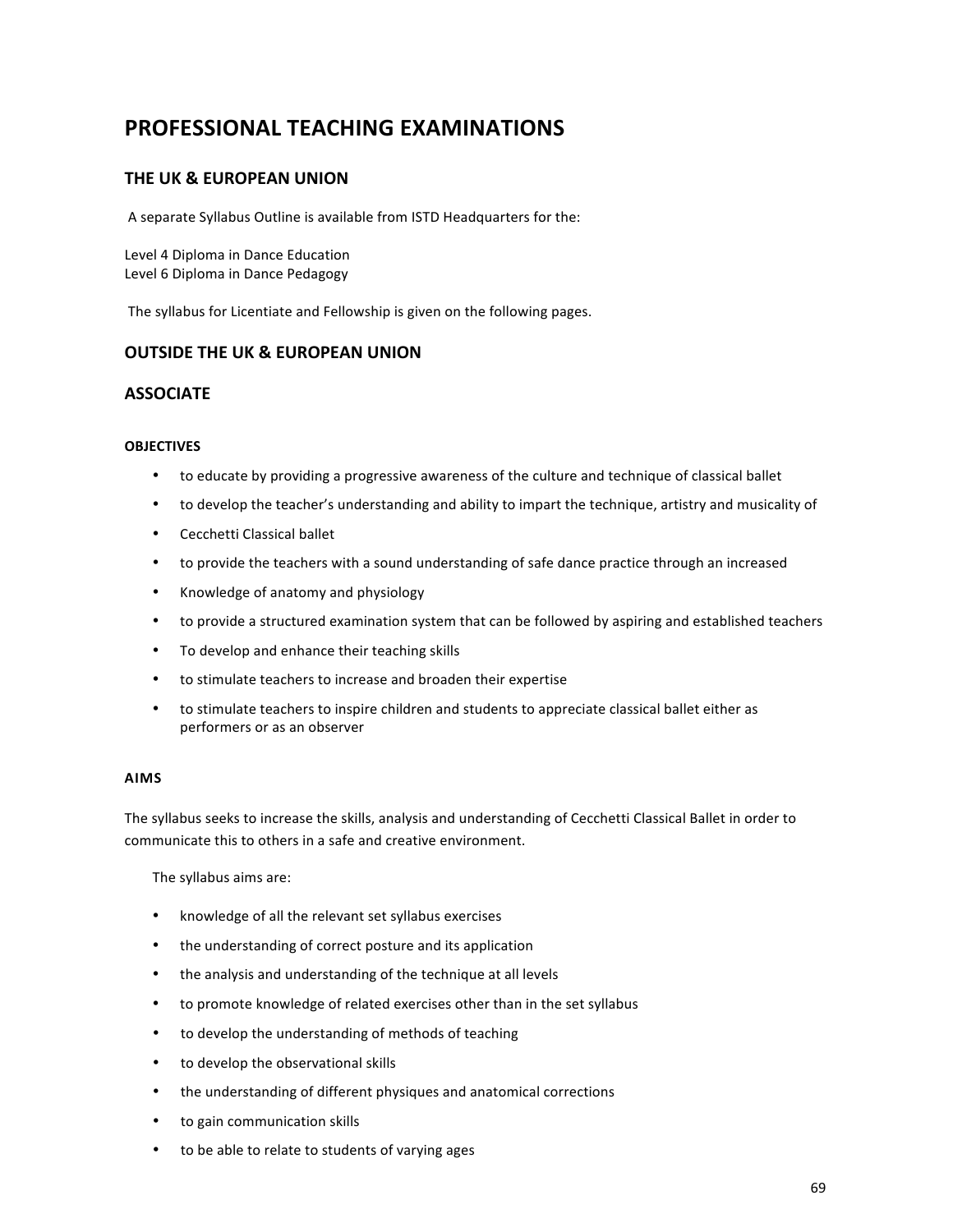- to appreciate a variety of musical styles
- develop the creative use of rhythm
- appreciation and application of tone
- the understanding and application of dynamics
- to be able to arrange creative sequences of movement
- to develop choreographic skills

### **ENTRY CONDITIONS AND GENERAL INFORMATION**

In the Associate the candidate demonstrates their theoretical approach to teaching. The examination is conducted by one examiner, in the order of a class, commencing with the barre work and then progressing through the centre practice, port de bras, adage, pirouettes, allegro, petite batterie and pointe work. The set variations are usually shown at the end of the examination. The variations which the candidate has prepared will be shown in the relevant section. In each section the candidate will be asked about their knowledge and understanding of the development of movements. Set exercises and movements will be demonstrated and analysed, methods of teaching discussed and enchaînements arranged. If not specified these enchaînements are 'typical' examination arrangements, however the examiner might request an arrangement for a certain circumstance, for instance a training exercise to develop a particular aspect of the work.

The practical examination covers teaching knowledge and a creative approach to the syllabus. The candidate is expected to show an ability to communicate clearly with both the examiner and the pianist, in a manner suitable for Cecchetti Classical Ballet training, both physically and verbally. This includes competence in verbal instruction. 

### **REQUIREMENTS FOR ENTRY**

Candidates must:

- have reached the age of 18 years\*
- have passed the Intermediate Cecchetti Classical Ballet examination

\* *In special circumstances the examination may be entered under this age if approved by the Chairman of the Cecchetti Classical Ballet Faculty, after written application to Customer Services and Quality Assurance at HQ by the principal of the school entering the candidate.* 

This is to ensure that they are able to be responsible for children.

### **TIME ALLOWANCE**

Duration of examination: 90 minutes

### **DRESS**

All candidates should wear appropriate clothing for teaching that allows for clear demonstration. Examples include: -

Females – leotard/t-shirt with teaching trousers or a teaching dress or leotard and tights with a skirt - plus ballet shoes or suitable teaching shoes

Males - leotard/t-shirt with tights or teaching trousers - plus ballet shoes or suitable teaching shoes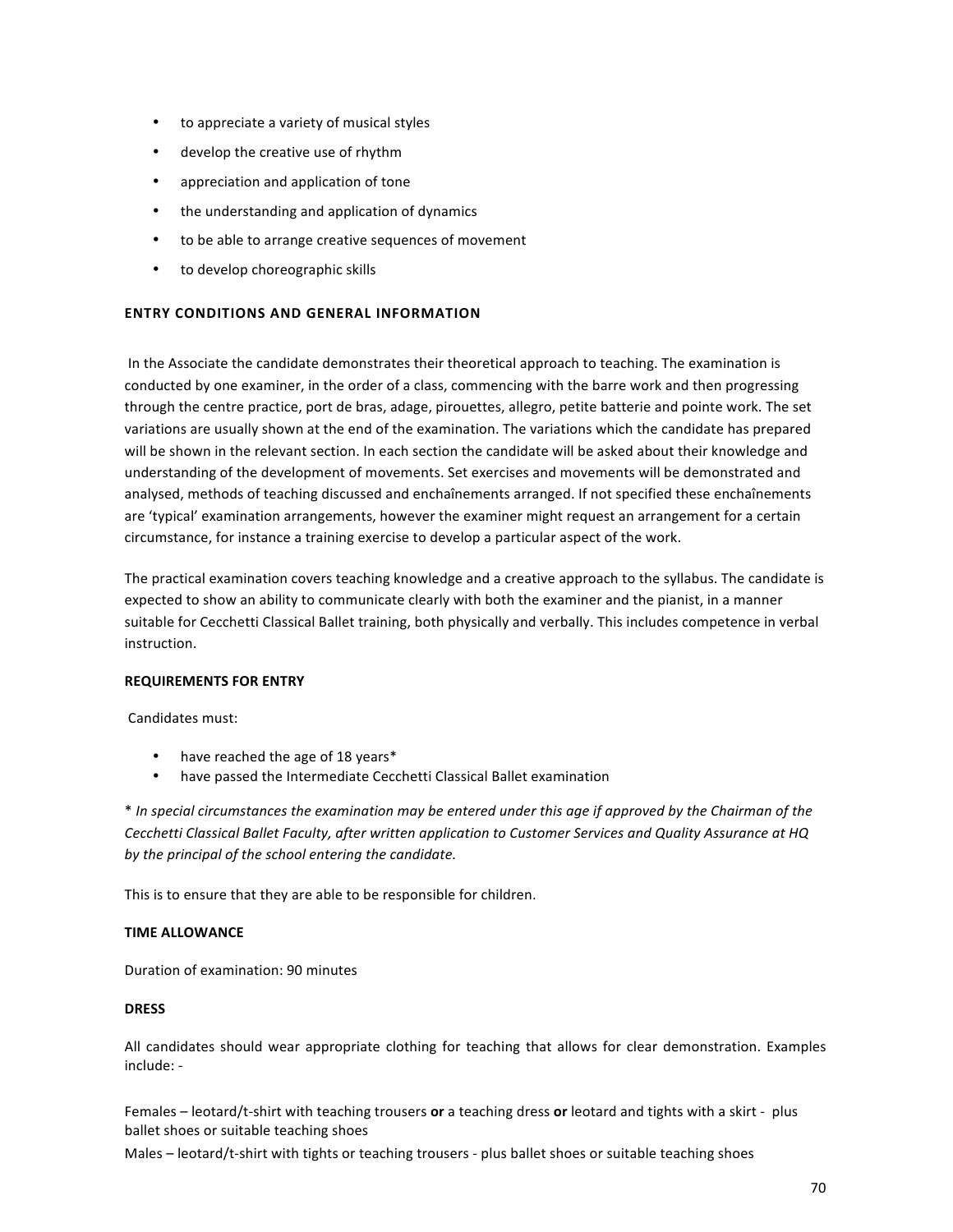### **SYLLABUS CONTENT**

Candidates will be examined on:

- a) all the male and female work of the Grades and Intermediate syllabi
- b) the following additions from the Advanced 1 syllabus:
- The second set of port de bras
- The traditional Cecchetti centre practice exercises for:
	- o Battements tendus et battements dégagés, with ending
	- o Ronds de jambe à terre, en dehors et en dedans, with ending
	- $\circ$  Battements frappés et petits battements with change of foot and first ending
- Pas de Chaconne and Coupé et Fouetté
- Grande préparation pour pirouettes en dedans
- The following allegro enchaînements from the Advanced 1 syllabus:

| Monday    | Assemblé, temps levé, assemblé, grand temps levé - en avant et en arrière                                                                             |
|-----------|-------------------------------------------------------------------------------------------------------------------------------------------------------|
| Tuesday   | Jetés battements en avant et en arrière                                                                                                               |
| Wednesday | Jeté, double rond de jambe sauté en avant et en arrière                                                                                               |
| Thursday  | Glissade, jeté battu à la 2nde, glissade, jeté battu à la 2nde, deux jetés en attitude,<br>assemblé coupé derrière, grand changement or entrechat six |
| Friday    | Entrechat quatre, royale, entrechat quatre, royale, trois entrechats quatre, grand<br>changement or entrechat six                                     |
| Saturday  | Temps levé chassé, fouetté relevé ou sauté                                                                                                            |

In addition to the above, candidates should show one other allegro enchaînement (of their own choice) from the remainder of the Advanced 1 syllabus, plus the following basic movements in addition to those already contained in the Grades and in the Intermediate syllabus:

Sissonnes changées en avant et en arrière, temps de cuisse dessus et dessous, brisé dessous and pas de basque en avant et en arrière.

Candidates will be asked to demonstrate, from the teaching aspect, any of the following:

- the development of technique in the Cecchetti method of training, through the Grades and Intermediate syllabi, and how these prepare for and evolve into the Advanced 1 work covered
- the theory of the technique and principles as laid down in the Cecchetti Manual
- an understanding of correct stance, common faults and their correction
- the approach to the teaching of a) pointe work and b) boys

Candidates will be expected to demonstrate: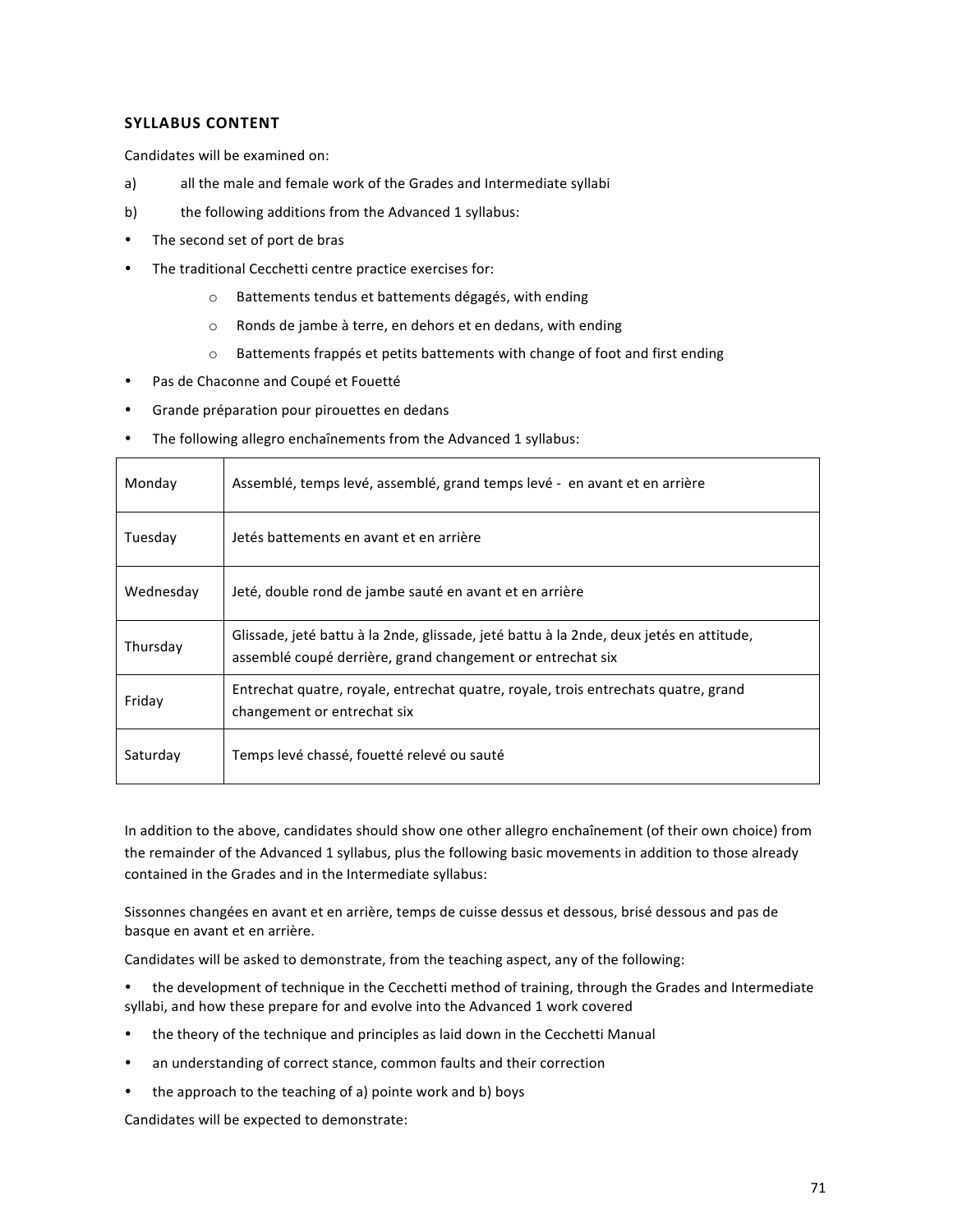- an ability to count any exercise, demonstrating the correct tempo, accents and quality required, and be conversant with ways in which the music can be counted
- how to lead dancers and pianists confidently into the start of an exercise
- the use of musical phrasing to enhance a movement
- an ability to communicate with the pianist in basic musical terminology

Candidates will bring to the examination six short class enchaînements of their own arrangement. These should be one for a girl and one for a boy for each of the following levels: Grade 3, Grade 5 and Intermediate. Candidates will be questioned on the purpose of these enchaînements in the class and their suitability, and on the choice of music in varying time signatures.

Voice, manner and general approach will be taken into consideration

### **ASSESSMENT**

The Associate examination is divided into several components, which are separately assessed with a mark as shown below.

| <b>Title of component</b>                                                            | <b>Marks attainable</b> |
|--------------------------------------------------------------------------------------|-------------------------|
| Knowledge of the content and development through the syllabus                        | 30                      |
| Analysis and understanding of movements                                              | 30                      |
| Methods of teaching and awareness of the adaptation to differing physique and gender | 30                      |
| Technical accuracy of demonstration                                                  | 30                      |
| Musicality, style and quality of movement                                            | 20                      |
| Musical instruction and rapport with the pianist                                     | 20                      |
| Tonal quality and rhythmic counting                                                  | 20                      |
| Free enchaînements                                                                   | 10                      |
| Pre-arranged enchaînements                                                           | 10                      |
| Total                                                                                | 200                     |

These marks are aggregated and the overall mark is given out of 200 as follows:

| Awarded     | 130+ marks  |
|-------------|-------------|
| Not Awarded | 0-129 marks |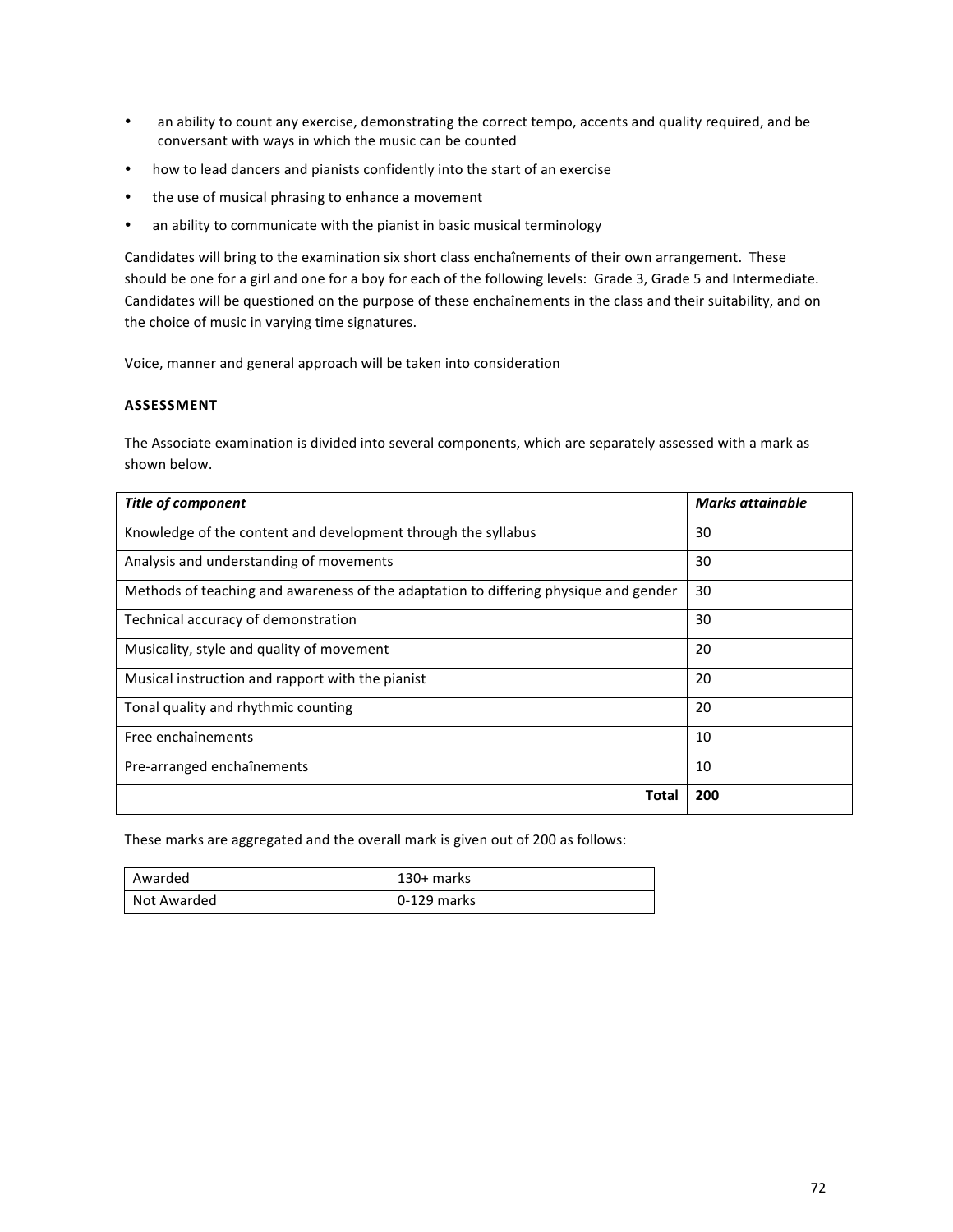## **ASSOCIATE DIPLOMA**

#### **ENTRY CONDITIONS AND GENERAL INFORMATION**

This examination can be entered at the candidate's own studio or at a centre. In both cases the candidate must provide the dancers and a pianist.

Dance students names must be provided to the ISTD at the time of examination application.

#### **REQUIREMENTS FOR ENTRY**

Candidates must:

- a) have reached the age of 21 years
- b) hold the Associate qualification of the Cecchetti Society Classical Ballet Faculty

#### **TIME ALLOWANCE**

Duration of examination: 90 minutes

#### **DRESS**

All candidates should wear appropriate clothing for teaching that allows for clear demonstration. Examples include: -

Females – leotard/t-shirt with teaching trousers or a teaching dress or leotard and tights with a skirt - plus ballet shoes or suitable teaching shoes

Males - leotard/t-shirt with tights or teaching trousers - plus ballet shoes or suitable teaching shoes

#### **SYLLABUS CONTENT**

Candidates will be required to take a Teaching Assessment class using the set syllabus work at any level from Grade or Class Examination 3 upwards. This is the candidate's choice, which must be notified in advance. Pupils in the class should be working on the grade selected, may have passed the grade, but may not have passed the grade above.

Candidates will:

- take a class (minimum of 6 dancers) based on syllabus work at any Grade or Class Examination, the level to be from 3 upwards (candidate's choice), to last about 45 minutes
- show imaginative use of the syllabus at any of the above levels in a prepared arrangement for three or more dancers. Levels or dancers may differ from the class (to last a maximum of 2 minutes).
- teach selected exercises or steps as requested by the examiner
- conduct a one-to-one coaching session as requested by the examiner
- discuss the approach to teaching and general corrections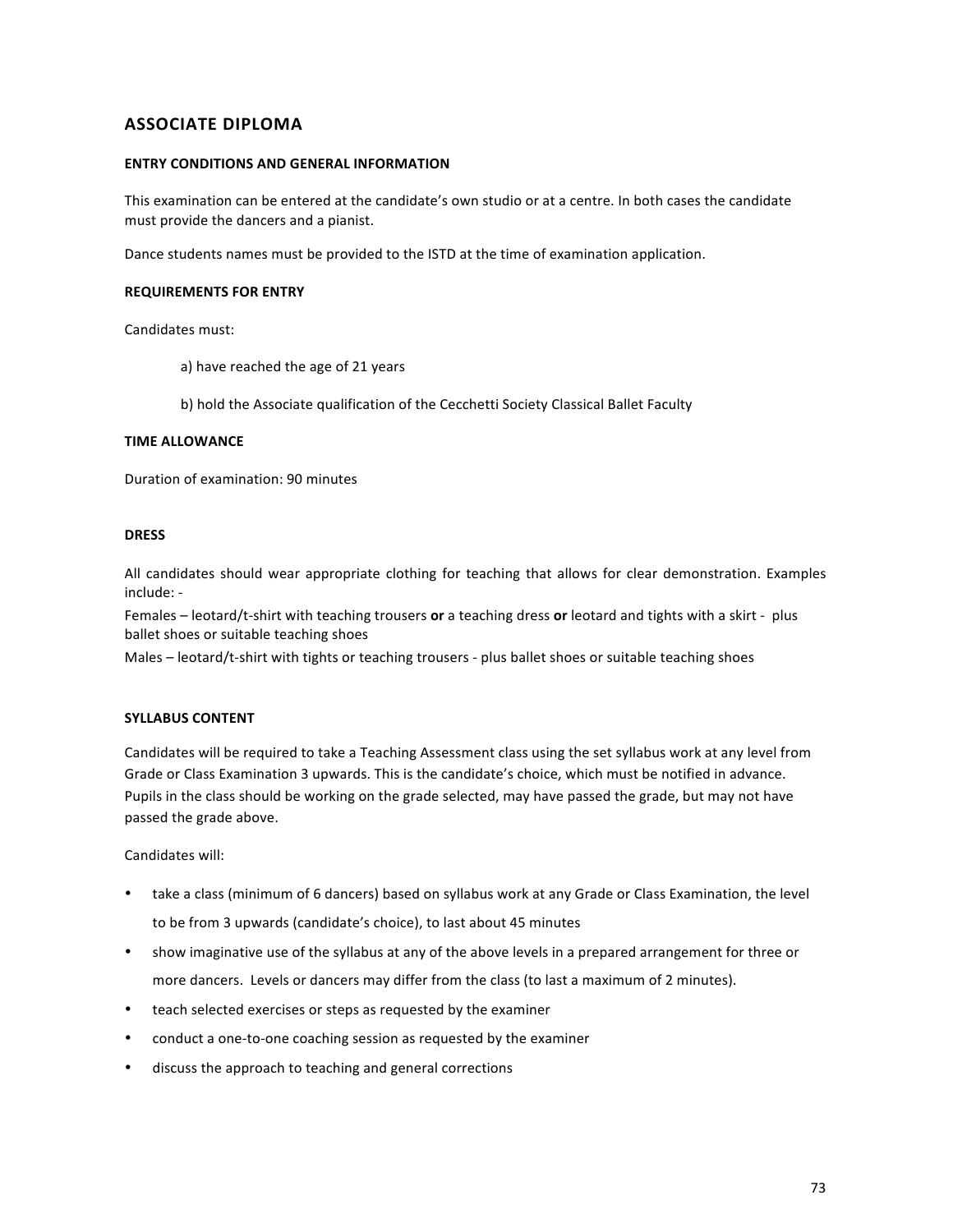### **ASSESSMENT**

Candidates will be examined individually by one examiner recruited and trained by the ISTD. Assessment is crried out by means of practical demonstration of knowledge, understanding and skills required.

#### **MARK SCHEME**

| <b>Title of component</b>                   | <b>Marks attainable</b> |
|---------------------------------------------|-------------------------|
| <b>Teaching and Coaching Skill</b>          | 60 marks                |
| <b>Effective Observation and Correction</b> | 40 marks                |
| Appropriate Choice of Materal               | 40 marks                |
| Creativity                                  | 40 marks                |
| Suitable Choice of Accompaniment            | 20 marks                |
| Total                                       | 200                     |

These marks are aggregated and the overall mark is given out of 200 The result of the examinaitn is then given below:

| Awarded     | 130+ marks  |
|-------------|-------------|
| Not Awarded | 0-129 marks |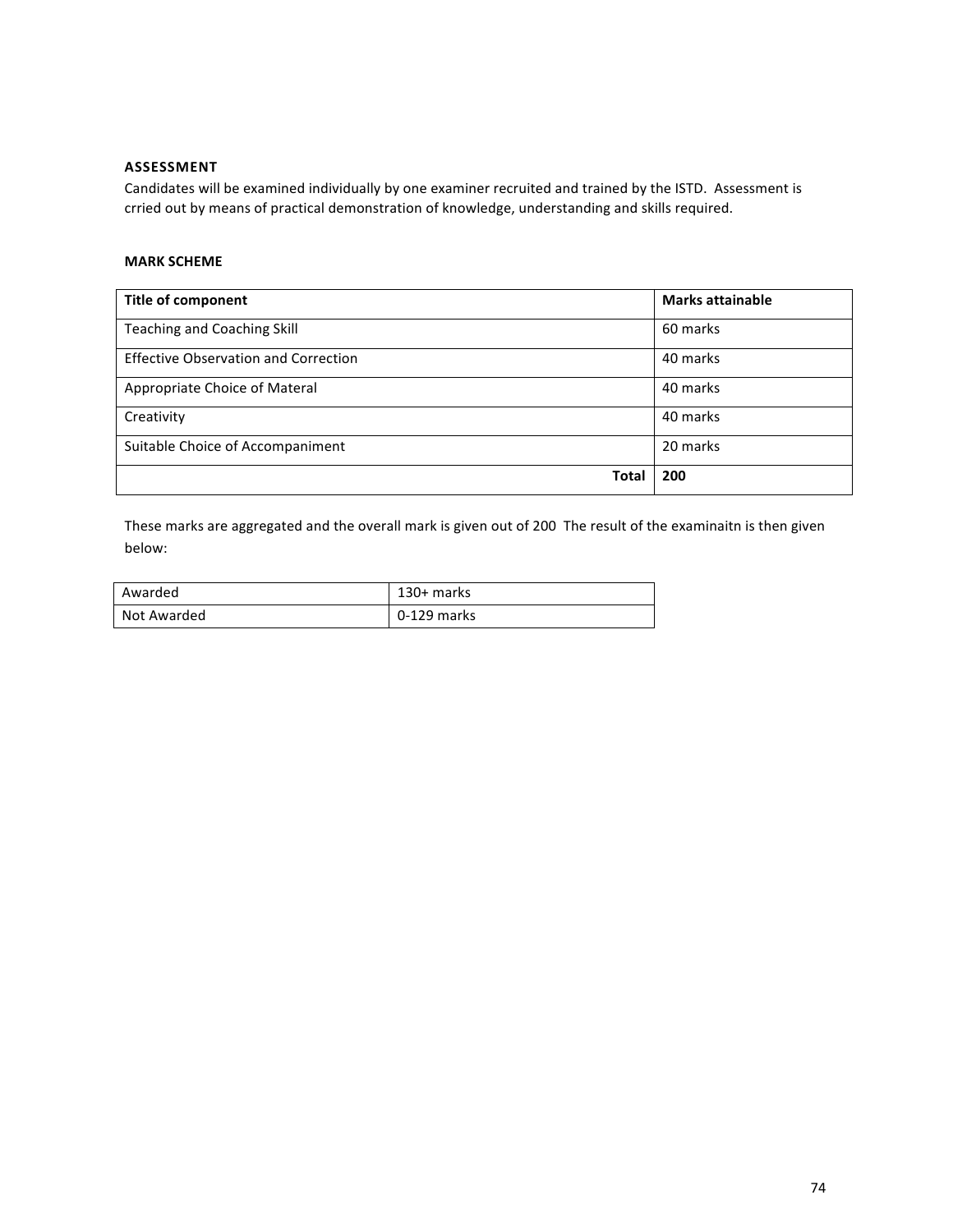# **HIGHER PROFESSIONAL QUALIFICATIONS**

## **UK, EUROPE (EU & NON EU) & INTERNATIONAL**

### **LICENTIATE**

#### **ENTRY CONDITIONS AND GENERAL INFORMATION**

This examination can be entered at the candidate's own studio or at a centre. In both cases the candidate must provide the dancers and the pianist. Dance students names must be provided to the ISTD at the time of examination application.

#### **REQUIREMENTS FOR ENTRY**

Candidates must:

- a) have passed ISTD Advanced 1 Cecchetti Classical Ballet
- b) have passed the ISTD CDE/DDE or Associate Diploma (outside of the EU) in Cecchetti Classical Ballet.

#### **TIME ALLOWANCE**

Duration of total Examination: 2 hours 30 minutes.

#### **DRESS**

All candidates should wear appropriate clothing for teaching that allows for clear demonstration. Examples include: -

Females – leotard/t-shirt with teaching trousers or a teaching dress or leotard and tights with a skirt - plus ballet shoes or suitable teaching shoes

Males - leotard/t-shirt with tights or teaching trousers - plus ballet shoes or suitable teaching shoes

#### **SYLLABUS CONTENT**

Candidates will be given the choice of teaching a class of their own pupils, either at Grade 6 level or of students at Advanced 1 level. The number of students required for the class section of this examination is:

| Grade 6    | Minimum | Maximum | 3 candidates only invalidates the examinati   |
|------------|---------|---------|-----------------------------------------------|
| Advanced 1 | Minimum | Maximum | 2 candidates only invalidates the examination |

Male or female students can be used, but the candidate must be informed prior to the examination if male students are taking part.

The class, which should last 1 hour and 15 minutes, should consist of approximately equal parts of the syllabus work and the candidate's own arrangements based on the Cecchetti principles.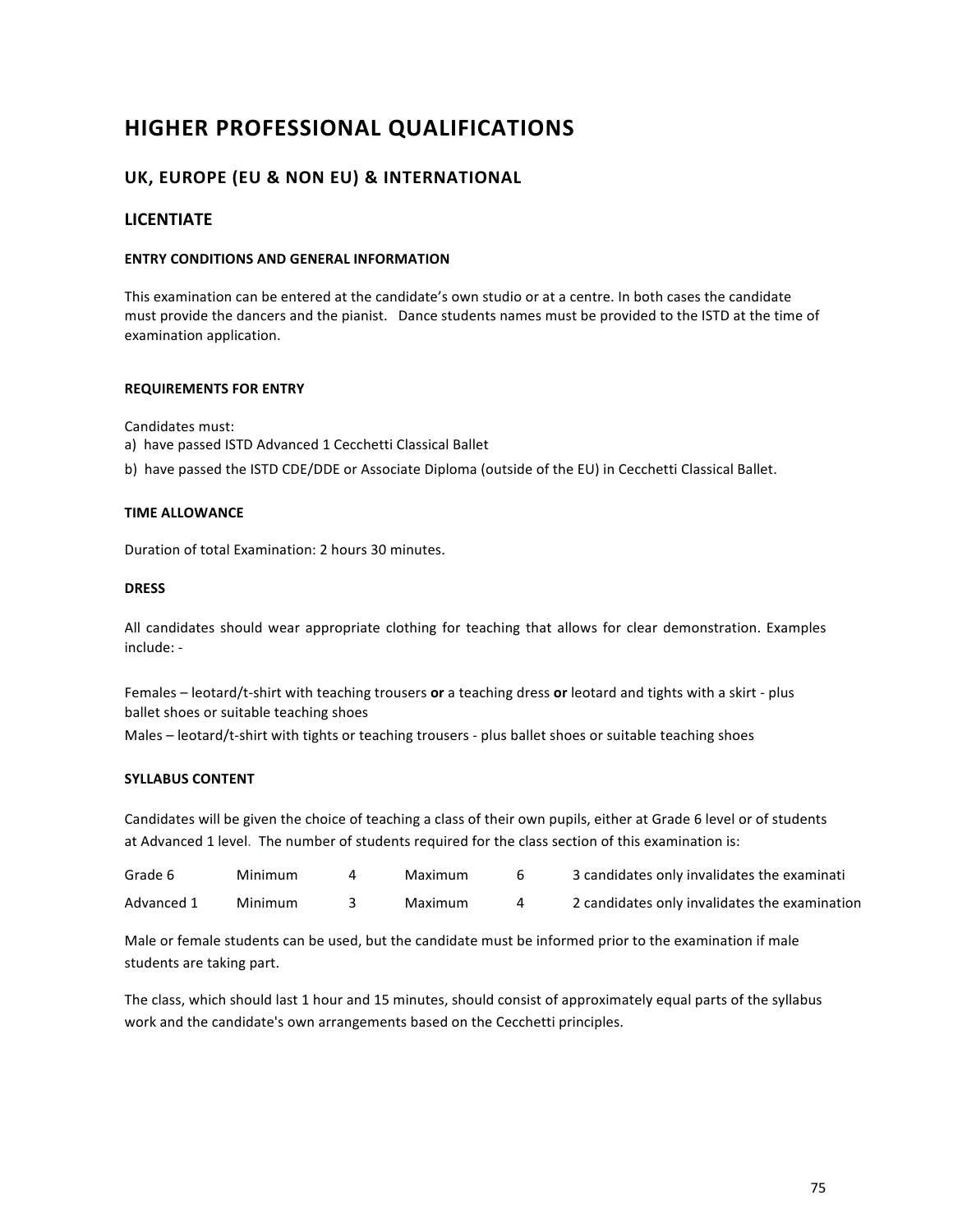Candidates will be examined on:

- the principles of teaching (arising in part from the class).
- the use of the syllabus to develop technique up to Grade 6 or Advanced 1 standard.
- their knowledge of all male and female work up to and including the Advanced 1 syllabus in demonstration and theoretical explanation.
- arranging a classical enchaînement at Advanced 1 level of not more than 30 seconds duration to music provided (a choice will be given).

#### **ASSESSMENT**

Candidates are examined singly by one examiner recruited and trained by the ISTD. Assessment is carried out by means of a practical demonstration of the knowledge, understanding and skills required.

#### **Mark scheme**

| <b>Title of component</b>                                                           | <b>Marks attainable</b> |
|-------------------------------------------------------------------------------------|-------------------------|
| Class content and balance                                                           | 20                      |
| Suitability of exercises and enchaînements                                          | 20                      |
| Manner and clarity of instruction                                                   | 20                      |
| Observation and methods of technical instruction                                    | 20                      |
| Observation and methods of artistic and musical development                         | 20                      |
| Rapport with students and pianist, and use of voice                                 | 20                      |
| Syllabus knowledge                                                                  | 20                      |
| Analysis of movement                                                                | 20                      |
| Methods of teaching and awareness of adaptation to differing physique and<br>gender | 20                      |
| Arrangement of classical enchaînement                                               | 20                      |
| Total                                                                               | 200                     |

These marks are aggregated and the overall mark is given out of 200 as follows:

Awarded  $130 +$ 

Not Awarded 0-129

50% must be gained in each component to achieve an Awarded result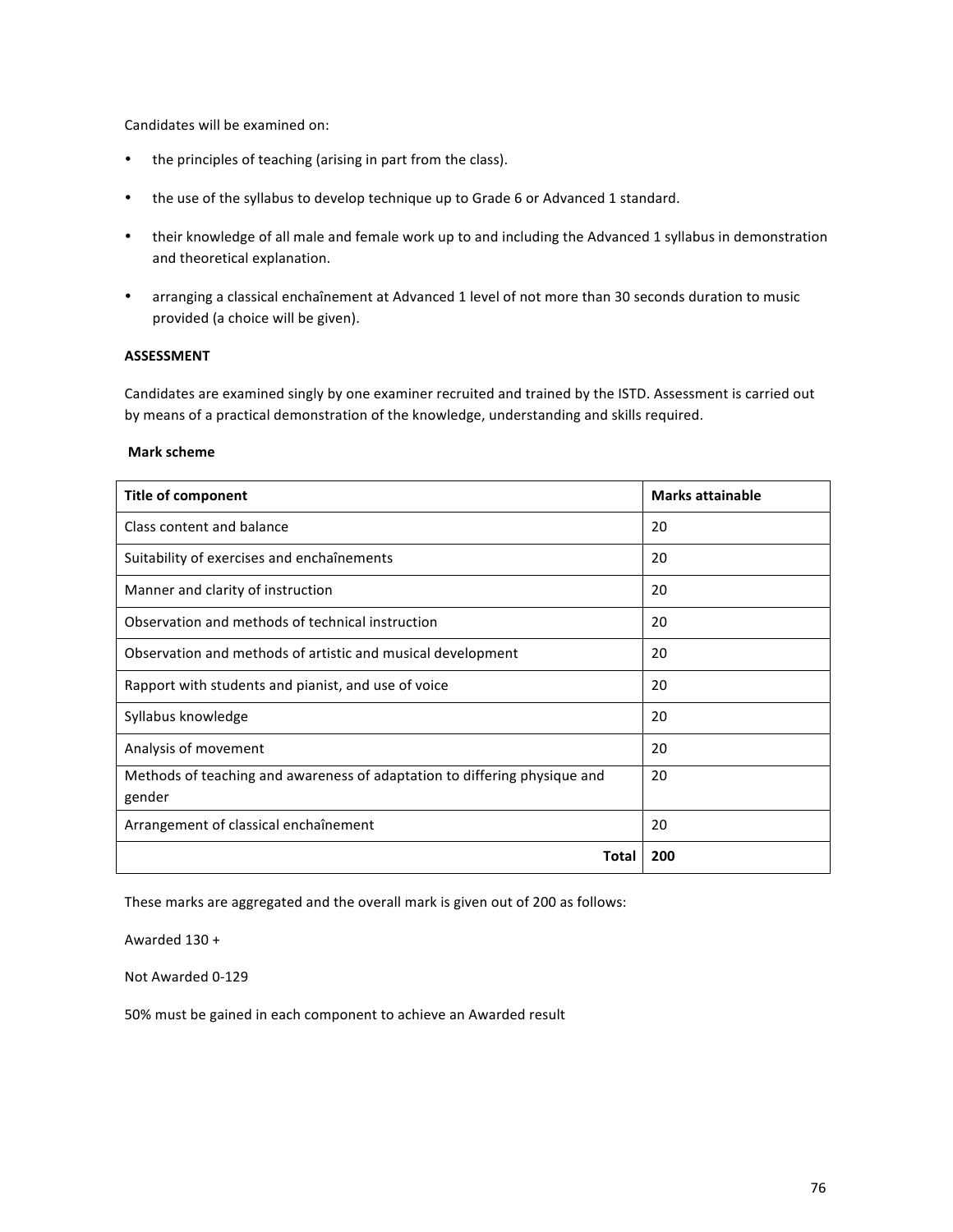### **FELLOWSHIP**

The Fellowship is the highest qualification awarded by the ISTD. Candidates will, therefore, be expected to be creative, show breadth and depth of knowledge and a very high standard of teaching.

#### **ENTRY CONDITIONS AND GENERAL INFORMATION**

The Fellowship examination can only be entered in the UK at a London or Regional Centre. The ISTD will reimburse the cost of fares to the UK for candidates outside the UK and would also pay for one retake of the examination. 

The ISTD will arrange students for the class. The number of students required for the class section of this examination is:

Advanced 2 Minimum 2 Maximum 3 1 candidate only invalidates the examination

At ISTD London Centres sessions a pianist will be provided. At regional centres candidates should check this provision with the centre organiser.

Candidates must forward a copy of typed notes and the sheet music of one of the dances to be shown in the examination to the UK Examination Department with their entry form, as well as a list of their choice of Cecchetti Diploma work.

#### **REQUIREMENTS FOR ENTRY**

Candidates must:

a) have passed ISTD Advanced 2 in Cecchetti Classical Ballet

b) have passed the Level 6 Diploma in Dance Pedagogy qualification or the Licentiate in ISTD Cecchetti Classical Ballet 

#### **TIME ALLOWANCE**

Duration of Examination: 2 hours 45 minutes.

#### **DRESS**

All candidates should wear appropriate clothing for teaching that allows for clear demonstration. Examples include: -

Females – leotard/t-shirt with teaching trousers or a teaching dress or leotard and tights with a skirt - plus ballet shoes or suitable teaching shoes

Males – leotard/t-shirt with tights or teaching trousers - plus ballet shoes or suitable teaching shoes

#### **SYLLABUS CONTENT**

The candidate should have:

- a thorough knowledge of all the Vocational Graded examinations syllabi through to Advanced 2.
- studied a selection of their own choice from the Enrico Cecchetti Diploma syllabus. This should consist of two adages, two centre pirouettes, two diagonal turns, and one allegro for each day of the week.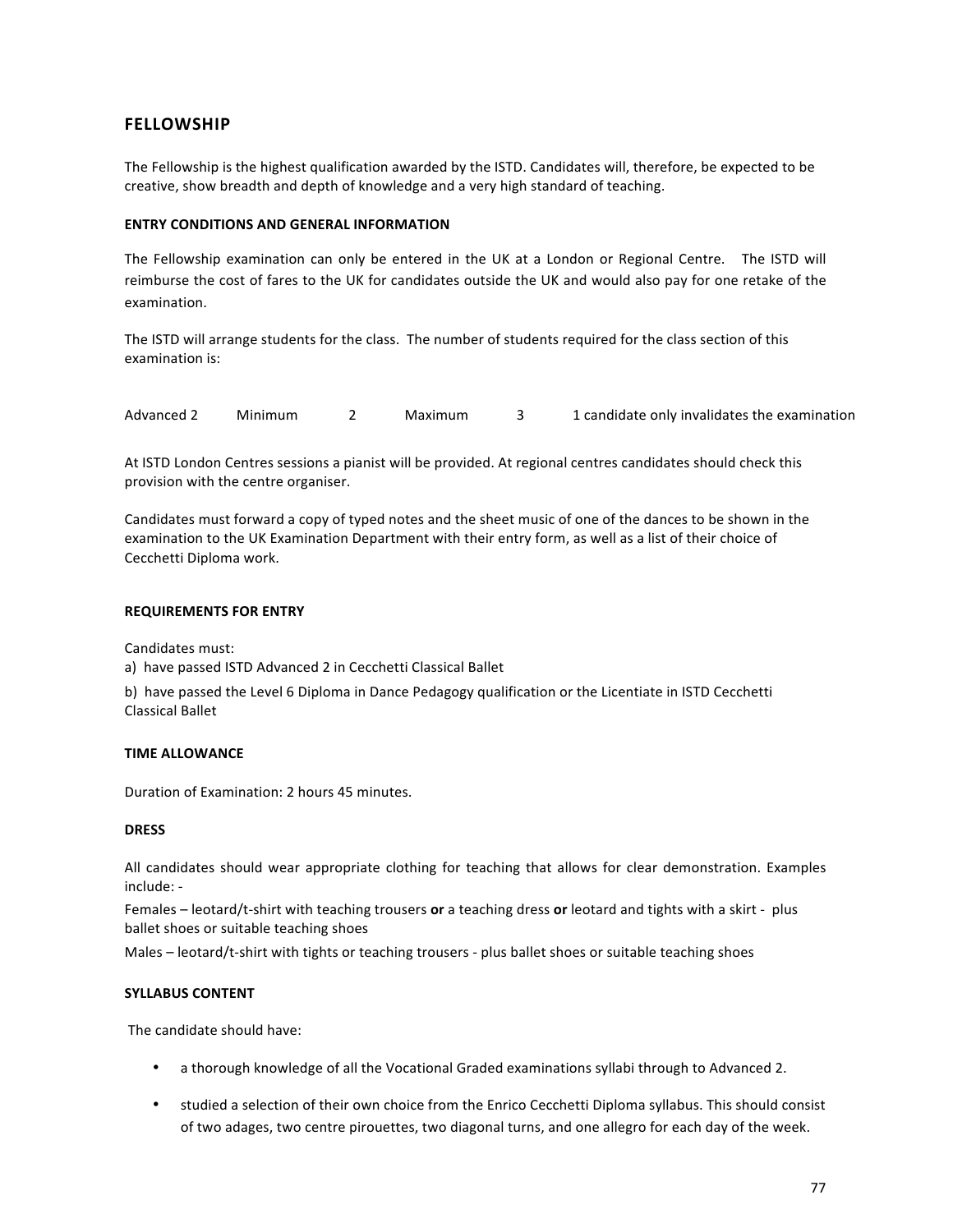• arranged dances at Grade 2 (demi-charactère), Intermediate and Advanced 2 levels.

The examination will be conducted in the following manner:

A brief discussion will take place between the examiners and the candidate on his/her teaching experience teaching and her/ his understanding of the Cecchetti principles. The candidate will then be asked to:

- teach work chosen by the examiners from the Advanced 2 syllabus, and from the candidate's own choice of Diploma work, to up to four students provided by the ISTD. The class should have a short 'warm-up" barre of 15 minutes. The class should last about 1 hour and 30 minutes.
- explain the way in which they would adapt the syllabus work to individual requirements.
- show dances arranged at Grade 2 (demi-charactère), Intermediate and Advanced 2 levels either danced by a pupil or themselves.

#### **ASSESSMENT**

Candidates will be examined singly by two examiners recruited and trained by the ISTD.

#### **Mark scheme**

| <b>Title of component</b>                                                        | <b>Marks attainable</b> |
|----------------------------------------------------------------------------------|-------------------------|
| Syllabus knowledge                                                               | 20                      |
| Understanding of the Cecchetti principles                                        | 20                      |
| Manner and clarity of instruction                                                | 20                      |
| Observation and methods of technical instructionn                                | 30                      |
| Observation and methods of artistic and musical development                      | 30                      |
| Rapport with students and pianist, and use of voice                              | 20                      |
| Analysis of movement                                                             | 20                      |
| Methods of teaching and awareness of adaptation to differing physique and gender | 20                      |
| Dances and clarity of notes                                                      | 20                      |
| <b>Total</b>                                                                     | 200                     |

These marks are aggregated and the overall mark is given out of 200 as follows:

Awarded 130 +

Not Awarded 0-129

50% must be gained in each component to achieve an Awarded result.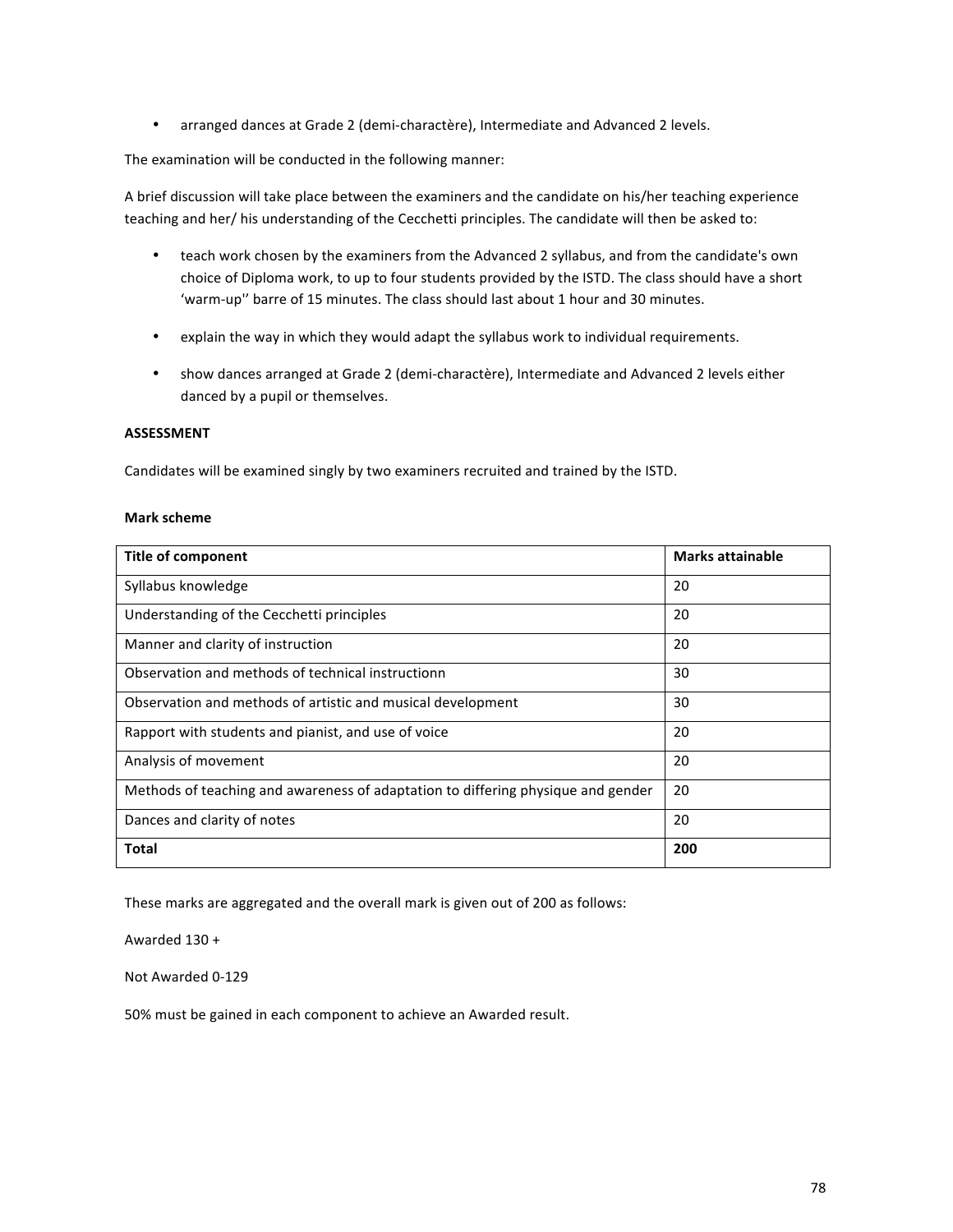## **REASONABLE ADJUSTMENTS**

The ISTD policy and procedure for all reasonable adjustments for all qualifications is contained within the Equal Opportunties policy on the ISTD website. The Vocational Graded Examinations and Professional Qualifications are designed for those who are intending to pursue a career in dance, either as a performer or as a teacher. It is, therefore, very unlikely that a potential performer will require reasonable adjustments. However, a potential teacher must be able to demonstrate all movements precisely, in order to teach them effectively. As the 'Intermediate' examination is also now included as a unit within the Diploma in Dance Instruction, it is likely some candidates will apply for adjustments. This is because they are:

- Those candidates who are possibly already teaching and who do not have the stamina or muscular strength that is normally required at this level, and it would be deemed to be unsafe to require them to perform using the same degree of strength and stamina as a younger dancer.
- Candidates who do not have sufficient physical facility to perform the movements at speed to the required standard, but who can nevertheless demonstrate them at a slower pace.
- Candidates who, through their physical make up, would be causing injury to themselves, eg very stiff feet.

The same criteria apply to candidates at higher levels. Such candidates must apply to the Customer Services and Quality Assurance Department, using the Application for Reasonable Adjustments form, at least three weeks prior to the examination entry, giving detailed reasons for the request. This will be processed giving the Faculty opportunity to refuse special conditions, recommend additional examination time, or give further detailed guidance. In principle, the examination must not be weighted to give an advantage to either the candidate with reasonable adjustments or the able bodied candidate. The demands on both must be equal. Reasonable adjustments will be generally granted for certain specific sections of the examination, and candidates should indicate which of the sections might be affected. Candidates should attempt all movements and throughout, must dance to the best of their own physical ability. In the interests of safety and to facilitate accuracy of movement, some candidates may indicate their own tempo and may take extra pauses for breath as necessary. If required, questions may be asked, and these will be phrased in such a way as to clarify the knowledge of the mechanics of the movement. Questioning is not permitted for every section of the examination and would normally be used in a maximum of two performance sections.

The ISTD reserves the right to refuse entry to a particular candidate because of a reasonable belief that undertaking the examination will create a risk to the health or safety of the candidate. This includes any pregnant candidate taking a practical examination. The examiner also has the right to stop an examination if s/he considers that there is a risk to the health or safety of the candidate if they continue.

Pregnant candidates are requested to complete the Application for Reasonable Adjustments form so that the examiner can be made aware of their condition, regardless of any adjustment being requested, as the examiner needs to be informed, and additional time for breaks may also be applied for.

## **RESULTS AND CERTIFICATION**

All ISTD examinations are single performance at one moment in time, with a detailed marking system awarded according to the assessment criteria and attainment descriptors given for each examination.

Examiners return the results and report sheets as soon as possible after the examination. The report sheets for each candidate are individually checked within the Quality Assurance department for administrative accuracy. Under normal circumstances the report sheets for UK examinations will be issued to the teacher within 21 working days of the examination. Any errors found are corrected by the examiner prior to further processing of the whole examination session, and may therefore extend these timings, although the department will make every effort to process these as rapidly as possible.

All results are entered by Sections, and checked for achieving the minimum pass levels, per Section and in total, and correct levels of attainment against the total mark achieved.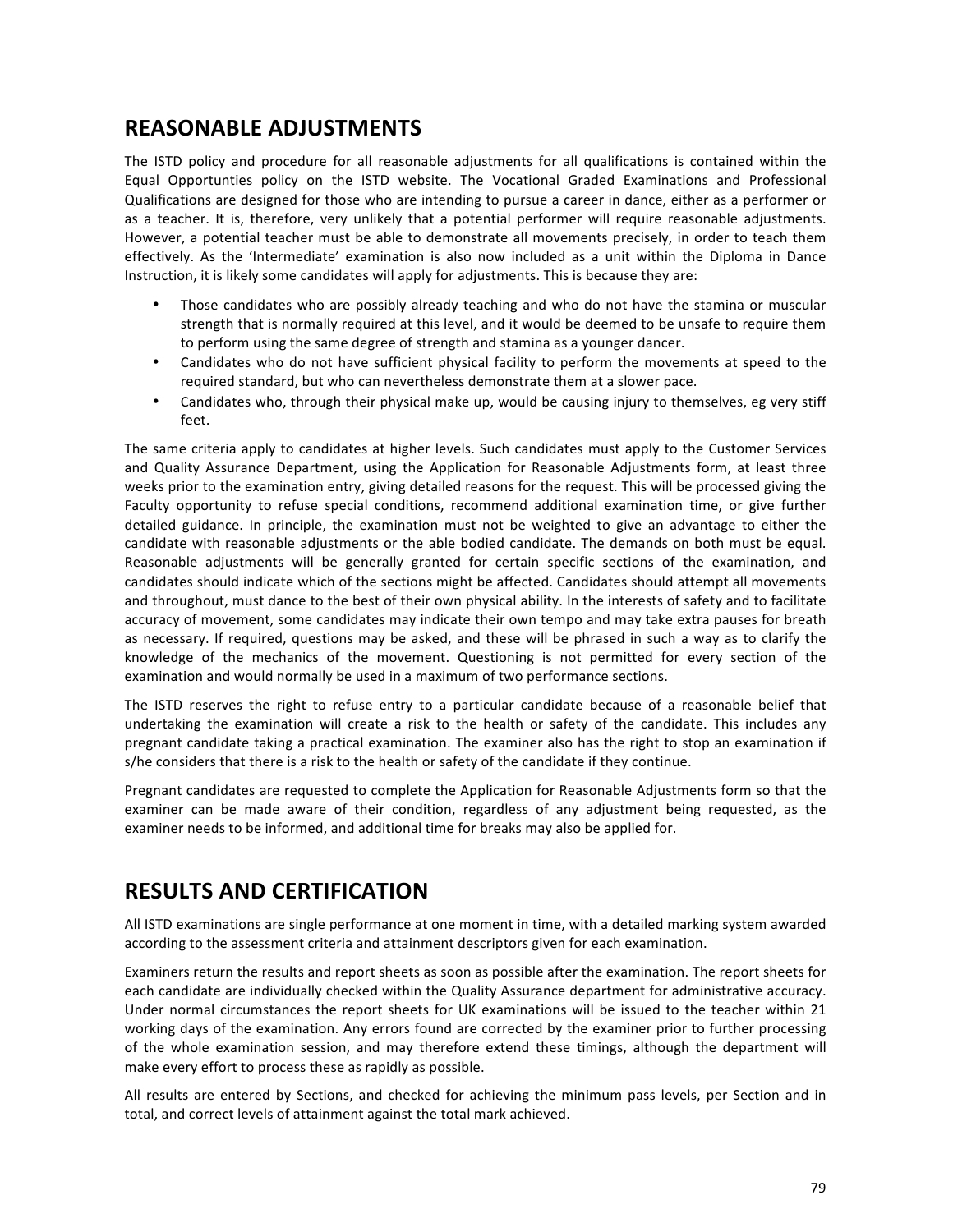Results are then cleared for certificate issue, which is undertaken by the Customer Services and Quality Assurance department, and should be within 6 to 8 weeks of the examination. Copies of all report sheets and results are held on archive for reference as necessary.

# **RE-TAKES**

Candidates who are not successful may not re-take the examination until 3 months after the original examination.

## **REGULATION**

ISTD Graded and Vocational Graded Examinations, Diploma in Dance Education and Diploma in Dance Pedagogy are regulated by Ofqual in England; Qualifications Wales in Wales; and the Council for the Curriculum Examinations and Assessment (CCEA) in Northern Ireland.

The Regulated Qualifications Framework (RQF) provides a single, simple system for cataloguing all regulated qualifications, indicating qualifications by their level (degree of difficulty) and size (amount or breadth of learning). Size is indicated by a credit value, corresponding to a term used in the title. An Award is worth 1-12 credits, a Certificate is worth 13-36 credits, and a Diploma is worth 37 or more credits. One credit corresponds to 10 hours of learning for the typical learner, which is divided into Guided Learning hours (GLH), which is broadly contact time with the teacher, and personal study time, which together make Total Qualification Time (TQT). The ISTD's qualifications on the Regulated Qualifications Framework are as follows:

| <b>Qualification Title</b>                                                                           | <b>Qualification</b><br>number | Guided<br>Learning<br><b>Hours</b> | Total<br>Qualification<br>Time (hours) | <b>Credits</b> |
|------------------------------------------------------------------------------------------------------|--------------------------------|------------------------------------|----------------------------------------|----------------|
| ISTD Level 1 Award in Graded<br><b>Examination in Dance: Grade 1</b><br>(Cecchetti Classical Ballet) | 501/0755/0                     | 60                                 | 70                                     | 7              |
| <b>ISTD Level 1 Award in Graded</b><br>Examination in Dance: Grade 2<br>(Cecchetti Classical Ballet) | 501/0753/7                     | 60                                 | 70                                     | $\overline{7}$ |
| <b>ISTD Level 1 Award in Graded</b><br>Examination in Dance: Grade 3<br>(Cecchetti Classical Ballet) | 501/0754/9                     | 60                                 | 70                                     | $\overline{7}$ |
| ISTD Level 2 Award in Graded<br>Examination in Dance: Grade 4<br>(Cecchetti Classical Ballet)        | 501/0756/2                     | 75                                 | 95                                     | 10             |